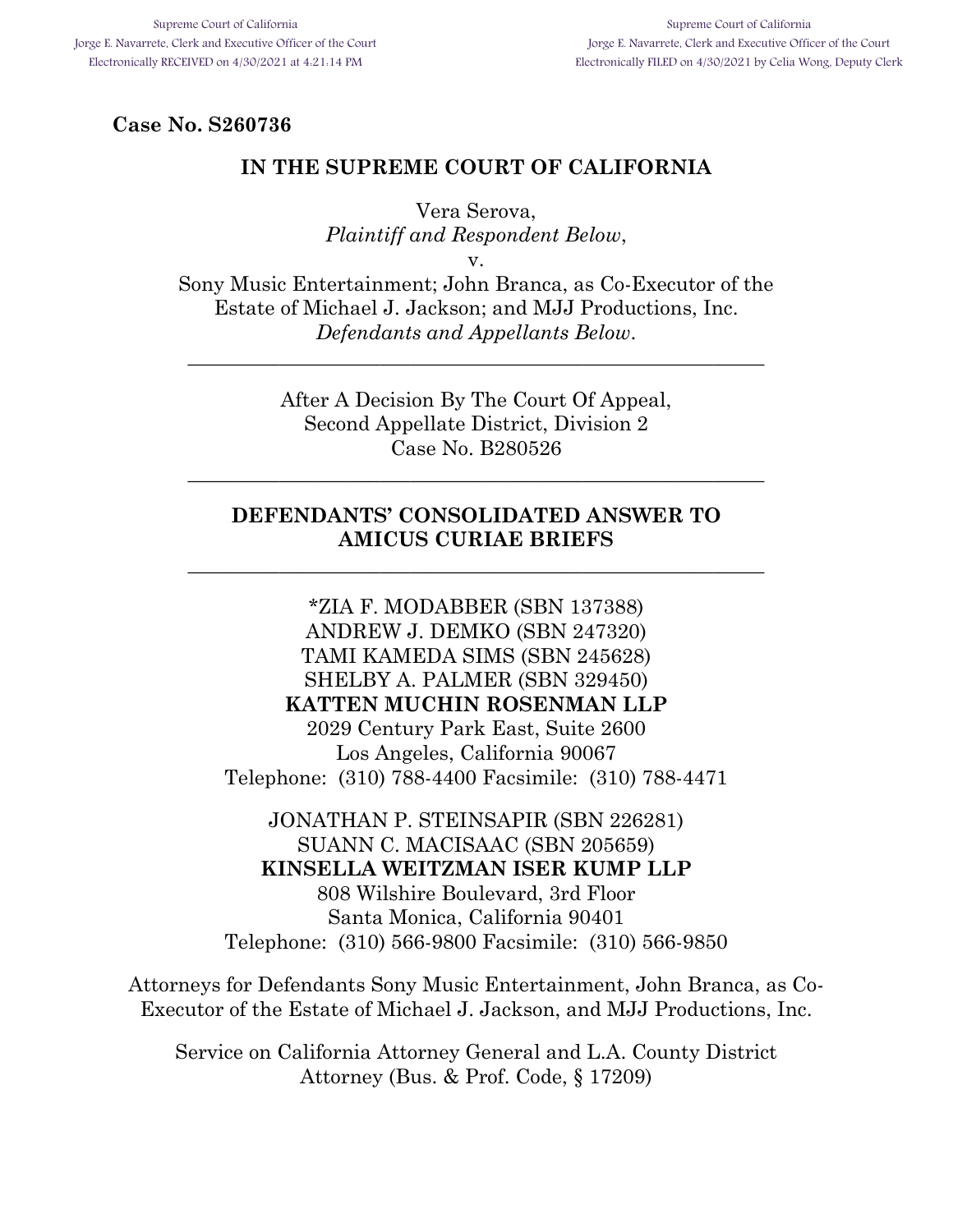# **TABLE OF CONTENTS**

| I.  |                 |                                                                                                                                                                                                                    |    |
|-----|-----------------|--------------------------------------------------------------------------------------------------------------------------------------------------------------------------------------------------------------------|----|
|     | A.              | Identifying The Artist Of Artistic Expression Is Not<br>Commercial Speech; It Imparts Subjective Meaning To,<br>And Is Therefore A Part Of, The First Amendment Work                                               |    |
|     | <b>B.</b>       | Courts Have Refused To Apply Strict Liability To<br>Descriptions And Promotions Of Artistic Work 10                                                                                                                |    |
|     | $\mathcal{C}$ . | Because The Challenged Speech Is Not Core Commercial<br>Speech, The Court of Appeal Correctly Evaluated Other<br>Factors And Determined That It Was Not Commercial 12                                              |    |
|     | D.              | Verifiability Is One Justification For Distinguishing                                                                                                                                                              |    |
|     | Ε.              | The Hardiness of Speech Is Another Justification For<br>Distinguishing Commercial Speech And It is Also Absent.  19                                                                                                |    |
|     | F.              | Although Lanham Act Cases Are Examples of Traditional<br>Government Regulation of Commercial Speech, The<br>Lanham Act Does Not Permit Claims Based On The<br>Alleged Misattribution Of The Source Or Author Of An | 23 |
|     | G.              | The Parade Of Horribles Presented By Amici Is                                                                                                                                                                      |    |
| II. |                 | The Anti-SLAPP STATUTE Applies to SEROVA'S CLAIMS,<br>BECAUSE THEY ARISE FROM MJJ's Conduct In Furtherance                                                                                                         |    |
|     | Α.              | There Is No "Corporate Defendant" Exception To The Anti-                                                                                                                                                           |    |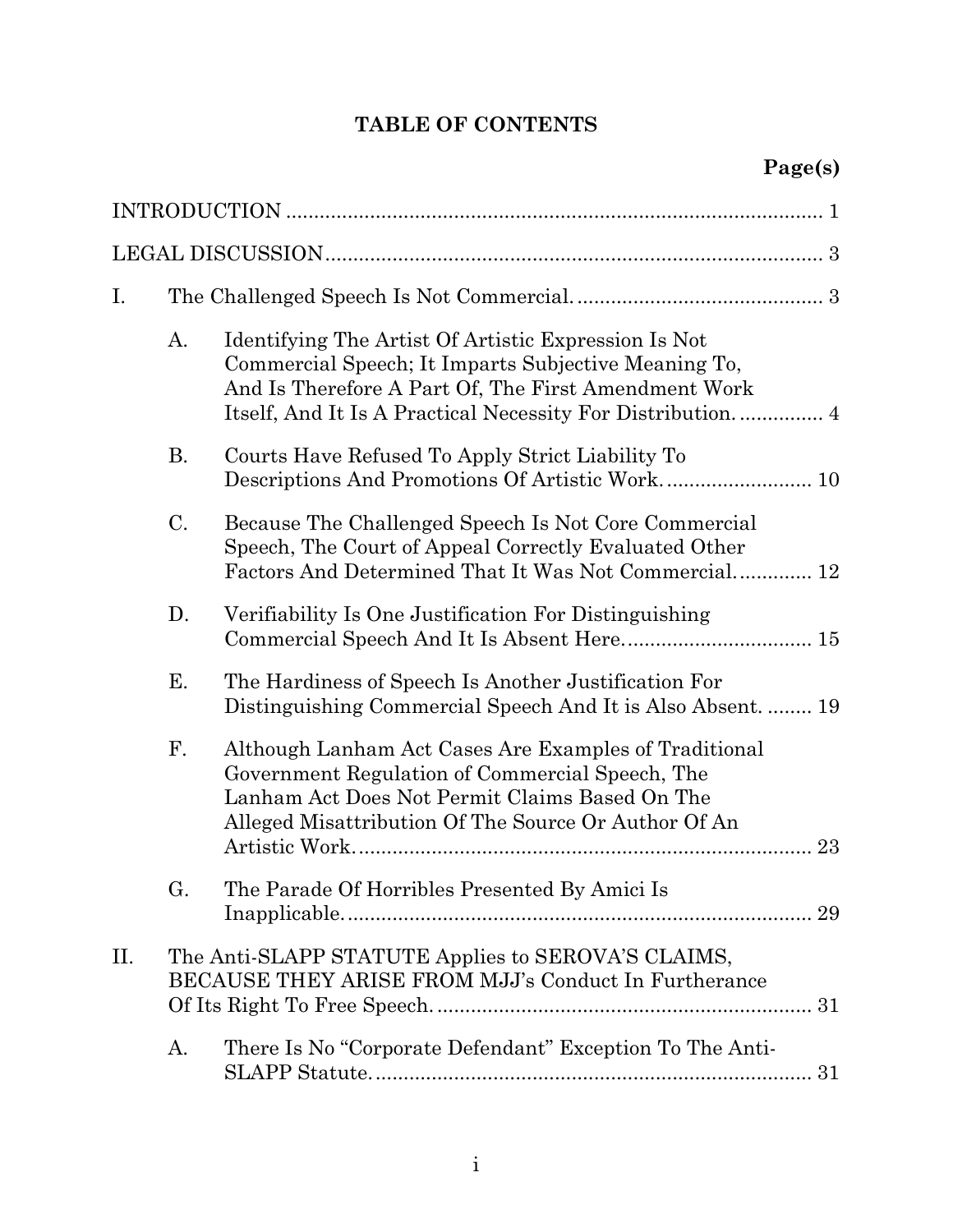| B. | The Court of Appeal's Decision Does Not Open The Door To<br>Anti-SLAPP Protection For All Complaints Alleging False |  |
|----|---------------------------------------------------------------------------------------------------------------------|--|
|    |                                                                                                                     |  |
|    |                                                                                                                     |  |
|    |                                                                                                                     |  |
|    |                                                                                                                     |  |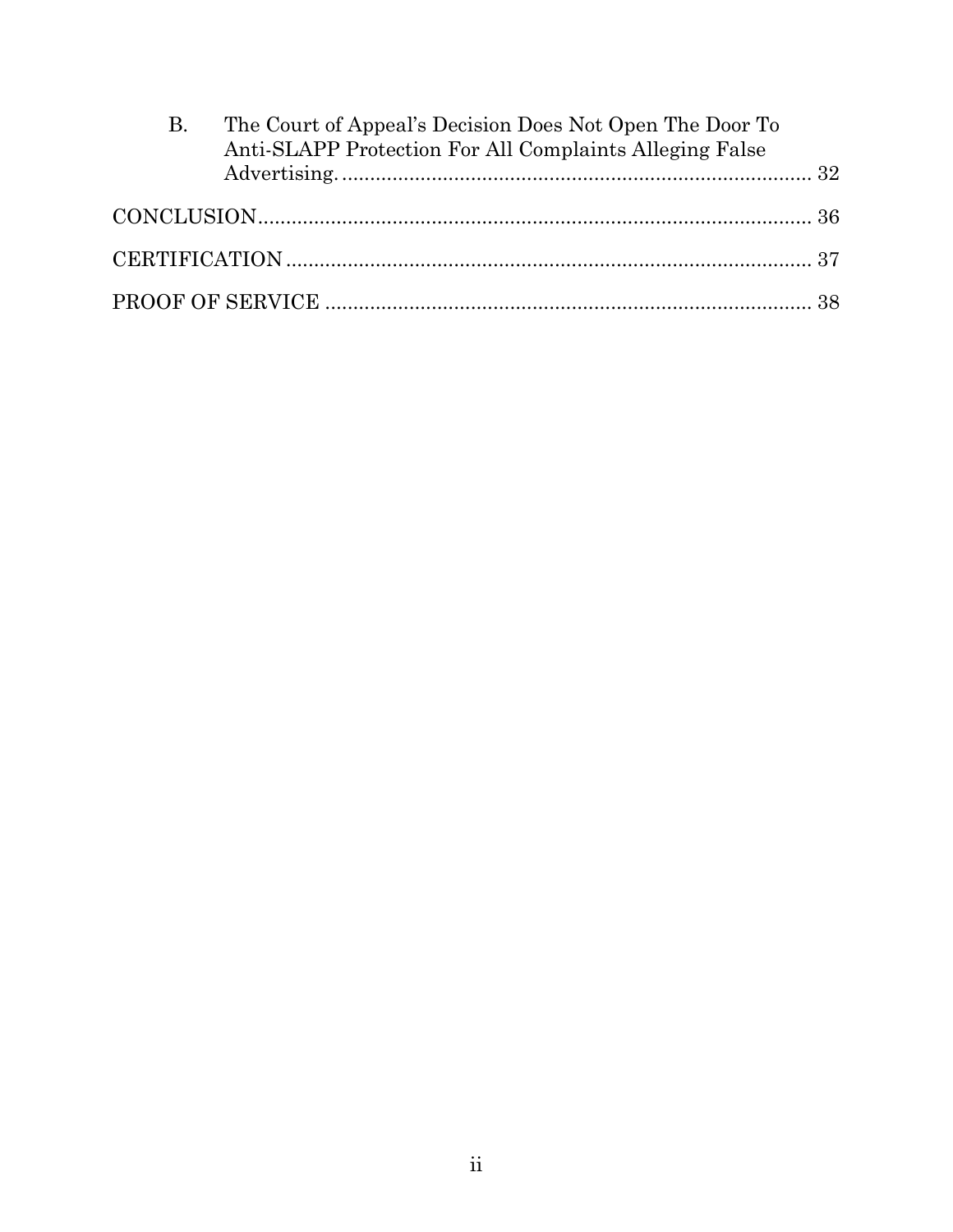# **TABLE OF AUTHORITIES**

# **Cases**

| Abarca Health, LLC v. PharmPix Corp.                                         |
|------------------------------------------------------------------------------|
| Antidote Intern. Films, Inc. v. Bloomsbury Pub., PLC                         |
| Armstrong v. Eagle Rock Entertainment, Inc.                                  |
| Baral v. Schnitt                                                             |
| Benson v. Paul Winley Record Sales Corp.                                     |
| Bernardo v. Planned Parenthood Federation of America                         |
| Blatty v. New York Times Co.                                                 |
| Bolger v. Youngs Drug Products Corp.                                         |
| Central Hudson Gas & Elec. Corp. v. Public Service Commission<br>of New York |
| Charles v. City of Los Angeles                                               |
| Cher v. Forum Internat., Ltd.                                                |
| Contractual Obligation Prods., LLC v. AMC Networks, Inc.                     |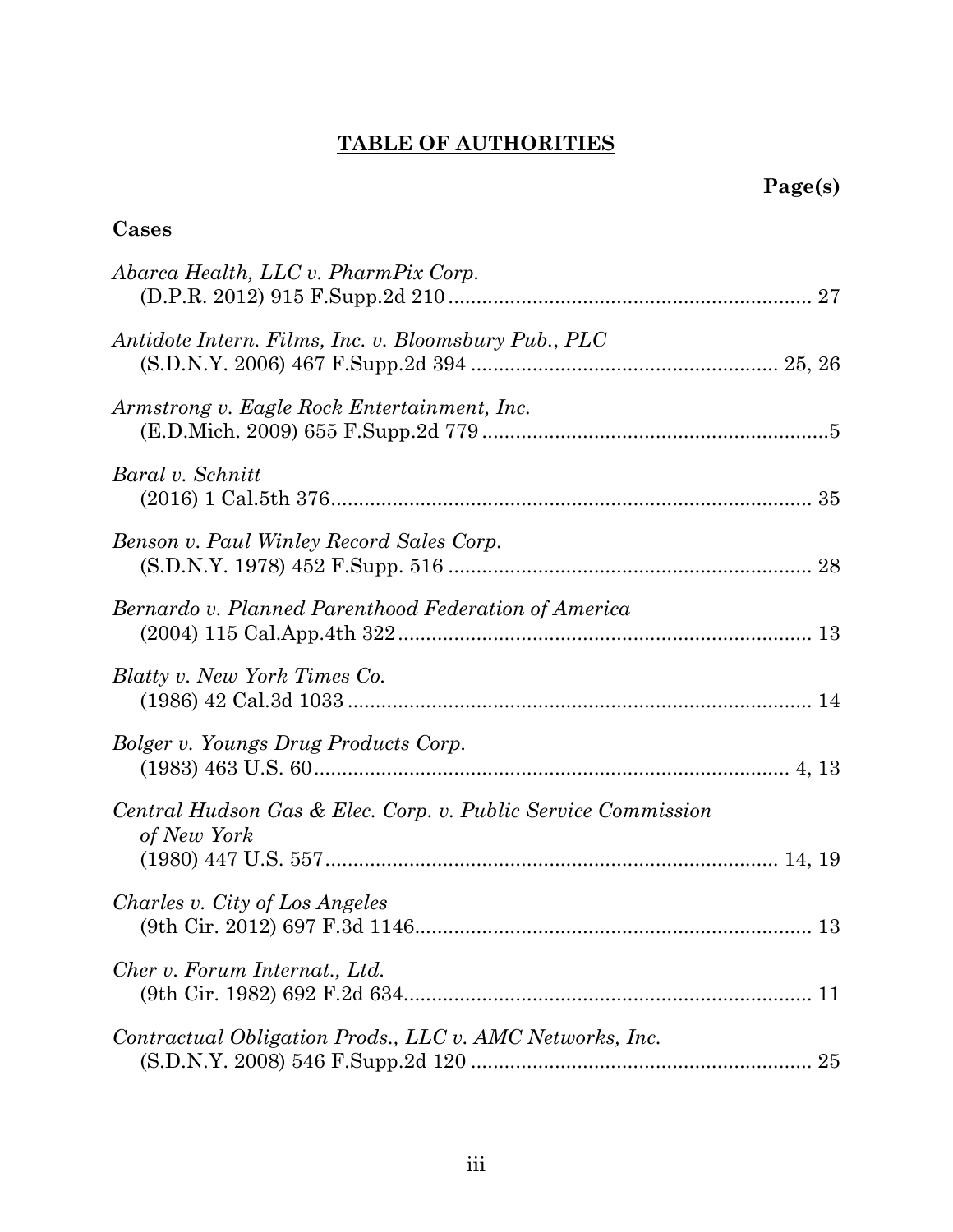| Dastar Corp. v. Twentieth Century Fox Film Corp.                                          |    |
|-------------------------------------------------------------------------------------------|----|
| Dastar, Smith v. Montoro                                                                  |    |
| Dex Media West, Inc. v. City of Seattle                                                   |    |
| FilmOn.com Inc. v. DoubleVerify Inc.                                                      |    |
| Focal Point Films, LLC v. Sandhu<br>(N.D.Cal. Dec. 20, 2019, No. 19-CV-02898-JCS) 2019 WL |    |
| Friedman v. Rogers                                                                        |    |
| Friedman v. Zimmer<br>(C.D.Cal., July 10, 2015, Case No. CV 15-502 GHK (Ex)) 2015         |    |
| Harper & Row Publishers, Inc. v. Nation Enterprises                                       |    |
| Hunter v. Tarantino<br>(C.D.Cal., July 15, 2010, No. CV1003387SJOPJWX) 2010 WL            |    |
| Joseph Burtsyn, Inc. v. Wilson                                                            |    |
| Kasky v. Nike                                                                             |    |
| Keimer v. Buena Vista Books, Inc.                                                         |    |
| Kronemyer v. Internet Movie Database, Inc.                                                | 20 |
| Mattel, Inc. v. Luce, Forward, Hamilton & Scripps                                         |    |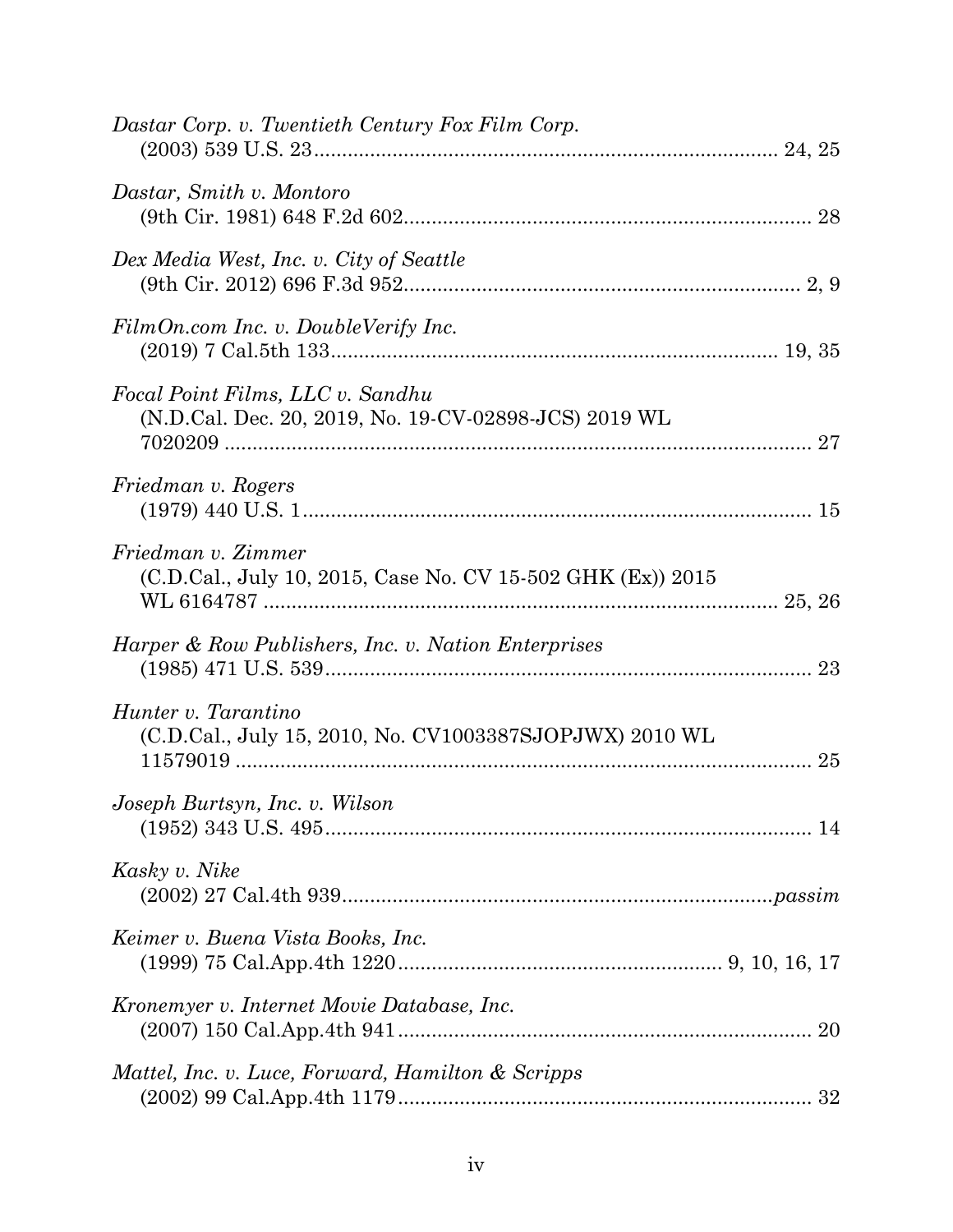| Mattel, Inc. v. MCA Records, Inc.                                                                         |    |
|-----------------------------------------------------------------------------------------------------------|----|
| Metromedia, Inc. v. City of San Diego                                                                     |    |
| MillerCoors, LLC v. Anheuser-Busch Cos.                                                                   |    |
| Mut. Pharm. Co. v. Ivax Pharms., Inc.                                                                     |    |
| Nagel v. Twin Laboratories, Inc.                                                                          |    |
| Nalwa v. Cedar Fair, L.P.                                                                                 |    |
| Navarro v. IHOP Properties, Inc.                                                                          |    |
| New York v. Ferber                                                                                        |    |
| In re NJOY, Inc. Consumer Class Action Litig.<br>(C.D.Cal. May 27, 2015, No. CV1400428MMMJEMX) 2015 WL    |    |
| Original Cosms. Prod., Inc. v. Strachan<br>(S.D.N.Y. 1978) 459 F.Supp. 496, aff'd (2d Cir. 1979) 603 F.2d |    |
| <i>Pacific Gas &amp; Elec. Co. v. Pub. Utilities Comm'n of California</i>                                 | 23 |
| Personal Keepsakes, Inc. v. Personalization mall.com, Inc.                                                |    |
| PPX Enterprises, Inc. v. Audiofidelity Enterprises, Inc.                                                  |    |
| Publications Int'l, Ltd. v. Meredith Corp.                                                                |    |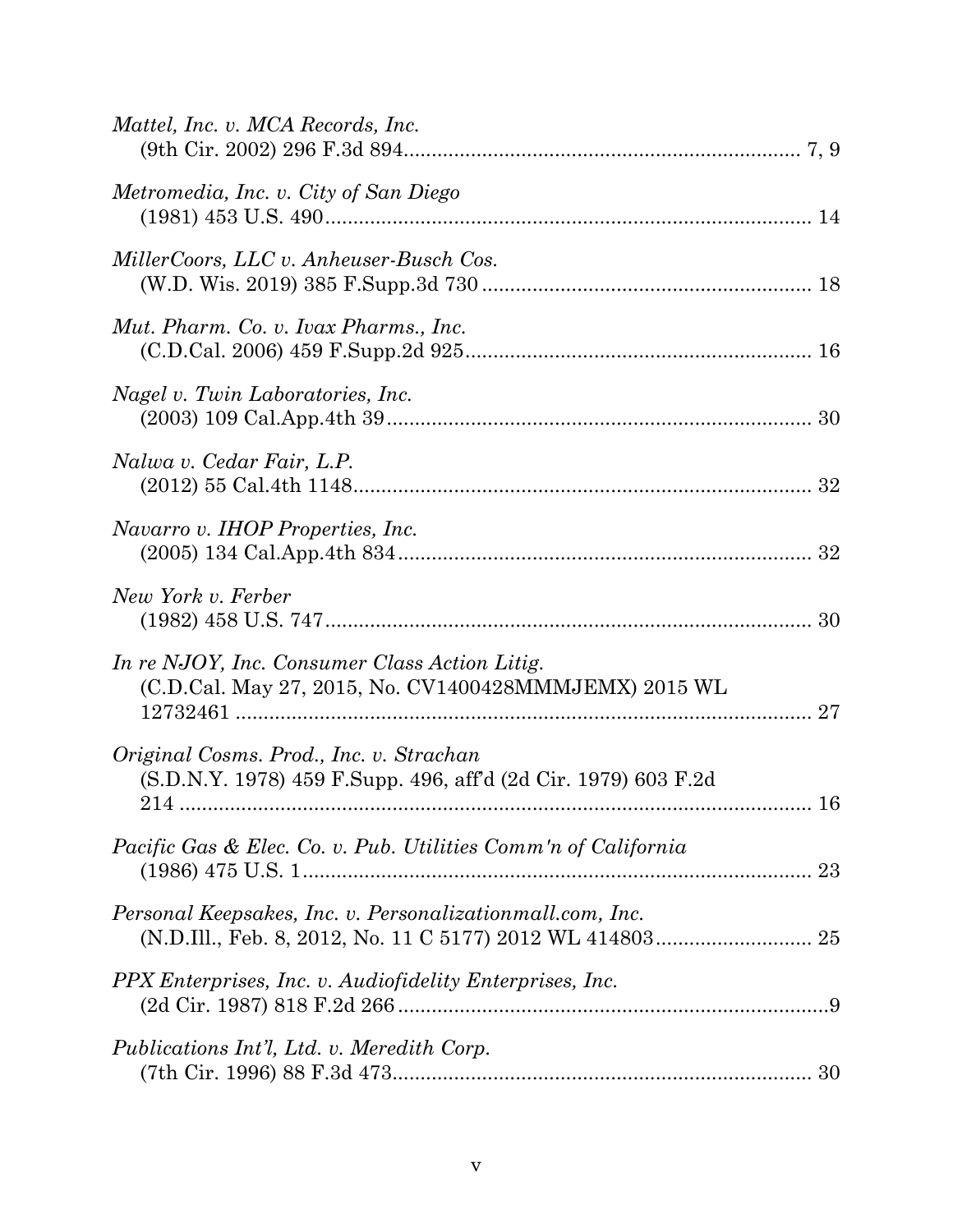| <i>Rezec v. Sony Pictures</i>                                                       |  |
|-------------------------------------------------------------------------------------|--|
| Rogers v. Grimaldi                                                                  |  |
| Rubin v. Coors Brewing Co.                                                          |  |
| Serova v. Sony Music Entertainment                                                  |  |
| Simpson Strong Tie-Co., Inc. v. Gore                                                |  |
| Sony Computer Entertainment America, Inc. v. Bleem, LLC                             |  |
| Stutzman v. Armstrong<br>(E.D.Cal., Sept. 10, 2013, No. 2:13-CV-00116-MCE) 2013 WL  |  |
| Sweetwater Union High School Dist. v. Gilbane Building Go.                          |  |
| Toho Co., Ltd. V. William Morrow and Co., Inc.                                      |  |
| TV One LLC v. BET Networks<br>(C.D.Cal., Apr. 2, 2012, No. CV 11-08983 MMM (EX)) WL |  |
| U.S. Healthcare, Inc. v. Blue Cross of Greater Philadelphia                         |  |
| United States v. Alvarez                                                            |  |
| Virginia State Bd. of Pharmacy. v. Virginia Citizens Consumer<br>Council, Inc.      |  |
| William O'Neil & Co., Inc. v. Validea.com Inc.                                      |  |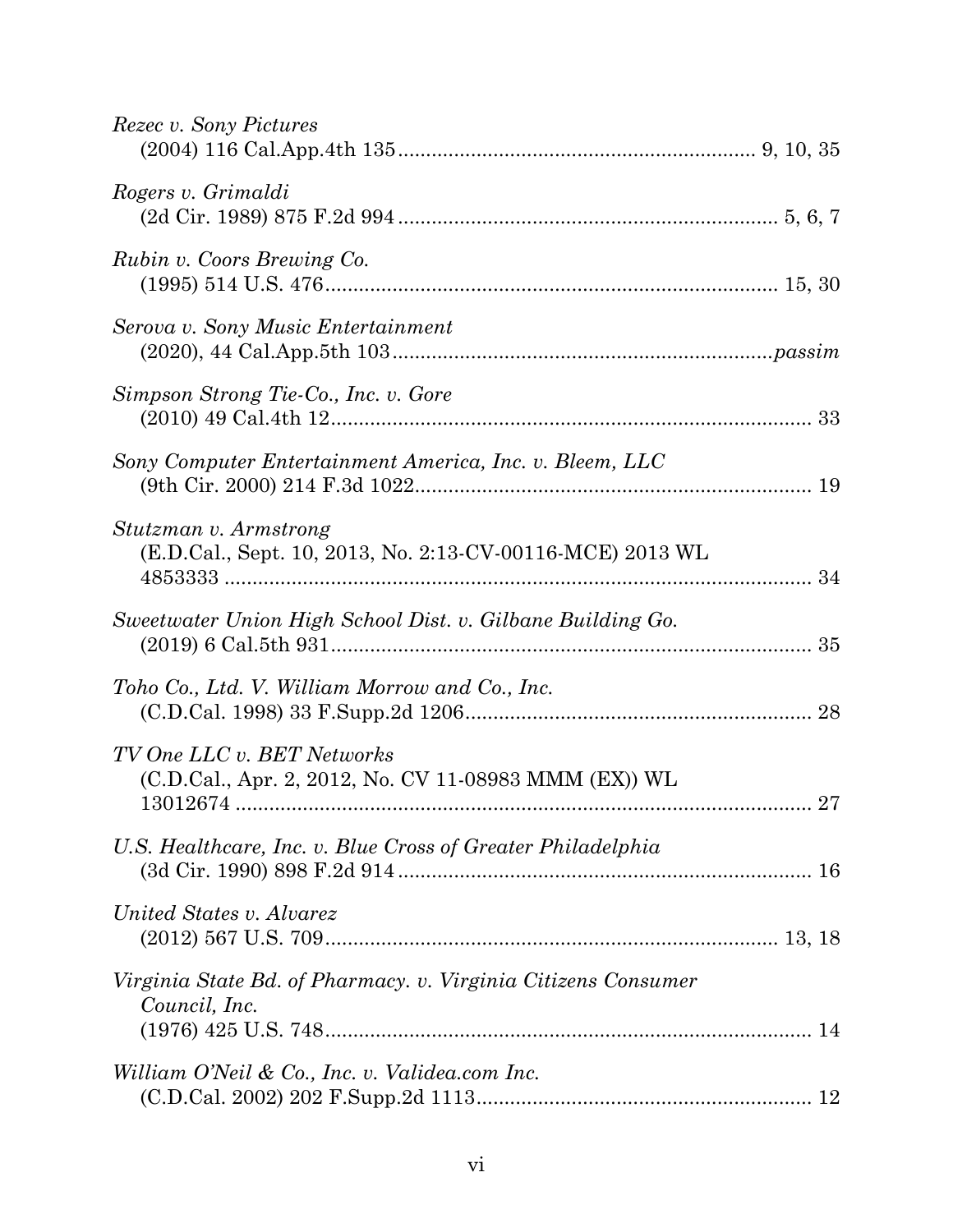| Williams v. UMG Recordings, Inc.                                                                                                                                                                                                                              |
|---------------------------------------------------------------------------------------------------------------------------------------------------------------------------------------------------------------------------------------------------------------|
| Winter v. G.P. Putnam's Sons                                                                                                                                                                                                                                  |
| <b>Statutes</b>                                                                                                                                                                                                                                               |
|                                                                                                                                                                                                                                                               |
|                                                                                                                                                                                                                                                               |
|                                                                                                                                                                                                                                                               |
|                                                                                                                                                                                                                                                               |
|                                                                                                                                                                                                                                                               |
| Regulations                                                                                                                                                                                                                                                   |
|                                                                                                                                                                                                                                                               |
| <b>Other Authorities</b>                                                                                                                                                                                                                                      |
| About J.K. Rowling                                                                                                                                                                                                                                            |
| <b>About Robert Galbraith</b>                                                                                                                                                                                                                                 |
| Billboard<br><https: charts="" hot-100="" www.billboard.com="">[as of April 25,</https:>                                                                                                                                                                      |
| FTC Policy Statement Regarding Advertising Substantiation,<br>Federal Trade Commission (Nov. 23, 1984)<br><https: 11="" 1984="" ftc-policy-<br="" public-statements="" www.ftc.gov="">statement-regarding-advertising-substantiation&gt;[as of April</https:> |
| Heran Mamo, See Which Artists It Onto Barack Obama's 2020<br>Summer Playlist (Aug. 17, 2021) Billboard<br>https://www.billboard.com/articles/columns/pop/9435742/bara>                                                                                        |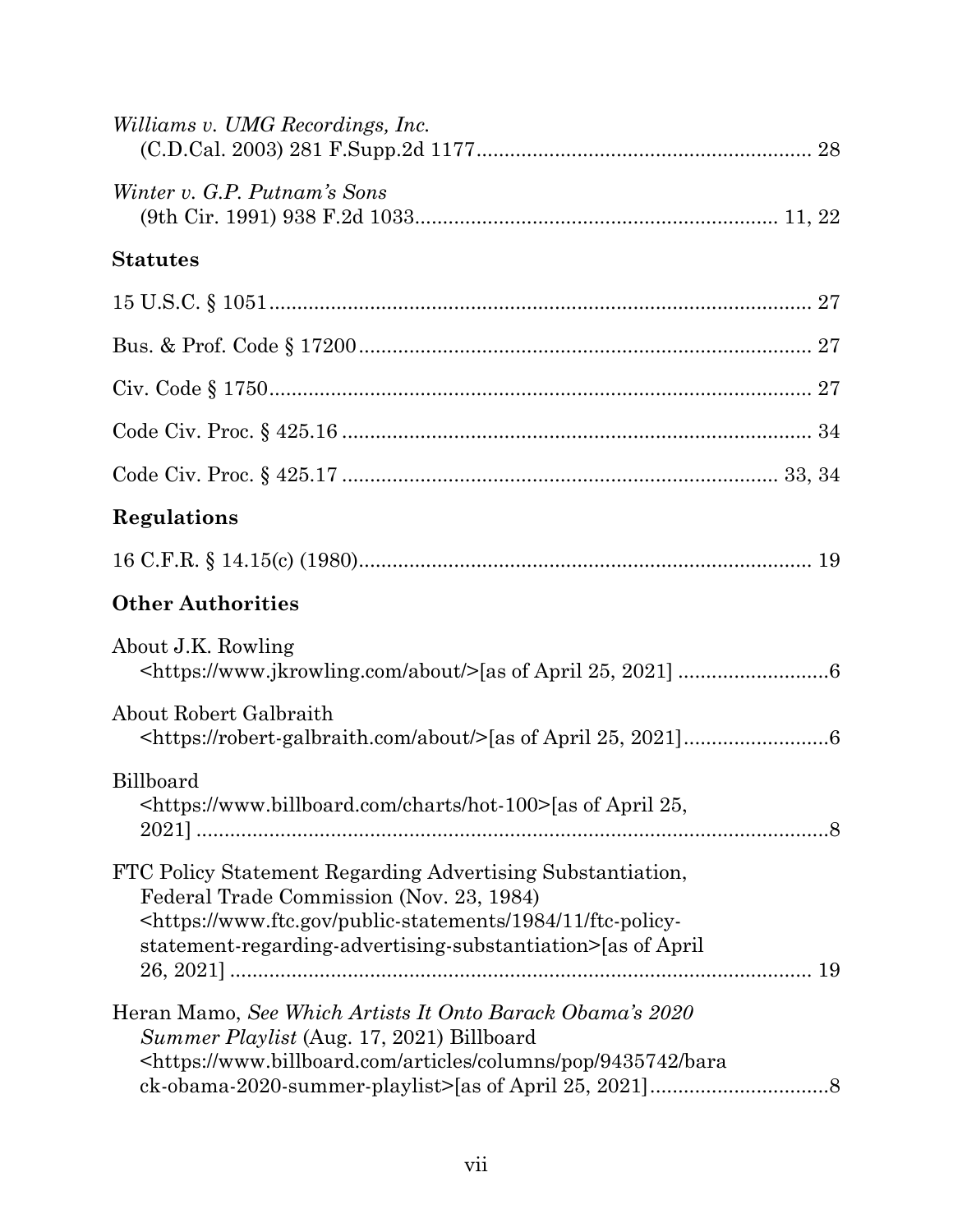| iHeart Radio                                                                                                                                                                                                                                                                            |  |
|-----------------------------------------------------------------------------------------------------------------------------------------------------------------------------------------------------------------------------------------------------------------------------------------|--|
| Mic Anderson, 10 Alter Egos of the Music Industry, Britannica<br><https: 10-alter-egos-of-the-music-<="" list="" td="" www.britannica.com=""><td></td></https:>                                                                                                                         |  |
| Michael Levy, Lady Gaga, American singer-songwriter (Mar. 25,<br>2021) Britannica<br><https: biography="" lady-gaga="" www.britannica.com="">[as of</https:>                                                                                                                            |  |
| NPR Music Staff, NPR Music Playlists, Press Pause and Hit Play:<br>The Best New Songs You Missed In 2021 (Apr. 20, 2021) NPR<br><https: 01="" 2021="" 21="" 958840884="" press-pause-and-<br="" www.npr.org="">hit-play-the-best-new-songs-you-missed-in-2021&gt;[as of April]</https:> |  |
| Pandora                                                                                                                                                                                                                                                                                 |  |
| Playlists.net                                                                                                                                                                                                                                                                           |  |
| Rebecca Tushnet, Naming Rights: Attribution and Law (2007)                                                                                                                                                                                                                              |  |
| Rolling Stone, Top 100 Songs<br><https: charts="" songs="" www.rollingstone.com=""></https:> [as of April 25,                                                                                                                                                                           |  |
| Tribe of Noise<br><https: index="" prosearch.tribeofnoise.com="" search="">[as of April]</https:>                                                                                                                                                                                       |  |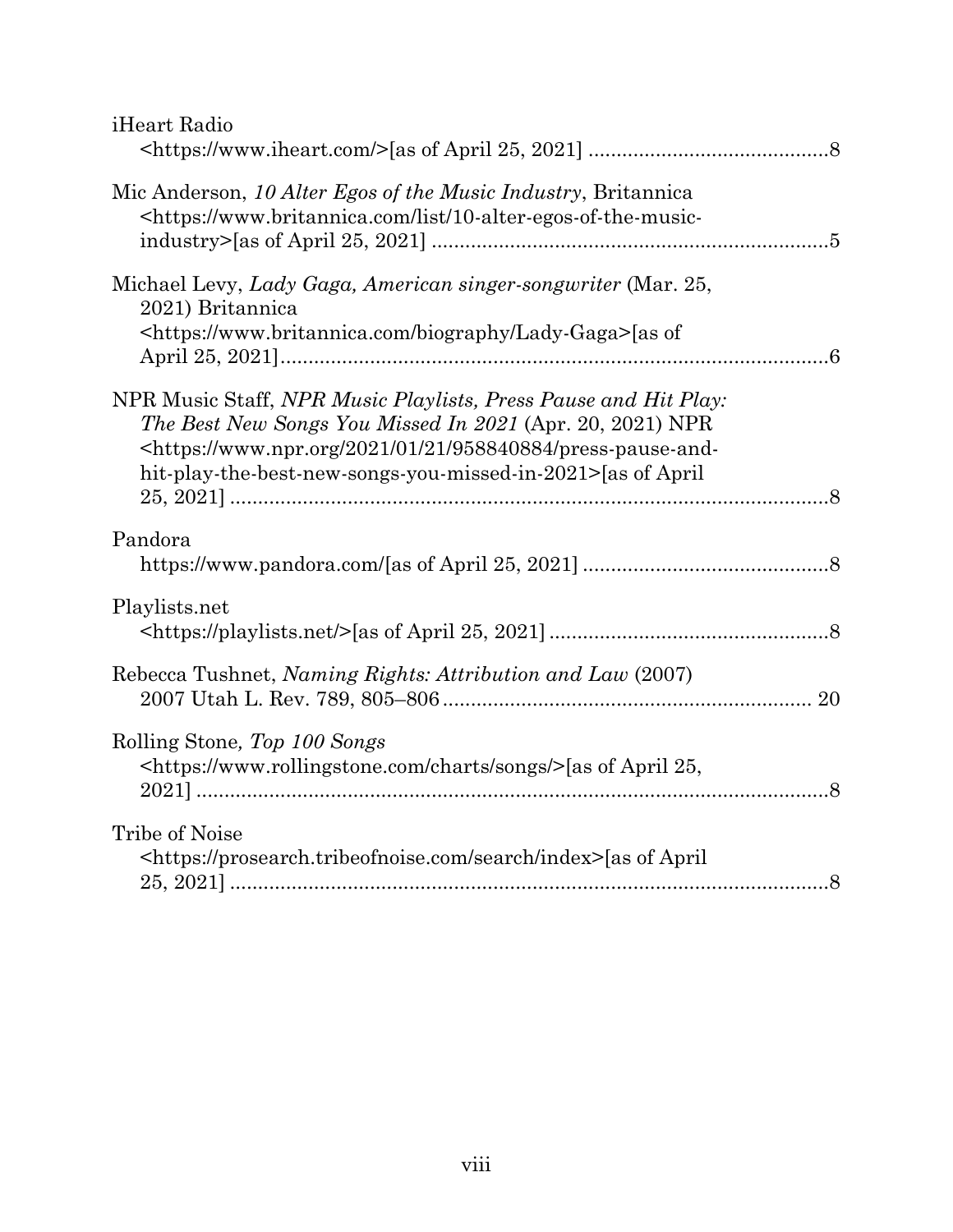#### **INTRODUCTION**

<span id="page-9-0"></span>The amicus briefs filed by the California Attorney General ("AG"), Los Angeles City Attorney ("Los Angeles Attorney" or "LA"), Consumer Attorneys of California ("Consumer Attorneys), and UC Berkeley Center for Consumer Law & Economic Justice ("Consumer Law Center")<sup>1</sup> on behalf of plaintiff Vera Serova ("Serova") do not adequately refute the key points in MJJ's appellate briefing:<sup>2</sup>

This is not a run-of-the-mill products labeling case. The speech at issue consists of a music album title, cover art, and the attribution to an artist of three recordings on the album's back cover and in a video announcing the album's release (the "Challenged Speech"). *All of it* is either artistic expression itself, or relates to that expression in a manner that takes it outside the constitutionally permissible regulation of commercial speech.

The Court of Appeal thoughtfully analyzed the commercial speech doctrine, including the important factors underlying it, and rightly found that imposing strict liability under California's consumer protection statutes in this case impermissibly treads on the First Amendment.

<sup>1</sup> Additional amici joined the Consumer Law Center's Brief.

<sup>2</sup> Defendants MJJ Productions, Inc. ("MJJP"), the Estate of Michael Jackson ("Estate"), and Sony Music Entertainment ("Sony") are collectively referred to as "MJJ" herein.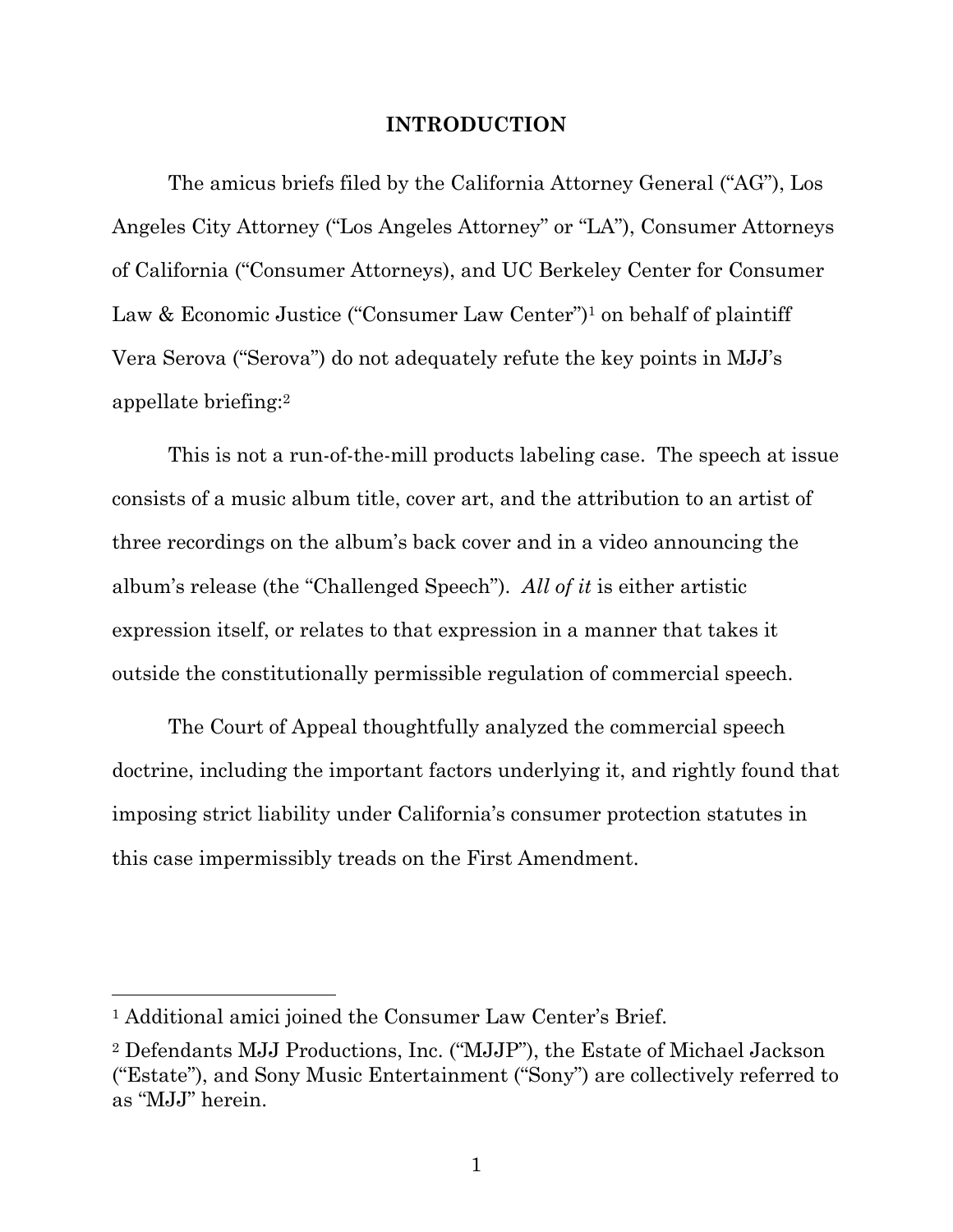Amici conclude that the distinction between artist attribution on the one hand, and advertising descriptions that *only* seek to influence purchasing decisions on the other, is of no legal consequence. In doing so they ignore substantial constitutional authority to the contrary, and misstate what is commercial speech, and what is not. And like Serova, they do not identify any case where misattributing artistic expression to a particular artist was treated as commercial speech. Amici also misconstrue the standard for verifiability; overlook United States Supreme Court precedent contradicting their argument that courts regulate attributions to art; proffer a parade of horribles arising from situations well outside the facts here; and, finally, offer arguments directly at odds with the anti-SLAPP statute's plain language and purpose.

<span id="page-10-0"></span>Perhaps most importantly, it is simply not credible for amici to argue that imposing strict liability here would not chill artistic expression—of course it will. Unlike the food seller where "[n]o law of man or nature" (*Dex Media West, Inc. v. City of Seattle* (9th Cir. 2012) 696 F.3d 952 (*Dex Media*) prevents them from selling their product without calling it "organic," music distributors cannot possibly sell music without identifying the artist. The Hobson's Choice discussed in MJJ's Answering Brief is real. MJJ had to choose between not releasing the music, or being strictly liable if a jury disagreed with the results of their diligent efforts to identify the vocalist.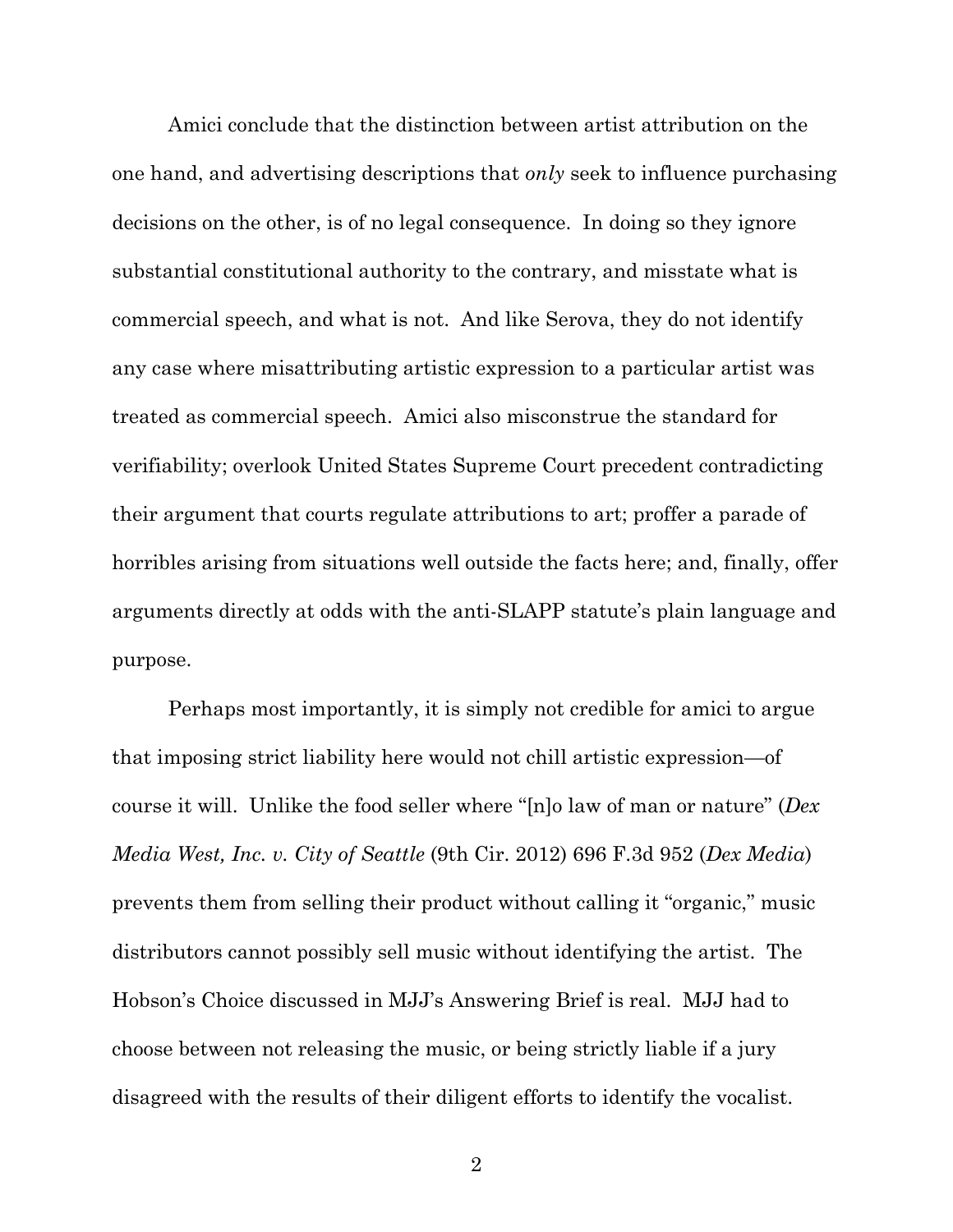What amici is really proposing is that despite the undeniable chilling effect on First Amendment expression their rule would cause, consumer protection laws are more important. This proposition has been rejected in every context it has been considered, including the very statutes at issue here.

Separately, even if the speech was commercial, Serova's claims would still fail because they are based on the premise that MJJ is passing off the recordings (copyrightable expression) as Michael Jackson's when they are not his, a theory that is preempted by the Copyright Act. Amici do not address this jurisdictional defect.

#### **LEGAL DISCUSSION**

#### <span id="page-11-1"></span><span id="page-11-0"></span>**I. THE CHALLENGED SPEECH IS NOT COMMERCIAL.**

Amici erroneously claim that when sold in the marketplace, fully First Amendment-protected artistic expression should be treated identically to any ordinary consumer product entitled to little or no constitutional protection both subject to strict liability for any misstatements on labels or advertisements. (See AG 38 [arguing "[w]hen the music industry sells an album" this is the same as when "the pharmaceutical industry markets a drug, or the food and beverage industry markets a cereal or soda"]; Consumer Attorneys 13 ["There is simply no difference between a music album and a food product, or any other product, for that matter."]; LA 14 [consumer protection laws should cover "artistic' matters"].)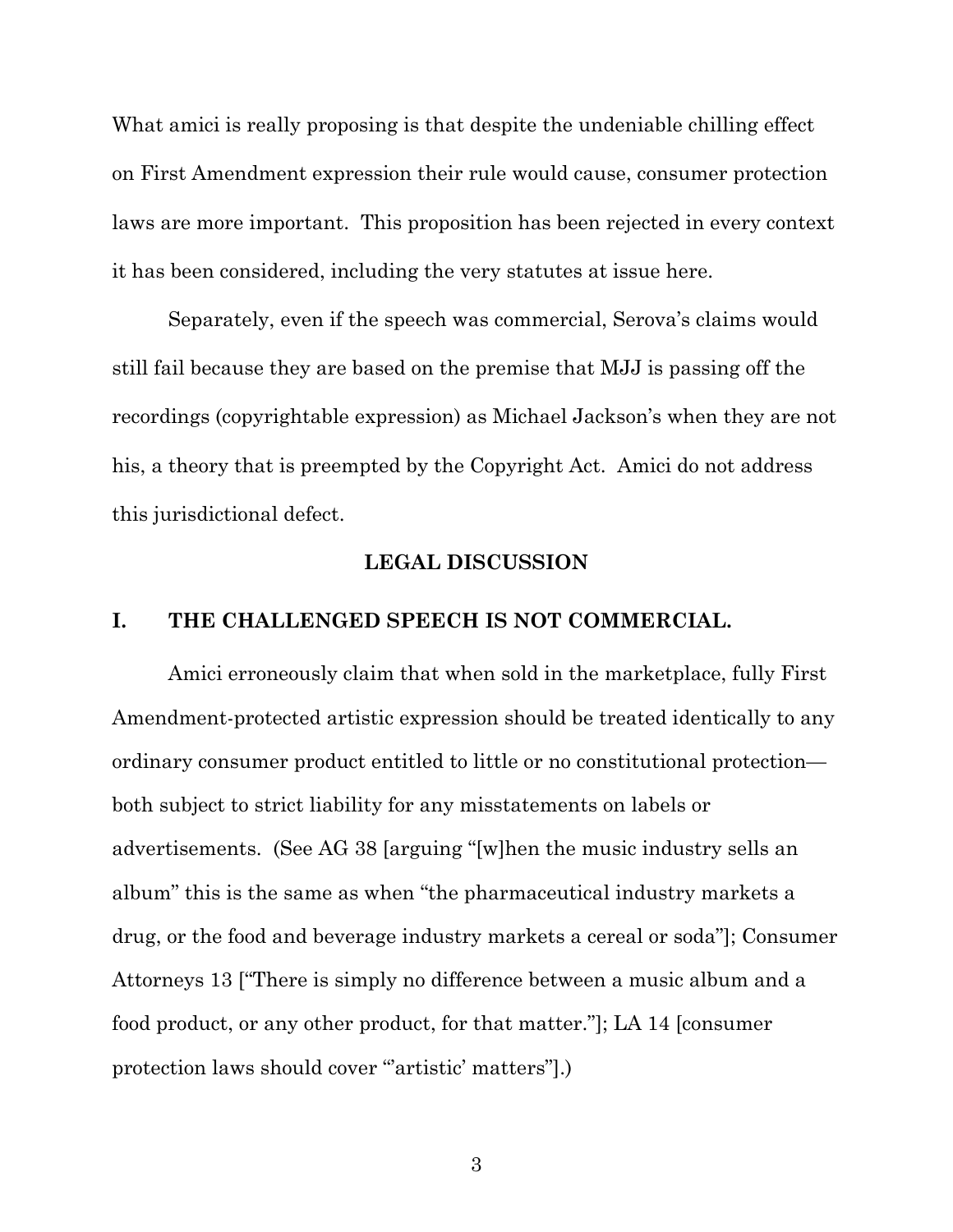But this ignores the fundamental characteristics of speech attributing expressive works to an artist. As discussed below, constitutional case law and the practical realities of distributing artistic expression dictate that statements about the identity of the artist of an artistic work cannot be treated the same as a bottle of juice, a door lock, or other consumer products that in no way implicate First Amendment protections.

### <span id="page-12-0"></span>**A. Identifying The Artist Of Artistic Expression Is Not Commercial Speech; It Imparts Subjective Meaning To, And Is Therefore A Part Of, The First Amendment Work Itself, And It Is A Practical Necessity For Distribution.**

<span id="page-12-1"></span>Contrary to the AG's contention, attributing a piece of music to a particular musical artist on a product label is not "classical commercial speech." (AG 33.) Core commercial speech is speech that "does no more than propose a commercial transaction." (*Bolger v. Youngs Drug Products Corp*. (1983) 463 U.S. 60, 66 (*Bolger*), internal quotation and citation omitted.) Outside of this definition of "core" commercial speech, commercial speech can also include pricing and descriptions of the work, but those elements serve to influence a purchaser's decision. The product label cases the AG cites all involve speech that goes *solely* to influencing a consumer's purchasing decision: for example a description of the ingredients of a product (e.g. "juice blend"), a description of a physical trait of a product (e.g. a "flushable" wipe), or the manufacturing process for the product (e.g. "authentic Danish-made goods"). (AG 34-35.)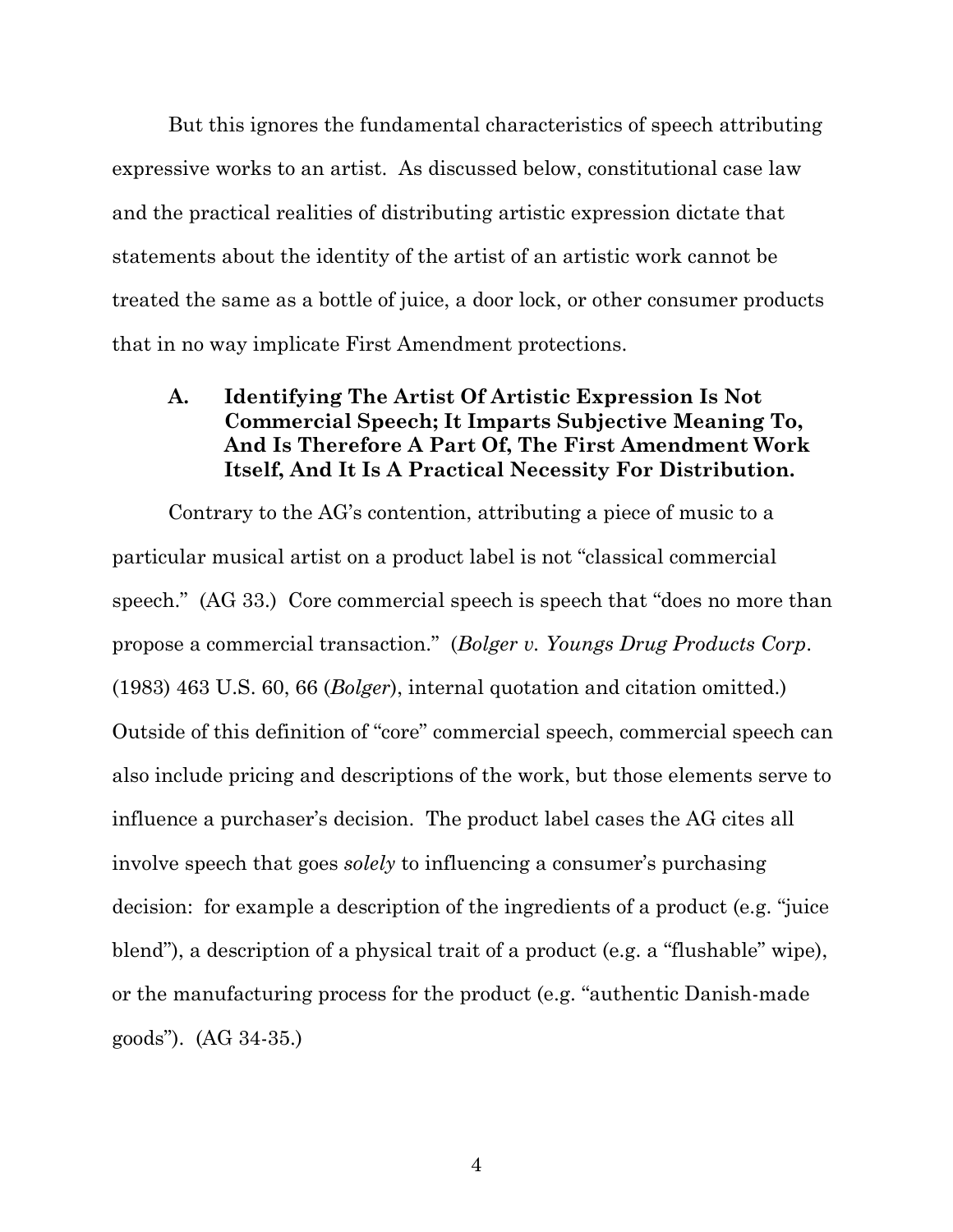<span id="page-13-1"></span><span id="page-13-0"></span>But courts recognize that speech like the Challenged Speech here has a critical function beyond only trying to influence a purchasing decision; it imparts subjective meaning to the art itself. (See *Rogers v. Grimaldi* (2d Cir. 1989) 875 F.2d 994, 998 (*Rogers*) ["Titles, like the artistic works they identify, are of a hybrid nature, combining artistic expression and commercial promotion."]; *Armstrong v. Eagle Rock Entertainment, Inc*. (E.D.Mich. 2009) 655 F.Supp.2d 779, 787 [DVD cover which includes "artwork" and "information about the contents of the DVD, contains expression protected by the First Amendment"]; *Serova v. Sony Music Entertainment* (2020), 44 Cal.App.5th 103, 130 (*Serova*) [recognizing "[t]he identity of a singer, composer, or artist can be an important component of understanding the art itself"].) Indeed, the Challenged Speech is part and parcel of the artistic expression. (CT 1:119 [FAC ¶¶ 24, 27].)

<span id="page-13-2"></span>That artist attribution gives substantive meaning to the art itself is also evident in artists' use of personas, alter egos, and pseudonyms that can either dissociate the art from the artist, or become a part of the artists' expression. For example, alter egos can "serve as a mask of protection and separation for an artist from their work, and other times they act as guise under which one can freely and momentarily experiment with another side of oneself."3 Lady Gaga is the alter ego of Stefani Joanna Angelina Germanotta,

<span id="page-13-3"></span><sup>3</sup> (See Mic Anderson, *10 Alter Egos of the Music Industry*, Britannica <https://www.britannica.com/list/10-alter-egos-of-the-music-industry>[as of April 25, 2021].)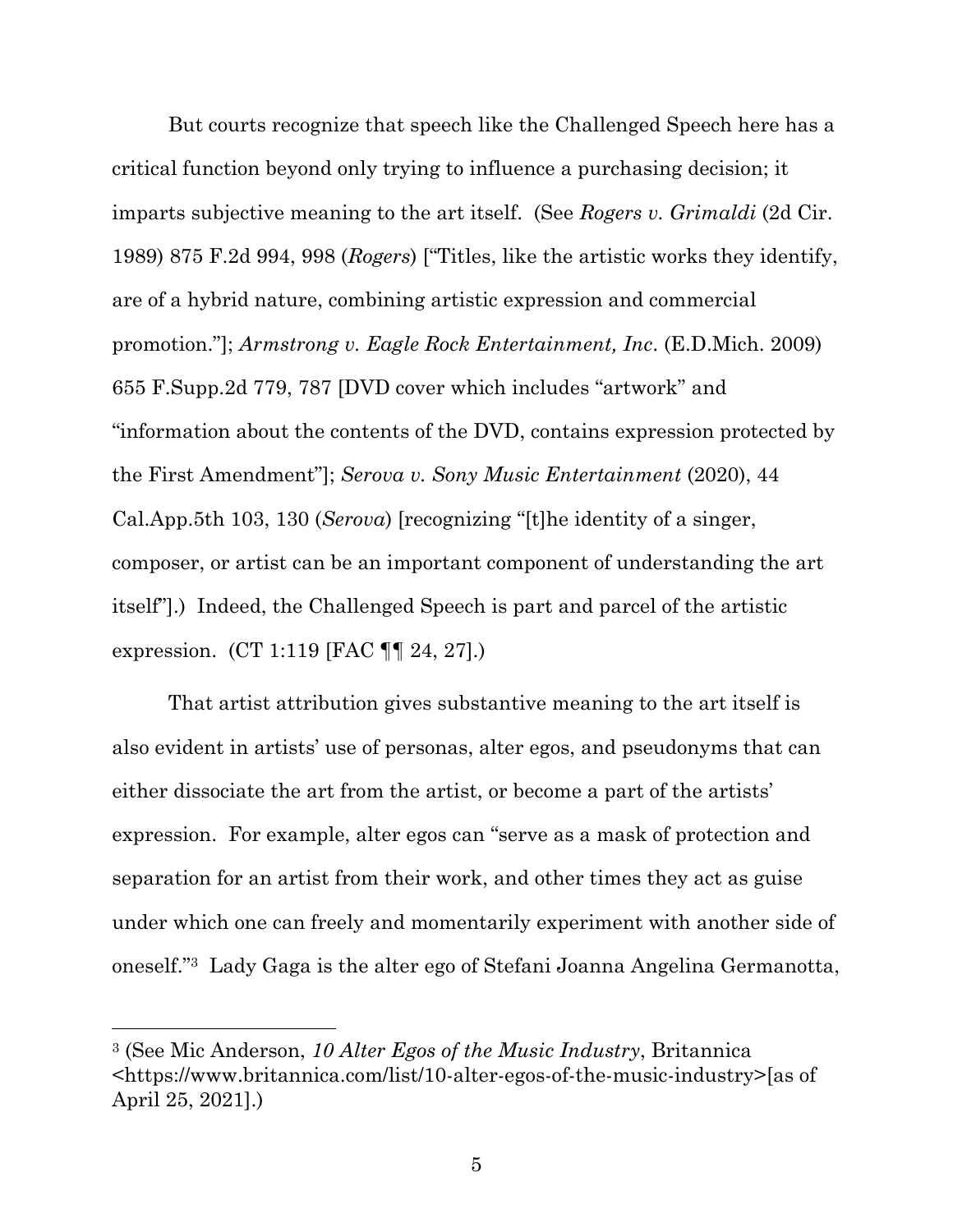who is known for her "flamboyant costumes, provocative lyrics and strong vocal talents."4 J.K. Rowling, the internationally famous author known for her *Harry Potter* series,<sup>5</sup> wrote a mystery series under a pseudonym, Robert Galbraith, so that she could take her "writing persona as far away as possible from [herself]" and to, among other things, "receive totally unvarnished feedback."6 These examples highlight the natural and undeniable nexus between the identity of the artist and the art itself, and how interpretation of the art can be affected by the mere identity of the artist.

Under the amici's analysis, artists' use of pseudonyms and alter egos can be actionable as false advertising for the misattribution alone because they do not accurately portray the true identity of the artists creating the artistic works. Courts, however, have not adhered to such a rigid application of the commercial speech doctrine and this Court should not do so here.

<span id="page-14-0"></span>In *Rogers v. Grimaldi*—a case the AG cites without the court's full holding—the Second Circuit explained that a title for an artistic work is *both* "expression" and a "means of marketing" the work to the public. (*Rogers*, *supra*, 875 F.2d at pp. 997-998.) "The artistic and commercial elements of

<span id="page-14-3"></span><sup>4</sup> (See Michael Levy, *Lady Gaga, American singer-songwriter* (Mar. 25, 2021) Britannica <https://www.britannica.com/biography/Lady-Gaga>[as of April 25, 2021].)

<span id="page-14-1"></span><sup>5</sup> (See About J.K. Rowling <https://www.jkrowling.com/about/>[as of April 25, 2021].)

<span id="page-14-2"></span><sup>6</sup> (See About Robert Galbraith <https://robert-galbraith.com/about/>[as of April 25, 2021].)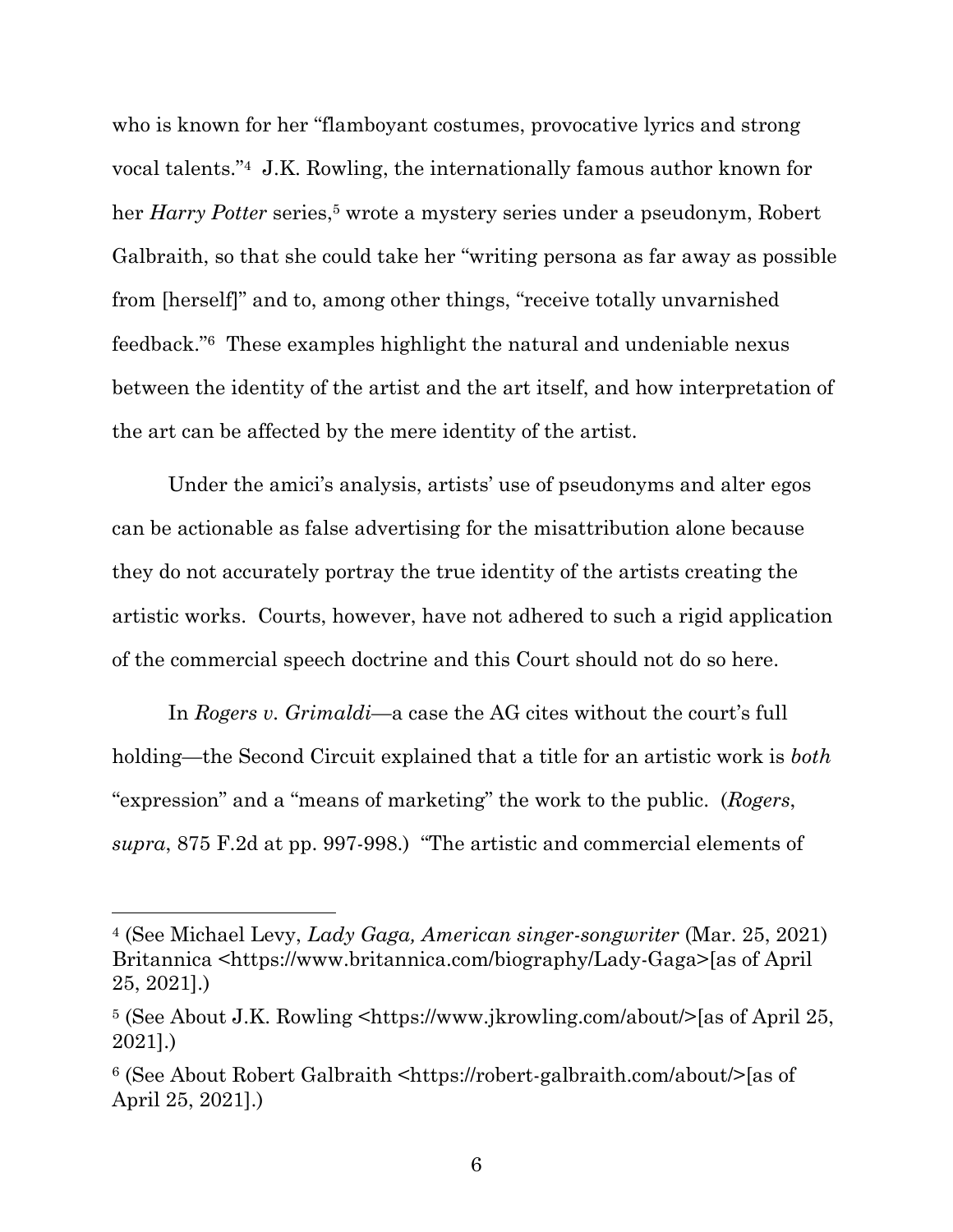<span id="page-15-1"></span>titles are inextricably intertwined," and a title "can enrich a reader's or a viewer's understanding of a work." (*Id.* at p. 998.) <sup>7</sup> Indeed, "[t]hough consumers frequently look to the title of a work to determine what it is about, they do not regard titles of artistic works in the same way as the names of ordinary commercial products." (*Id.* at p. 1000.) Consumers "have an interest in not being misled and they also have an interest in enjoying the results of the author's freedom of expression." (*Id.* at p. 998.) For all these reasons, "First Amendment values" must be considered, and "the expressive element of titles *requires more protection than the labeling of ordinary commercial products*." (*Id.* at pp. 998, italics added; *Mattel, Inc. v. MCA Records, Inc.* (9th Cir. 2002) 296 F.3d 894, 901-902 (*Mattel*) [title of a movie is "not a brand of shoe" and "deserved to be treated differently"].) These cases rightly reject the notion that labels for artistic works should be treated the same as other consumer products.

<span id="page-15-0"></span>The Challenged Speech also has a separate purpose beyond simply trying to influence purchasing decisions, which takes it outside the purview of commercial speech. Free websites and streaming services that offer music

<sup>7</sup> The amici's suggestion that the attribution in this case cannot carry meaning because it was false, conflates the issue of falsity with the characterization of commercial speech. A court must first determine whether speech is commercial based on, among other things, considering the content of the speech, i.e. the type of speech at issue. Falsity is considered only *after*  the speech has been deemed commercial or not, because commercial and noncommercial speech is subjected to different standards in evaluating falsity. (See *infra* Part I.C.)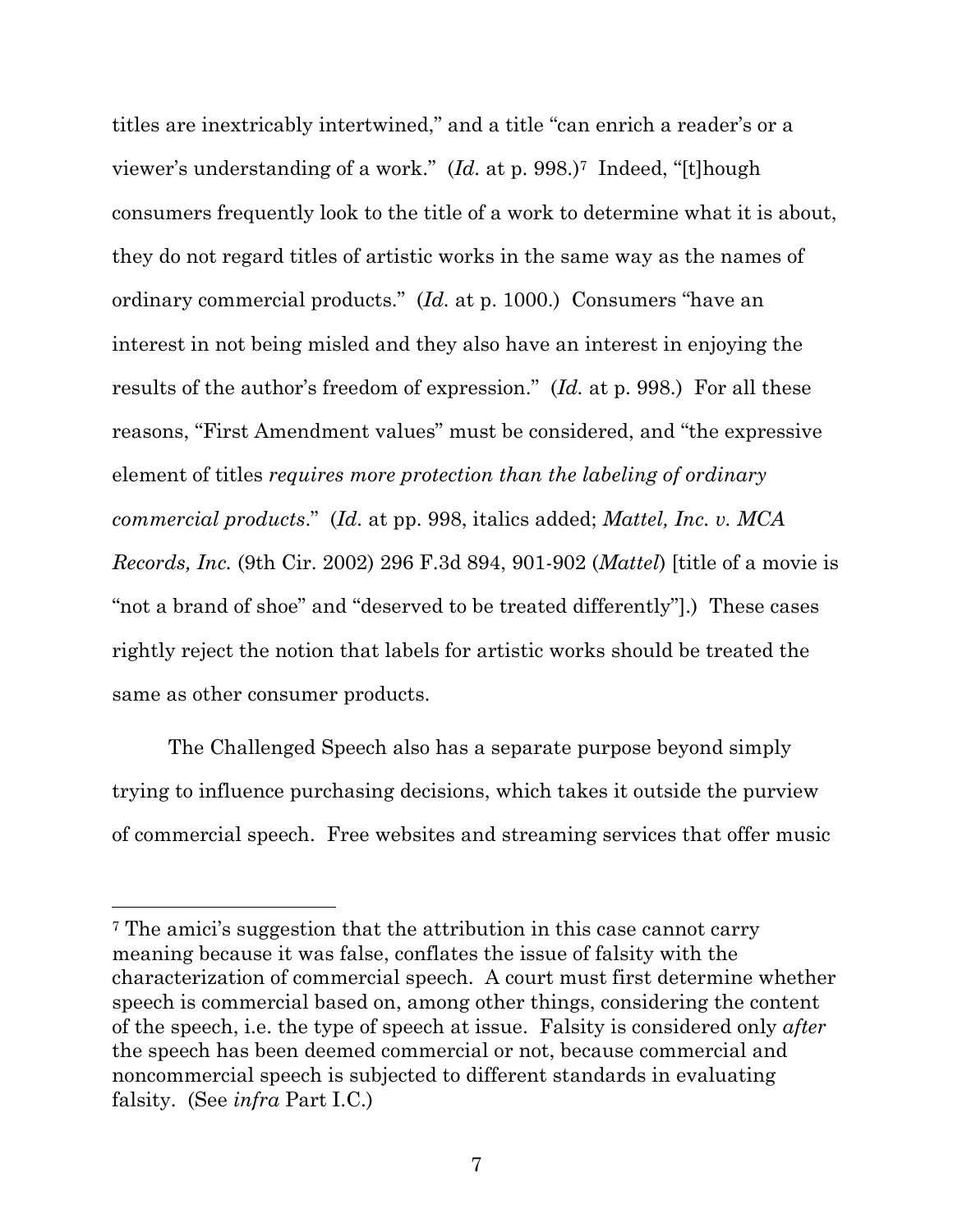display music by the name of the artist, the title of the song, the title of the album, and often with an image of the album cover.<sup>8</sup> Similarly, music charts that monitor and report the most popular music in the country rank songs and albums by various metrics such as genre, naturally with descriptions of the artists, titles of songs and albums, and images of the album covers.9 And to share music tastes and preferences with others, it is common for individuals and entities to create playlists, which identify artists and songs and/or album titles.10 These examples illustrate that the titles of albums, album artwork, and the identity of the artists are integral to how individuals experience, understand, consume, sort, organize, and share musical expression. Indeed, using artist attributions is a practical necessity to distributing musical recordings which means that any commercial aspects of

<span id="page-16-4"></span><sup>8</sup> Iheart and Pandora both offer free versions of their services, providing access to music from popular artists and bands. (iHeart Radio <https://www.iheart.com/> [as of April 25, 2021]; Pandora https://www.pandora.com/[as of April 25, 2021].) Other free music websites provide similar information. (Tribe of Noise <https://prosearch.tribeofnoise.com/search/index>[as of April 25, 2021].)

<span id="page-16-2"></span>

<span id="page-16-7"></span><span id="page-16-6"></span><span id="page-16-0"></span><sup>9</sup> (See e.g., Billboard <https://www.billboard.com/charts/hot-100>[as of April 25, 2021]; Rolling Stone*, Top 100 Songs* <https://www.rollingstone.com/charts/songs/>[as of April 25, 2021].)

<span id="page-16-5"></span><span id="page-16-3"></span><sup>10</sup> (See e.g., Playlists.net <https://playlists.net/>[as of April 25, 2021]; NPR Music Staff, *NPR Music Playlists, Press Pause and Hit Play: The Best New Songs You Missed In 2021* (Apr. 20, 2021) NPR

<span id="page-16-1"></span><https://www.npr.org/2021/01/21/958840884/press-pause-and-hit-play-thebest-new-songs-you-missed-in-2021>[as of April 25, 2021]; Heran Mamo, *See Which Artists It Onto Barack Obama's 2020 Summer Playlist* (Aug. 17, 2021) Billboard <https://www.billboard.com/articles/columns/pop/9435742/barackobama-2020-summer-playlist>[as of April 25, 2021].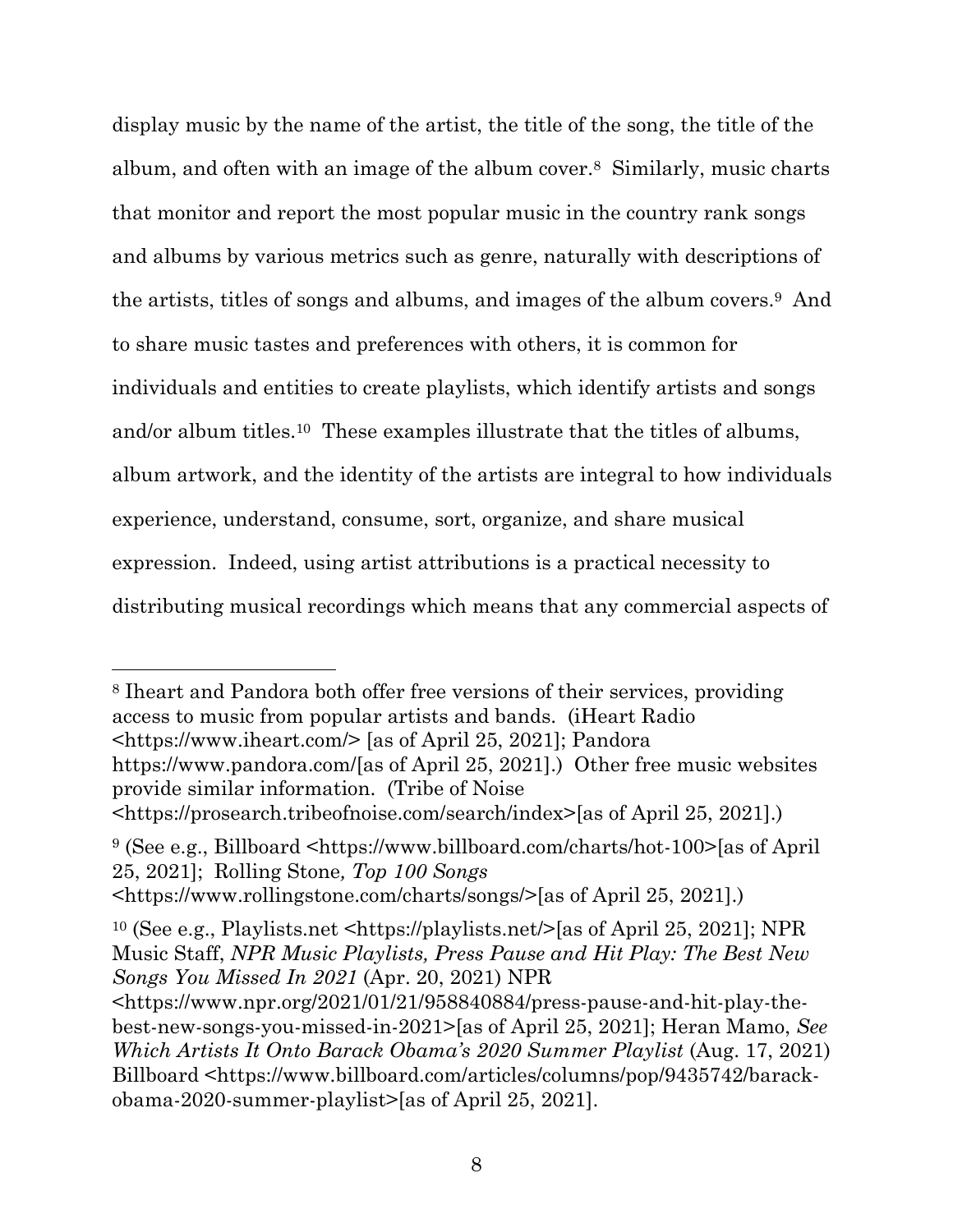<span id="page-17-0"></span>the speech is "inextricably intertwined" with the noncommercial artistic expression and therefore is also fully protected. (*Dex Media*, *supra,* 696 F.3d 952, 958; MJJ 56-60.)

In arguing the Challenged Speech is commercial, the AG cites to Lanham Act cases as examples of courts treating a statement linking an artist to an artistic work as commercial speech. (AG 37-38, fns. 15-16.) As discussed below, the United States Supreme Court more recently held that the Lanham Act does not permit claims for the misattribution of an author or source of an artistic work. (*See infra* Part I.F.) But more fundamentally, the cases that the AG cites do not contain any analysis on distinguishing between commercial and noncommercial speech. The nature of the speech was not disputed by the parties. (See, e.g., *PPX Enterprises, Inc. v. Audiofidelity Enterprises, Inc.* (2d Cir. 1987) 818 F.2d 266, 271 [treating album cover as commercial speech without analysis].) By contrast, in cases where commercial speech *was* a central dispute, courts have found that a title of an artistic work was *not* commercial speech. (See e.g., *Mattel*, *supra*, 296 F.3d at pp. 906-907 [finding song title of "'Barbie Girl' is not purely commercial speech, and is therefore fully protected" by the First Amendment].)

<span id="page-17-4"></span><span id="page-17-3"></span><span id="page-17-2"></span><span id="page-17-1"></span>The Consumer Law Center's reliance on *Keimer v. Buena Vista Books, Inc*. (1999) 75 Cal.App.4th 1220 (*Keime*r) and *Rezec v. Sony Pictures* (2004) 116 Cal.App.4th 135 (*Rezec*) (Consumer Law Center at p. 18) is equally unavailing. In *Keimer*, advertising materials for a non-fiction book were "of a core commercial nature," because they claimed the authors had achieved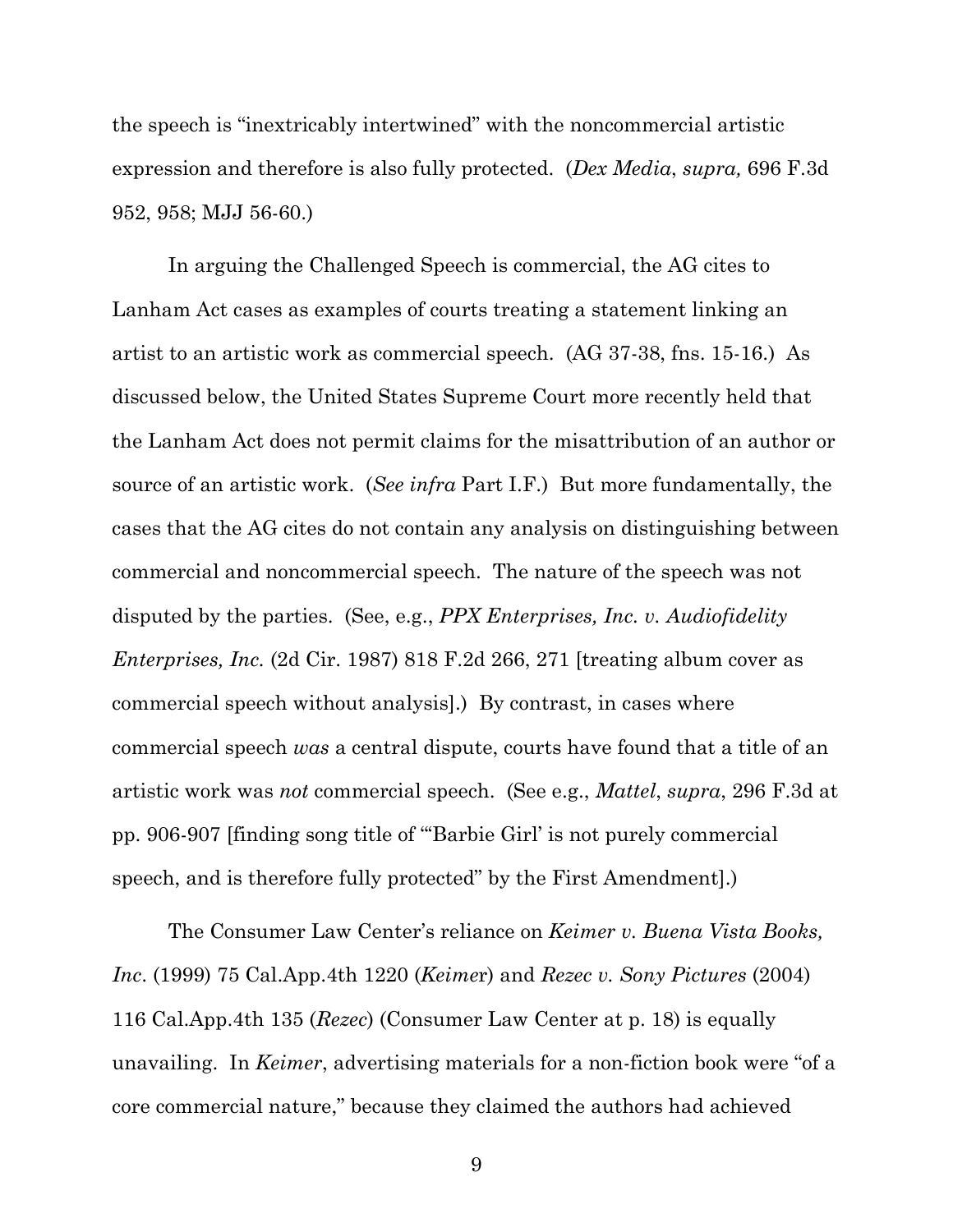<span id="page-18-2"></span><span id="page-18-1"></span>specific returns on their investments. (*Keimer*, *supra*, 75 Cal.App.4th at pp. 1223-1224, 1229.) The statement on the "covers were designed with a single purpose in mind, to sell books," and defendant could have sold the book without making the statement. (*Id.* at p. 1229.) And *Rezec* involved advertisements with fake reviews of motion pictures where the challenged statements "did not reflect any character or portion of the films." (*Rezec*, *supra*, 116 Cal. App. 4th at p. 142.) The sole purpose of the statements was commercial, i.e., to influence people to see the movie. The movie could have been promoted without the fake reviews and the meaning of the movie would remain fully intact. In contrast to those cases, the Challenged Speech is attributing expression to a speaker, and so it relates directly and imparts meaning to, and indeed is inextricably intertwined with, the art itself.

Thus, contrary to the amici's arguments, descriptions of artistic works on labels and promotions that directly relate to the artistic expression are functionally different from other consumer product labels in a manner that removes them from the ambit of commercial speech.

#### <span id="page-18-0"></span>**B. Courts Have Refused To Apply Strict Liability To Descriptions And Promotions Of Artistic Work.**

Although amici contend that strict liability applies to descriptions of artistic works (AG 46-48), there is a dearth of case law applying strict liability to statements about artistic expression—and for good reason. In *Winter v. G.P. Putnam's Sons*, plaintiffs became ill after eating mushrooms in reliance on an encyclopedia published by defendant and sought imposition of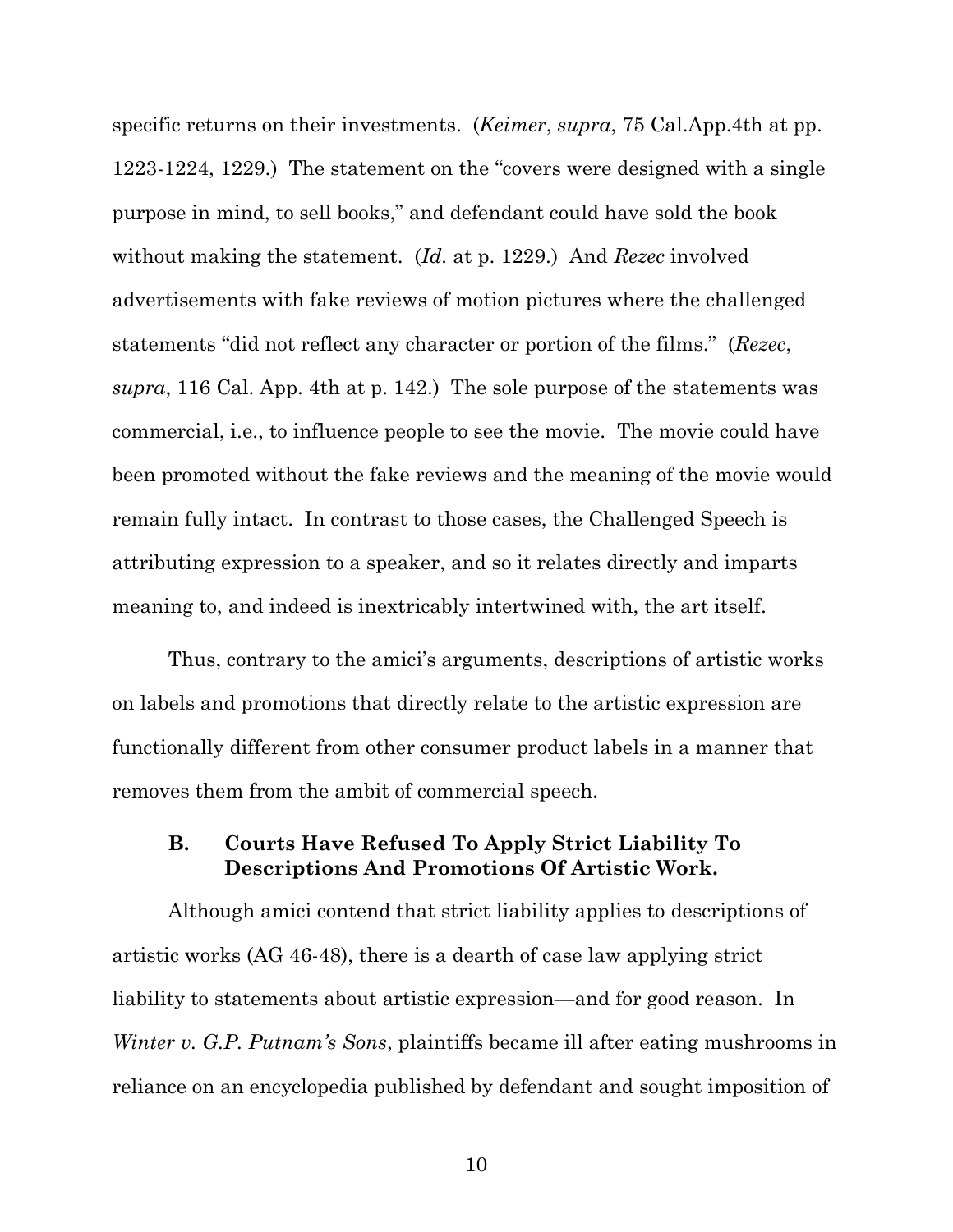<span id="page-19-1"></span>strict liability for the alleged misinformation in the book and also for false representations describing the book. (See *Winter v. G.P. Putnam's Sons* (9th Cir. 1991) 938 F.2d 1033, 1033-1037, 1036 fn.5 (*Winter*).) In affirming summary judgment for the defendant, the Ninth Circuit explained that "[t]he threat of liability without fault (financial responsibility for our words and ideas in the absence of fault or a special undertaking or responsibility) could seriously inhibit those who wish to share thoughts and theories." (*Id*. at 1035.) Conversely, laws that do not apply strict liability, i.e. the laws of copyright, libel, misrepresentation, negligence, and mistake, "are aimed at the *delicate issues that arise with respect to intangibles such as ideas and expression*." (*Id.* at p. 1034, italics added.) Consequently, the Ninth Circuit refused to apply strict liability to plaintiff's claim based on erroneous information contained in the book, as well as to alleged misrepresentations "concerning the character or quality" of the book because "the same logic [applied]." (*Id.* at p. 1036 fn.5.) In so holding, the Ninth Circuit emphasized, that "*no court*" to its knowledge has imposed strict liability to ideas and expression. (*Id.* at p. 1036, italics added.)

<span id="page-19-0"></span>Similarly, when commercial speech is adjunct to noncommercial speech, i.e. "promotes only the protected publication," courts have required a showing of scienter to be actionable, i.e., that the publishers knew their statements were false or published them in reckless disregard for their truth. (*Cher v. Forum Internat., Ltd*. (9th Cir. 1982) 692 F.2d 634, 637-639 [First Amendment protections for claims, including UCL claim, extended to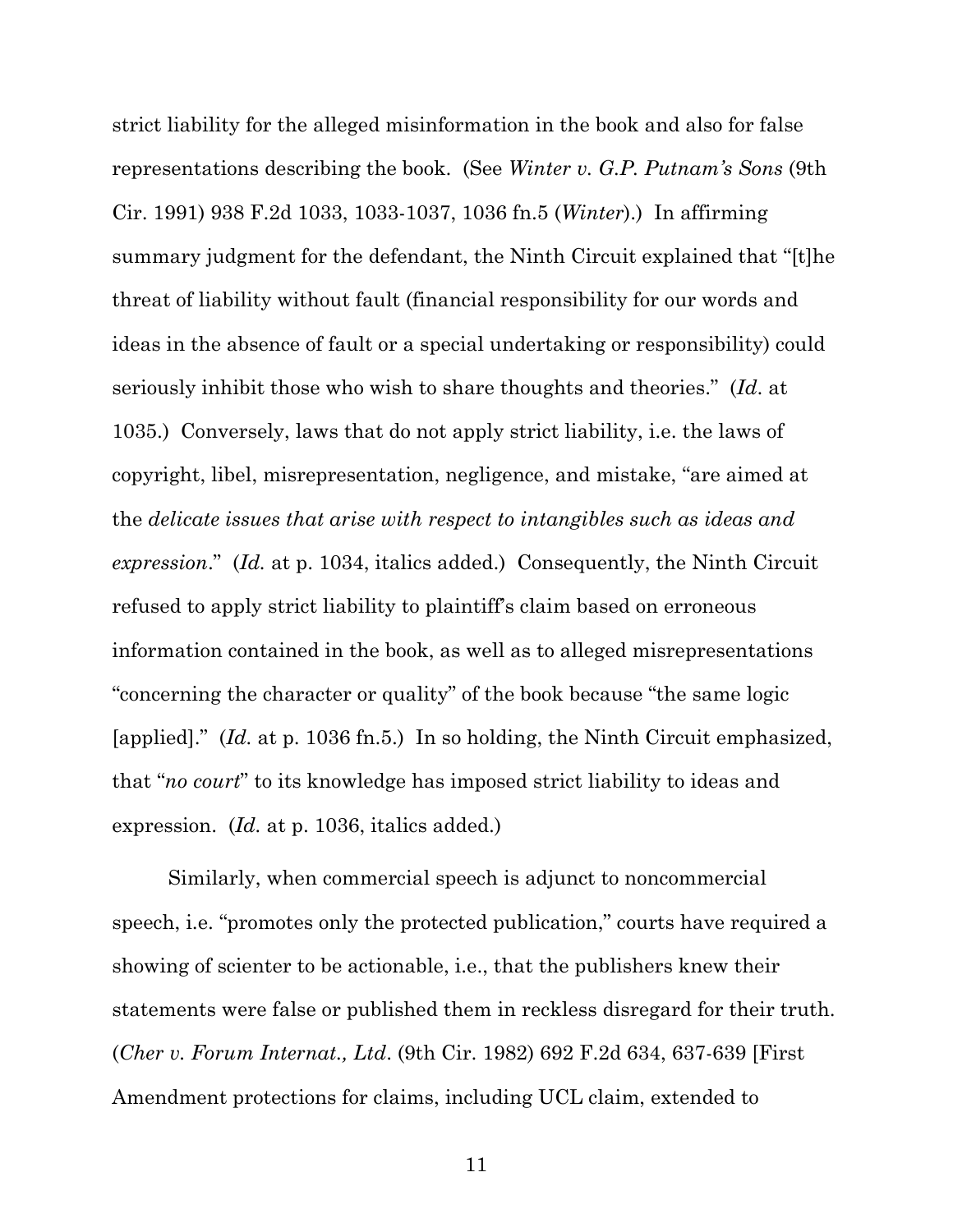<span id="page-20-1"></span>headlines and promotions that are "merely an adjunct" of protected speech "so long as the headlines and promotional devices were true *or were not published with knowledge that they were false or in reckless disregard for their truth*," italics added]; *William O'Neil & Co., Inc. v. Validea.com Inc.* (C.D.Cal. 2002) 202 F.Supp.2d 1113, 1116, 1119-1120 [evaluating UCL claim and right of publicity claim and holding that advertisements for a book were "protected to the same extent as the book itself"; to be actionable plaintiff had to allege "the requisite scienter, that is, that [publisher] knowingly or recklessly published false statements"].)

The Court of Appeal's opinion is entirely consistent with these authorities, and well situated among numerous cases correctly recognizing that a work of artistic expression is not the same as a defective tire or a pork sausage.

### <span id="page-20-0"></span>**C. Because The Challenged Speech Is Not Core Commercial Speech, The Court of Appeal Correctly Evaluated Other Factors And Determined That It Was Not Commercial.**

Amici also misapply the standard for identifying commercial speech when it falls outside the realm of core commercial speech. Amici suggest that because the parties stipulated for purposes of the anti-SLAPP motion that the attribution to Jackson was false, that this precludes finding that the speech was noncommercial. (Consumer Attorneys 5-6; Consumer Law Center 7-8.) But the United States Supreme Court has squarely held that truth or falsity is not the test for noncommercial speech: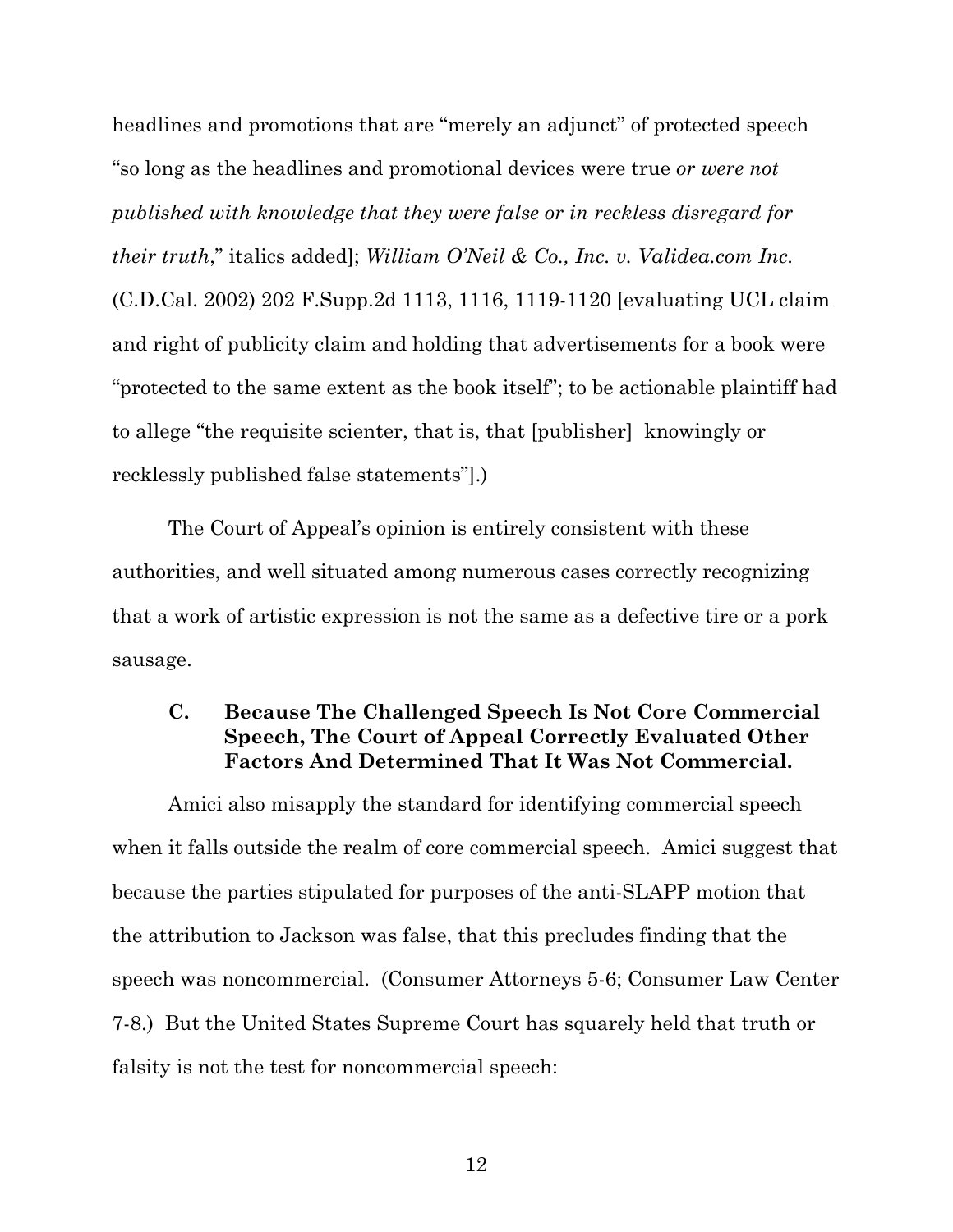Even when considering some instances of defamation and fraud, moreover, the Court has been careful to instruct that falsity alone may not suffice to bring the speech outside the First Amendment. The statement must be a knowing or reckless falsehood. *. . .* [E]ven when the utterance is false, the great principles of the Constitution which secure freedom of expression... preclude attaching adverse consequences to any except the knowing or reckless falsehood.

<span id="page-21-4"></span>(*United States v. Alvarez* (2012) 567 U.S. 709, 719, internal quotation and citation omitted.) Falsity alone may be dispositive of liability for commercial speech, because commercial speech may be regulated based on strict liability. (*Kasky v. Nike* (2002) 27 Cal.4th 939, 953-954, as modified (May 22, 2002) (*Kasky*).) That is not the case for noncommercial speech.

<span id="page-21-3"></span><span id="page-21-2"></span><span id="page-21-1"></span><span id="page-21-0"></span>Under the Supreme Court and this Court's jurisprudence, because commercial and noncommercial speech are afforded different levels of protection, the court "*must first* determine the proper classification" of the speech at issue. (*Bolger*, *supra*, at p. 65, italics added.) Specifically, whether speech is commercial is typically a question of law for the court to determine at the outset. (*Bernardo v. Planned Parenthood Federation of America* (2004) 115 Cal.App.4th 322, 343-350 (*Bernardo*) [evaluating whether plaintiff showed a reasonable probability of prevailing on the merits, by *first*  determining whether the speech at issue was commercial, and then assessing the truth of the speech]; *Charles v. City of Los Angeles* (9th Cir. 2012) 697 F.3d 1146, 1157 [noting that whether speech is commercial is a question of constitutional law].) Amici turn the analysis on its head.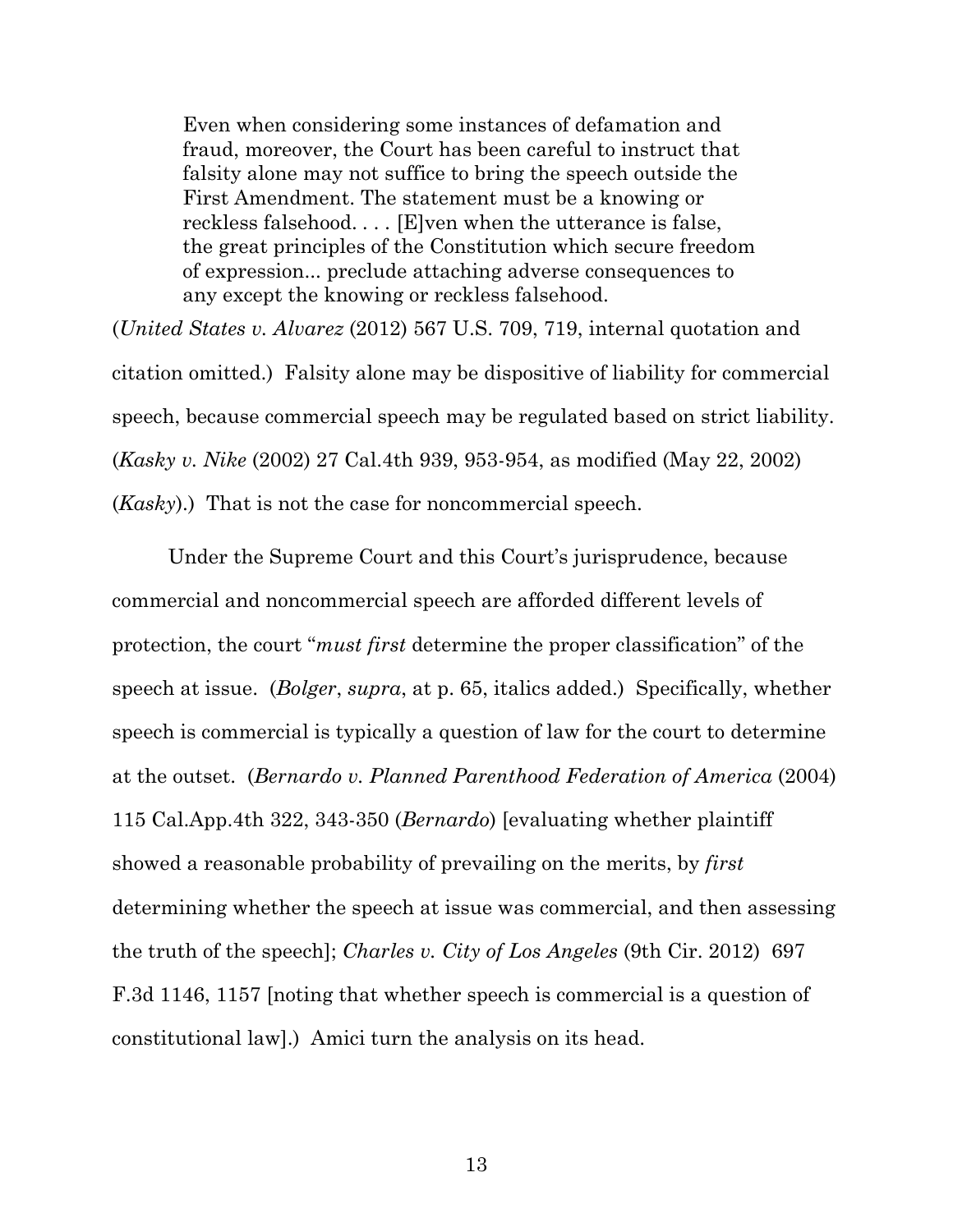<span id="page-22-2"></span><span id="page-22-0"></span>The parties' stipulation for the purposes of the anti-SLAPP motion that attributing the Cascio Recordings to Jackson was false, is not determinative of whether the speech is commercial, indeed it is irrelevant. Further, because artistic work is commonly sold for profit (*Joseph Burtsyn, Inc. v. Wilson* (1952) 343 U.S. 495, 502), and "commercial motivation does not transform noncommercial speech into commercial speech," (*Blatty v. New York Times Co.* (1986) 42 Cal.3d 1033, 1048, fn. 3), the sale of *Michael* to the public is also not determinative. Rather, the critical issue in this case is whether the speech should be deemed commercial "by its content." (*Metromedia, Inc. v. City of San Diego* (1981) 453 U.S. 490, 504, fn. 11.)

<span id="page-22-3"></span>*Kasky* and United States Supreme Court precedent establish that in evaluating the speech's content, courts must consider the underlying rationale for regulating speech: whether the speech is verifiable, whether regulation is likely to chill the speech, and whether the regulation is consistent with traditional regulation of commercial transactions. (*Kasky*, *supra*, 27 Cal.4th at pp. 962-964; *Virginia State Bd. of Pharmacy v. Virginia Citizens Consumer Council, Inc*. (1976) 425 U.S. 748, 772, fn. 24 (*Virginia State Bd. of Pharmacy*); *Central Hudson Gas & Elec. Corp. v. Public Service Commission of New York* (1980) 447 U.S. 557, 564, fn. 6 (*Central Hudson*).)

<span id="page-22-4"></span><span id="page-22-1"></span>The Court of Appeal correctly found the Challenged Speech's content "is critically different from the type of speech that may be regulated as purely commercial speech." (*Serova*, *supra*, 44 Cal.App.5th at p. 126.) In addition to imparting subjective meaning to artistic work fully protected by the First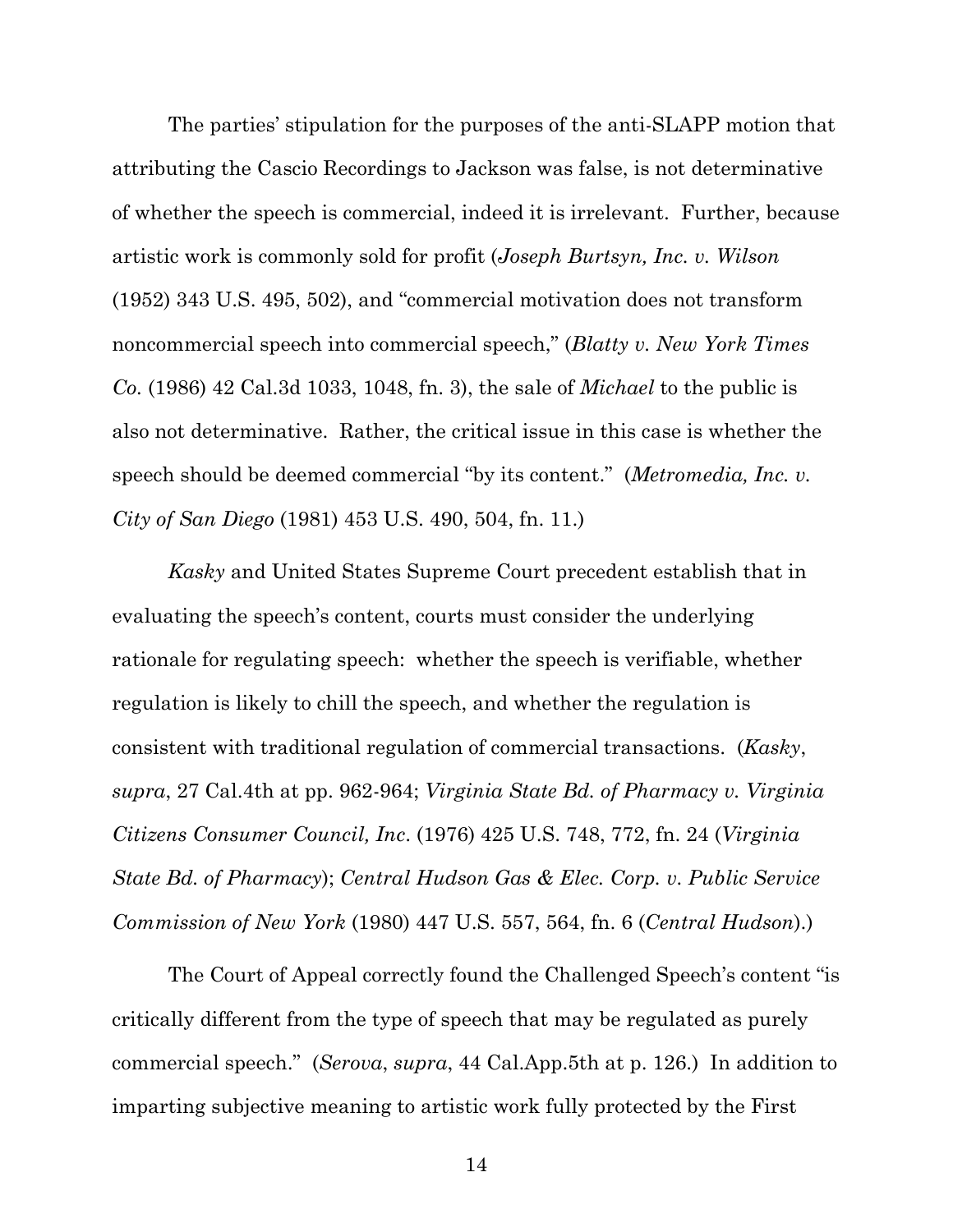Amendment, it was not readily verifiable by MJJ, imposing strict liability would chill artistic expression, and it is not consistent with traditional government authority to regulate commercial transactions.

### <span id="page-23-0"></span>**D. Verifiability Is One Justification For Distinguishing Commercial Speech And It Is Absent Here.**

To be clear, and to the extent amici suggest otherwise, MJJ does not contend that if an attribute of a product is not verifiable by the seller, it is not commercial speech. Rather, verifiability is an important factor in undertaking the analysis because it is one of the justifications for regulating commercial speech. (*Kasky*, *supra*, 27 Cal.4th at pp. 962.) With respect to the analysis itself, amici misunderstand the import of what it means to be verifiable. As Justice Stevens explained:

Most of the time, if a seller is representing a fact or making a prediction about his product, the seller will know whether his statements are false or misleading and he will be able to correct them. On the other hand, the purveyor of political speech is more often (though concededly not always) an observer who is in a poor position to verify its truth. The paradigm example of this latter phenomenon is, of course, the journalist who must rely on confidential sources for his information.

<span id="page-23-2"></span>(*Rubin v. Coors Brewing Co*. (1995) 514 U.S. 476, 495, fn.4 (*Rubin*), J.

Stevens, concurring.)

Verifiability depends in part on a statement's objective nature.

<span id="page-23-1"></span>(*Friedman v. Rogers* (1979) 440 U.S. 1, 10 ["Because it relates to a particular

product or service, commercial speech *is* more objective, hence more

verifiable, than other varieties of speech," italics added.) But verifiability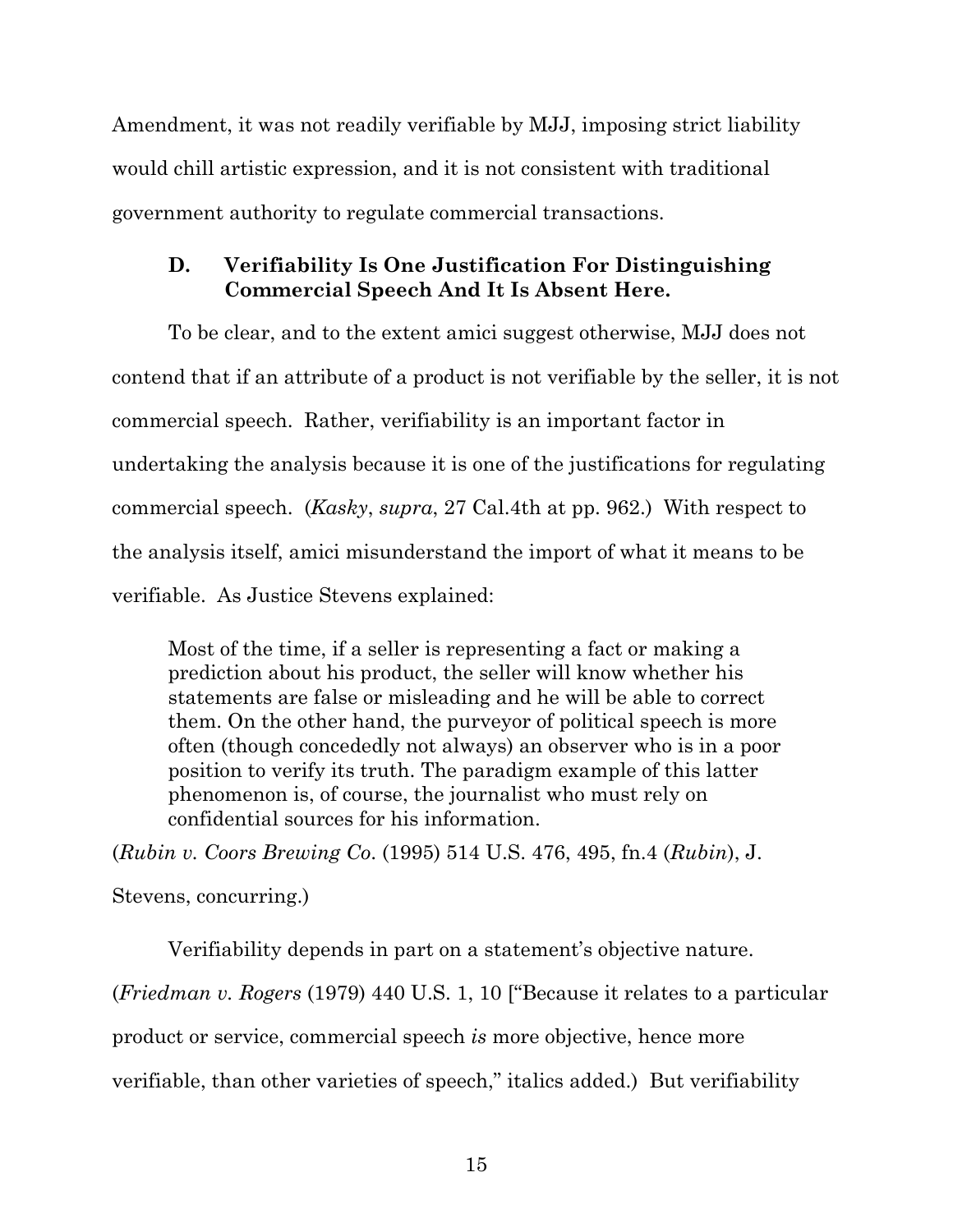<span id="page-24-3"></span><span id="page-24-2"></span>also depends on the *access* to that objective information. "[O]rdinarily the advertiser seeks to disseminate information about a specific product or service that he himself provides and presumably knows more about than anyone else." (*Original Cosms. Prod., Inc. v. Strachan* (S.D.N.Y. 1978) 459 F.Supp. 496, 501, aff'd (2d Cir. 1979) 603 F.2d 214; *U.S. Healthcare, Inc. v. Blue Cross of Greater Philadelphia* (3d Cir. 1990) 898 F.2d 914, 934 [commercial speakers "are uniquely situated to evaluate the truthfulness of their speech"].)

<span id="page-24-1"></span><span id="page-24-0"></span>Amici misconstrue the standard for verifiability. The AG argues that a jury should determine the true performer of the Cascio Recordings because it is "just as 'verifiable' as numerous other factual contentions routinely examined in legal actions." (AG 50.) Assuming a jury could make this determination, whether a statement is "more readily verifiable *by its speaker*" is a question courts can answer as a threshold issue on the record before them. (See e.g. *Kasky*, *supra*, 27 Cal.4th at pp. 947, 963, 969, italics added [determining "Nike was in a position to readily verify the truth of any factual assertions it made on [its subcontractors' working conditions]"]; *Keimer*, *supra*, 75 Cal.App.4th at pp. 1223, 1225 [finding statements on book covers were "verifiably false factual statements"; publisher could have verified the accuracy because the publisher had previously issued a disclaimer explaining how the rate was computed]; *Mut. Pharm. Co. v. Ivax Pharms., Inc.* (C.D.Cal. 2006) 459 F.Supp.2d 925, 939 [noting that a false advertising claim based on a seller's statement that its product was FDA approved "was a fact that was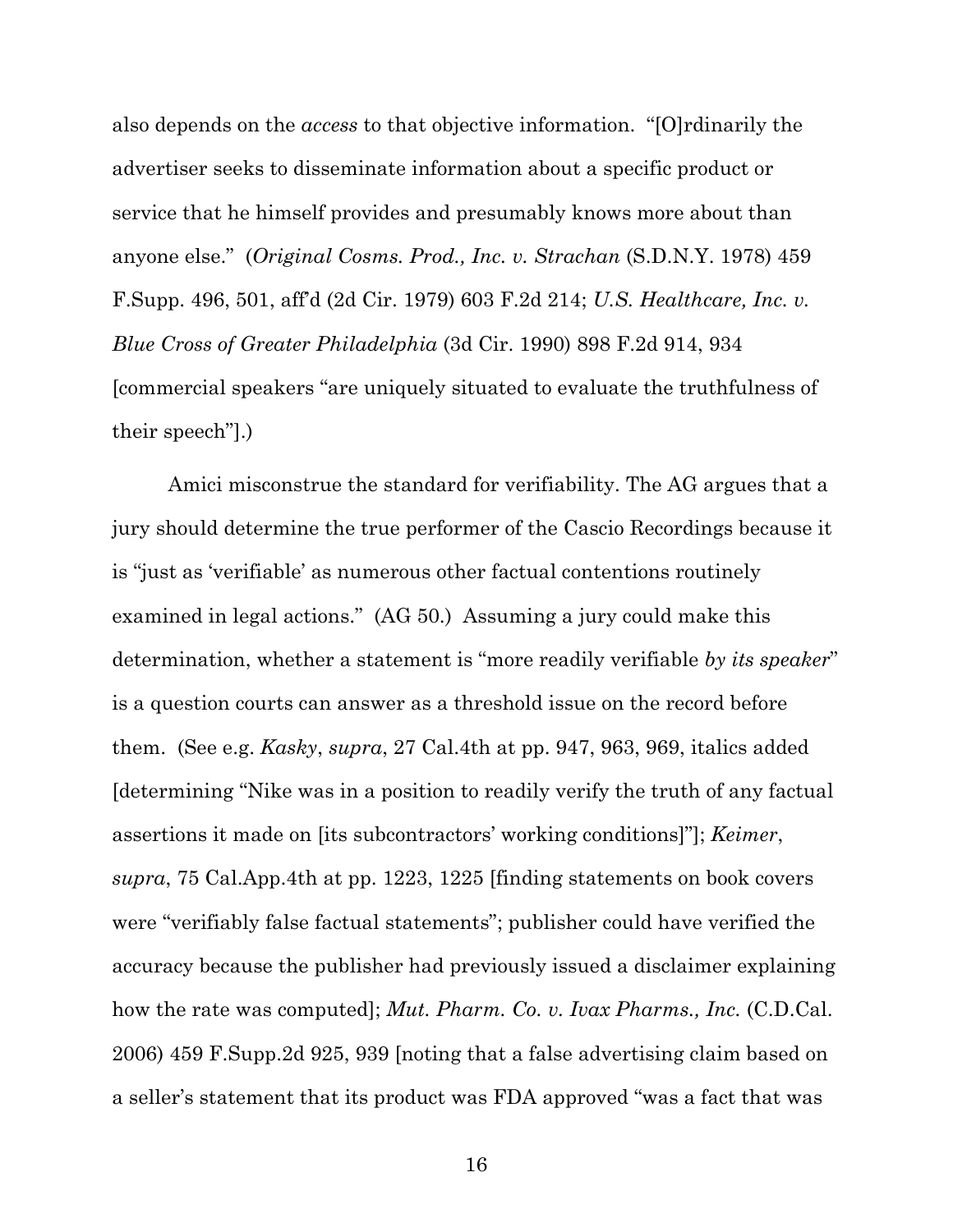readily verifiable"; the speaker had either received a letter of approval from the FDA or it had not].)

In this case, through Serova's own pleading, the record established that MJJ was *not* in a position to verify who sang the vocals. The Cascio Defendants were in sole and exclusive possession of that knowledge, and hid it from MJJ. (CT 1:117 [FAC ¶ 18].) Those established facts distinguish this case from the facts that supported a finding of commercial speech in *Kasky* and *Keimer*. In *Kasky*, Nike could verify its working conditions (*Kasky*, *supra*, 27 Cal.4th at p. 947, 963) and the *Keimer* defendants could verify the publicized investment returns (*Keimer*, *supra*, 75 Cal.App.4th at pp. 1223, 1225.) In contrast, the Challenged Speech was not verifiable to MJJ.

<span id="page-25-0"></span>Amici also incorrectly treat verifiability as synonymous with personal knowledge.<sup>11</sup> The issue is not that MJJ "lacked personal knowledge of the inaccuracy" (AG 17), it is that MJJ could not do anything more than it did to verify the identity of the artist. Amici's failure to distinguish between personal knowledge and verifiability leads them to believe that considering verifiability would reward sellers who avoid provenance investigations. (See AG 17.) But that is not the case. For sellers who *could* verify statements with reasonable investigations but *chose not to*, the statement is still *verifiable* despite the lack of due diligence. In other words, verifiable means

<sup>&</sup>lt;sup>11</sup> Although the Court of Appeal used the phrase personal knowledge, it is clear from the context of the discussion that it was evaluating verifiability. (*Serova*, *supra*, 44 Cal.App.5th at pp. 126-127.)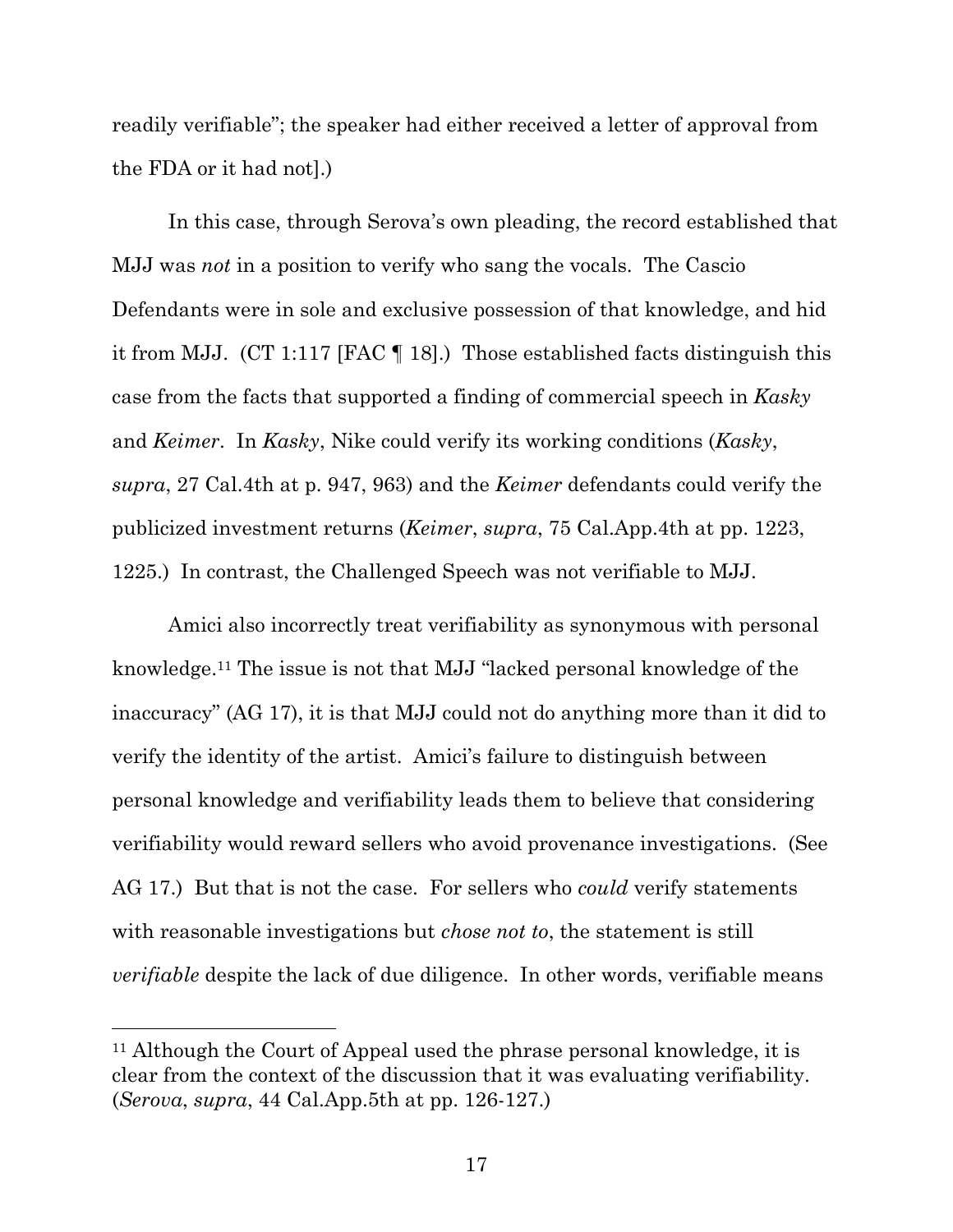that the seller had readily available means to determine whether a statement was true or false. Whether a seller fulfills the obligation to conduct the due diligence is a separate issue, and turning a blind eye may amount to recklessness, which may be actionable even for noncommercial speech. (See *Alvarez*, *supra*, 132 S. Ct. at p. 2545.)12 Strict liability need not apply to protect the consumer in these situations.

<span id="page-26-1"></span>Last, amici erroneously suggest that verifiability would supplant the core commercial speech analysis. The AG points to substantiating advertising claims (when a seller makes an objective claim about its product) and competitive advertising statements (when a seller makes claims about their competitors' production methods or process) as examples of where requiring personal knowledge would be problematic. As an initial matter, as previously noted, personal knowledge is not the same as verifiability and a deliberate lack of personal knowledge is not a basis to avoid liability. (See e.g. *MillerCoors, LLC v. Anheuser-Busch Cos*. (W.D. Wis. 2019) 385 F.Supp.3d 730, 746, 751 [finding that whether competitor's products actually contain corn syrup is a factual representation, and rejected defendant's argument that it "lack[ed] information and knowledge" on this fact].) More importantly, these types of advertising statements are core commercial

<span id="page-26-0"></span><sup>&</sup>lt;sup>12</sup> The AG's argument that there is no safe harbor for due diligence under a strict liability regime is premised on the characterization of the speech as commercial speech. (AG 46-49.) Verifiability, however, is one factor in evaluating whether the speech is commercial in the first place.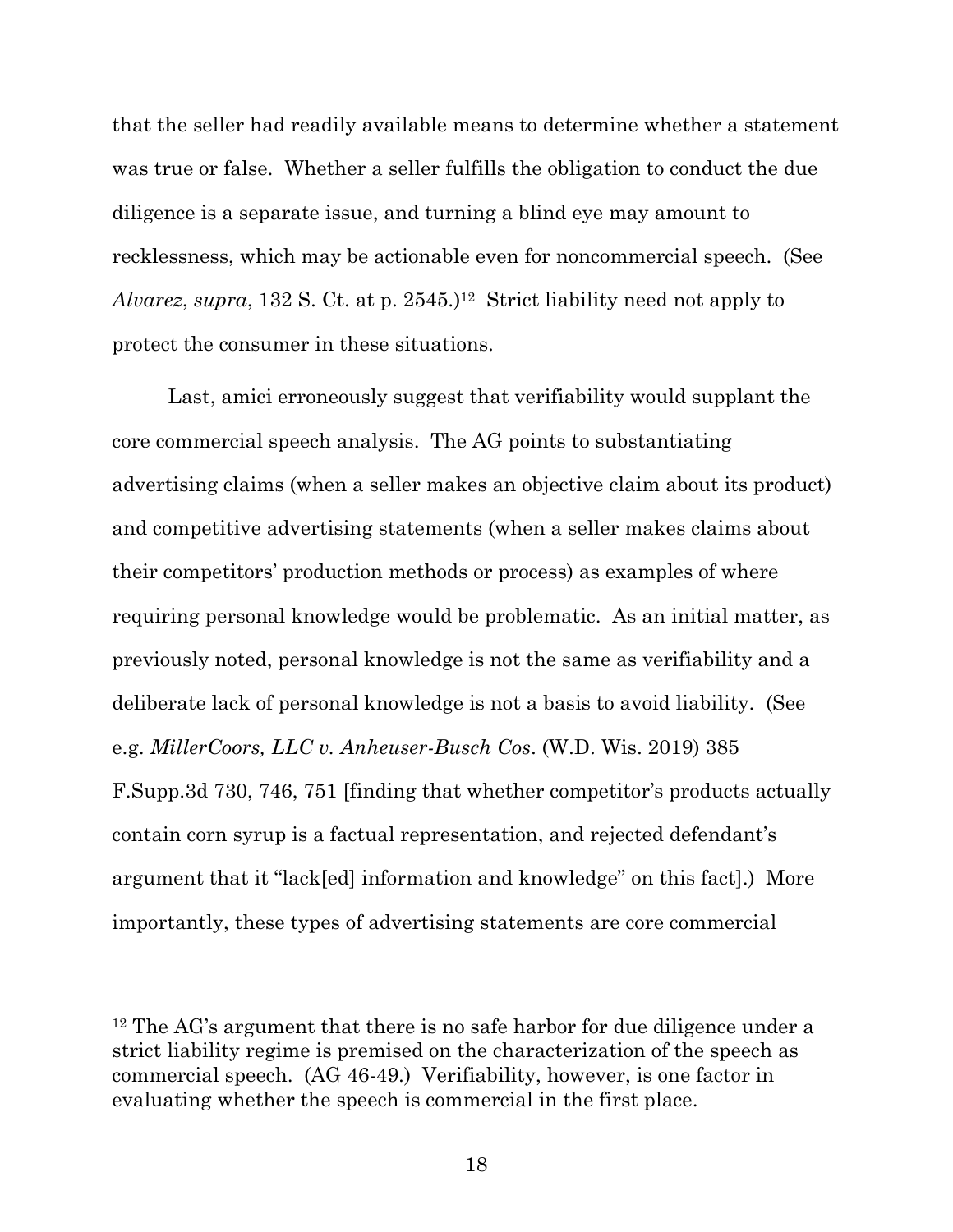speech: "representations of substantiation are material to consumers"<sup>13</sup> and a statement about a competitor's product "is a source of important information to consumers and assists them in making rational purchase decisions."14 In cases outside the core commercial speech context, like this one, whether to treat speech as commercial, or afford it broader protection as noncommercial, requires examining the r*easons* for the distinction, and verifiability is a central consideration.

#### <span id="page-27-0"></span>**E. The Hardiness of Speech Is Another Justification For Distinguishing Commercial Speech And It is Also Absent.**

<span id="page-27-1"></span>Commercial speech receives only minimal First Amendment protection because it is deemed hardy enough to withstand being chilled by regulation. (*Kasky*, *supra*, 27 Cal.4th at p. 963 [regulation is "unlikely to deter" commercial speech]; *Central Hudson*, *supra*, 447 U.S. at p. 564, fn. 6 [commercial speech "is a hardy breed of expression"].) According to amici, *all erroneous attributions of an artistic work to an artist*, should be treated the same as any other false statement about a consumer product, subject to strict liability. (AG 38, 57-58; Consumer Attorneys 13; LA 14.)

<span id="page-27-5"></span><sup>13</sup> (FTC Policy Statement Regarding Advertising Substantiation, Federal Trade Commission (Nov. 23, 1984) <https://www.ftc.gov/publicstatements/1984/11/ftc-policy-statement-regarding-advertisingsubstantiation>[as of April 26, 2021].)

<span id="page-27-4"></span><span id="page-27-3"></span><span id="page-27-2"></span><sup>14</sup> (*Sony Computer Entertainment America, Inc. v. Bleem, LLC* (9th Cir. 2000) 214 F.3d 1022, 1027, quoting 16 C.F.R. § 14.15(c) (1980)), amended on denial of reh'g (July 10, 2000); *FilmOn.com Inc. v. DoubleVerify Inc.* (2019) 7 Cal.5th 133, 147 (*FilmOn*) [comparative advertising is a subset of commercial speech].)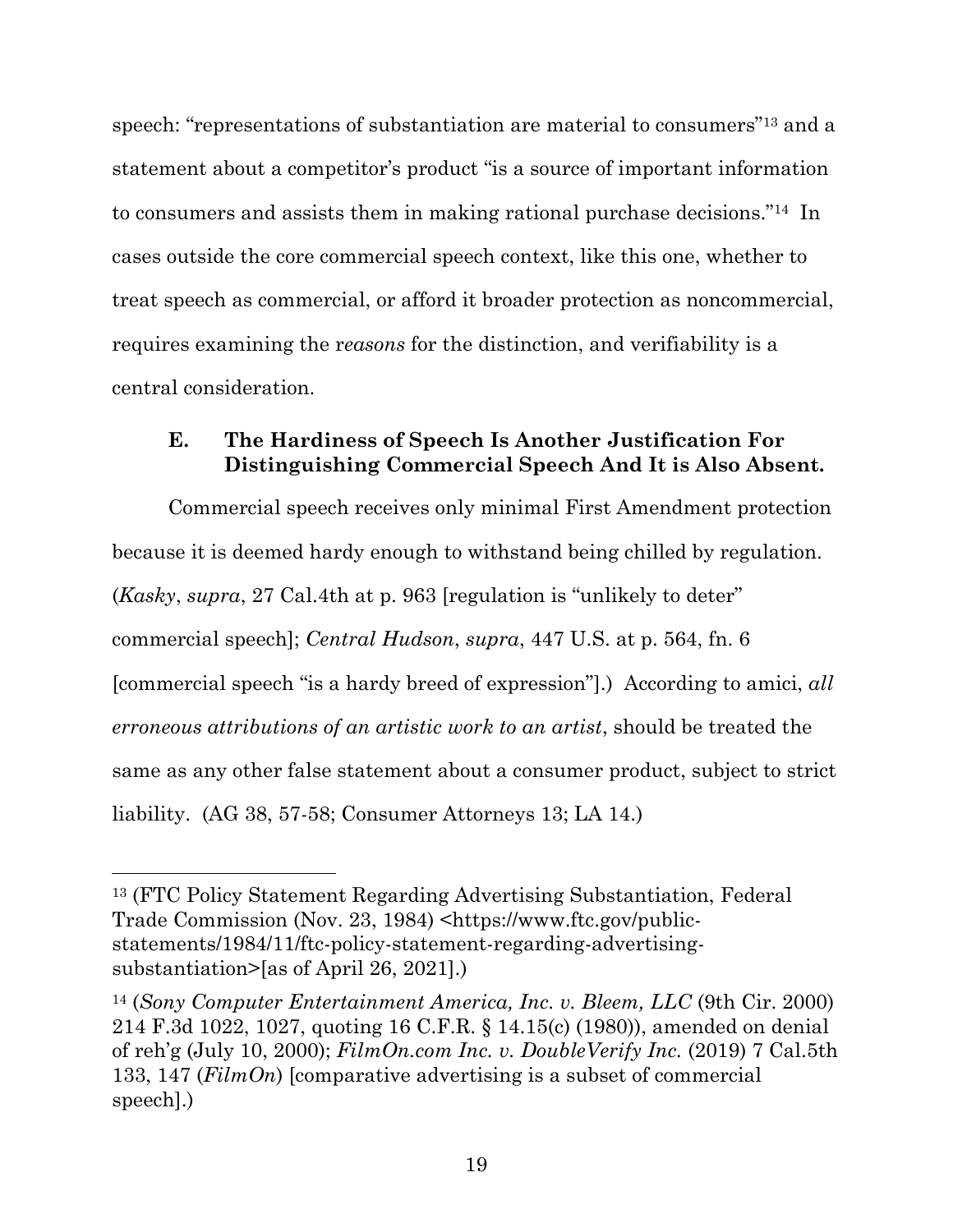In the arts and entertainment industry, there are myriad circumstances under which an attribution may be made erroneously in good faith, resulting in a false attribution (albeit an innocent one). For example, when multiple artists contribute to an artistic work and it is uncertain who should be credited; when, as here, the artist or creator is deceased and the authenticity of the art is in question; or when creators accuse each other of copying or plagiarism and a dispute ensues, and is later resolved, on who originated the work. <sup>15</sup> In each of these situations, despite the different underlying facts, the end result is that the individual identified as the artist when the work is proffered to the public may be incorrect. The amici fail to recognize the inherent complexity and difficulty in determining attributions for artistic works, which makes the speech fragile and easily subject to being chilled in the face of strict liability.

<span id="page-28-1"></span><span id="page-28-0"></span><sup>15</sup> (See e.g., *Kronemyer v. Internet Movie Database, Inc*. (2007) 150 Cal.App.4th 941, 944 [noting there are "frequent disputes among industry professionals and studios regarding who should and should not be included in the [filmography] credits"]; *Serova*, *supra*, 44 Cal.App.5th at p. 130, fn. 17 [noting uncertainty on whether works were created by deceased artists]; Rebecca Tushnet, *Naming Rights: Attribution and Law* (2007) 2007 Utah L. Rev. 789, 805–806 [determining attribution for art is, at times, "prohibitively difficult"; for example, considering contribution levels by figures "who shaped the works" such as editors and research assistants, or when there are multiple "authors whose contribution levels may vary"]; *id.* at p. 805 ["What should 2 Live Crew do to indicate that certain portions of their song 'Pretty Woman' were taken from Roy Orbison's 'Oh, Pretty Woman,' while others were not?"].)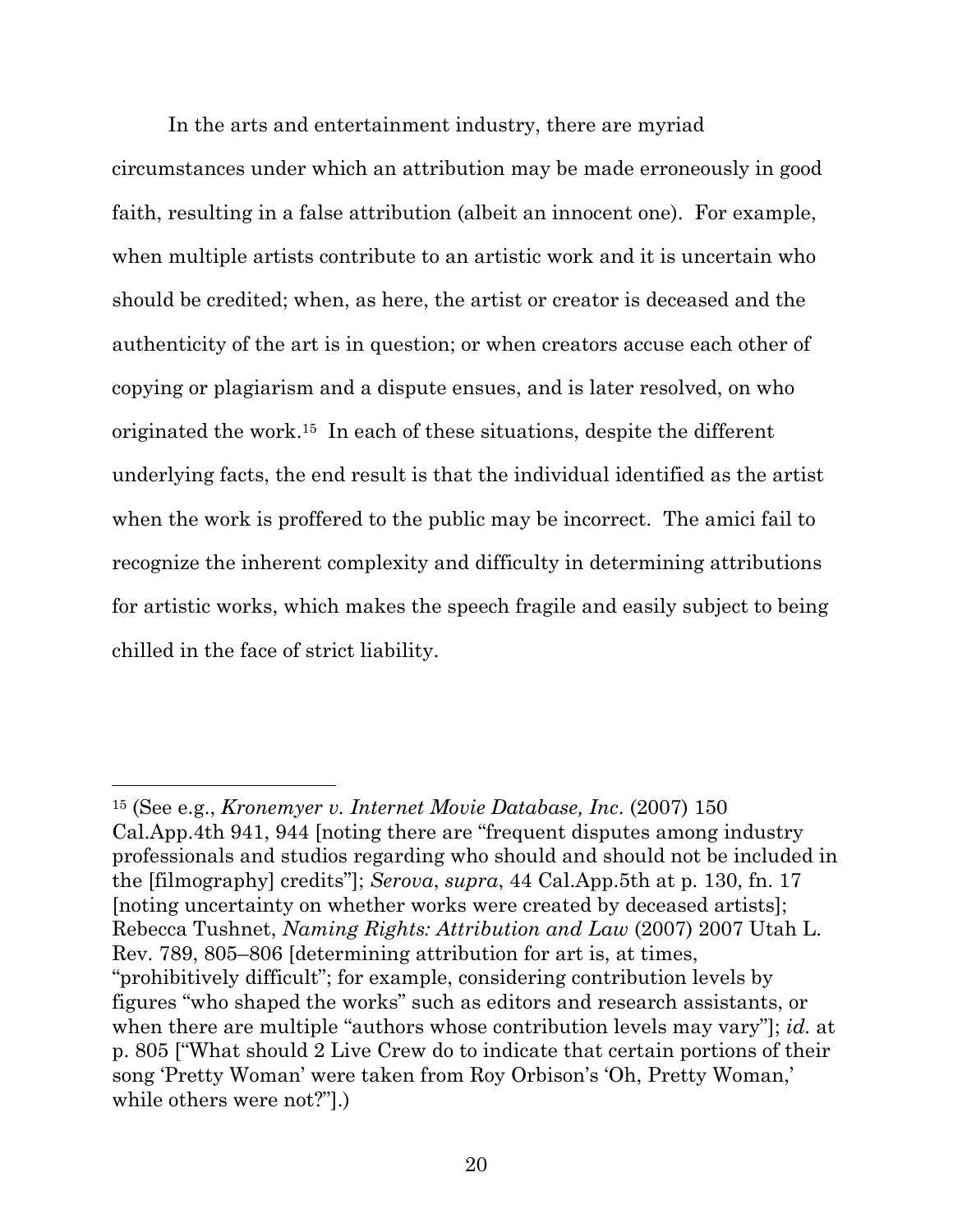The AG's suggestion that more false advertising scrutiny would provide appropriate incentives "to be more transparent that an attribution is based on research or expert opinion" is misguided. (AG 58.) In this case, MJJ did exactly that, prior to the release of the album, MJJ publicly announced the diligent investigations that it undertook to authenticate the Cascio Recordings, which included using two forensic musicologists. (See MJJ 17- 19.) But if attributions are subject to strict liability, despite using the best that research or expert opinion has to offer, if the publisher gets it wrong, the false attribution is treated the same as an erroneous attribution that is made carelessly without any investigation, research, or examination whatsoever.

The AG also argues that treating attribution to artistic works as commercial speech subject to strict liability will not chill speech. (AG 52-56.) This is just not credible. After expending significant time and expense on due diligence MJJ had to choose between (a) defending itself in a lawsuit and facing strict liability if a jury disagreed with its belief that Michael Jackson performed the vocals, or (b) withholding the music from the public. Being pushed to withhold First Amendment protected artistic expression out of fear of legal liability *is the very definition of an impermissible chilling effect*.

In arguing that there is no fear of chilling speech, the AG also ignores the fact that when it comes to art, there are circumstances where attributions are intentionally not aligned with the true identity of the artists, as is the case when artists use alter egos, personas, or pseudonyms. (See *infra* Part I.A.) Imposition of strict liability for all false attributions would chill, or more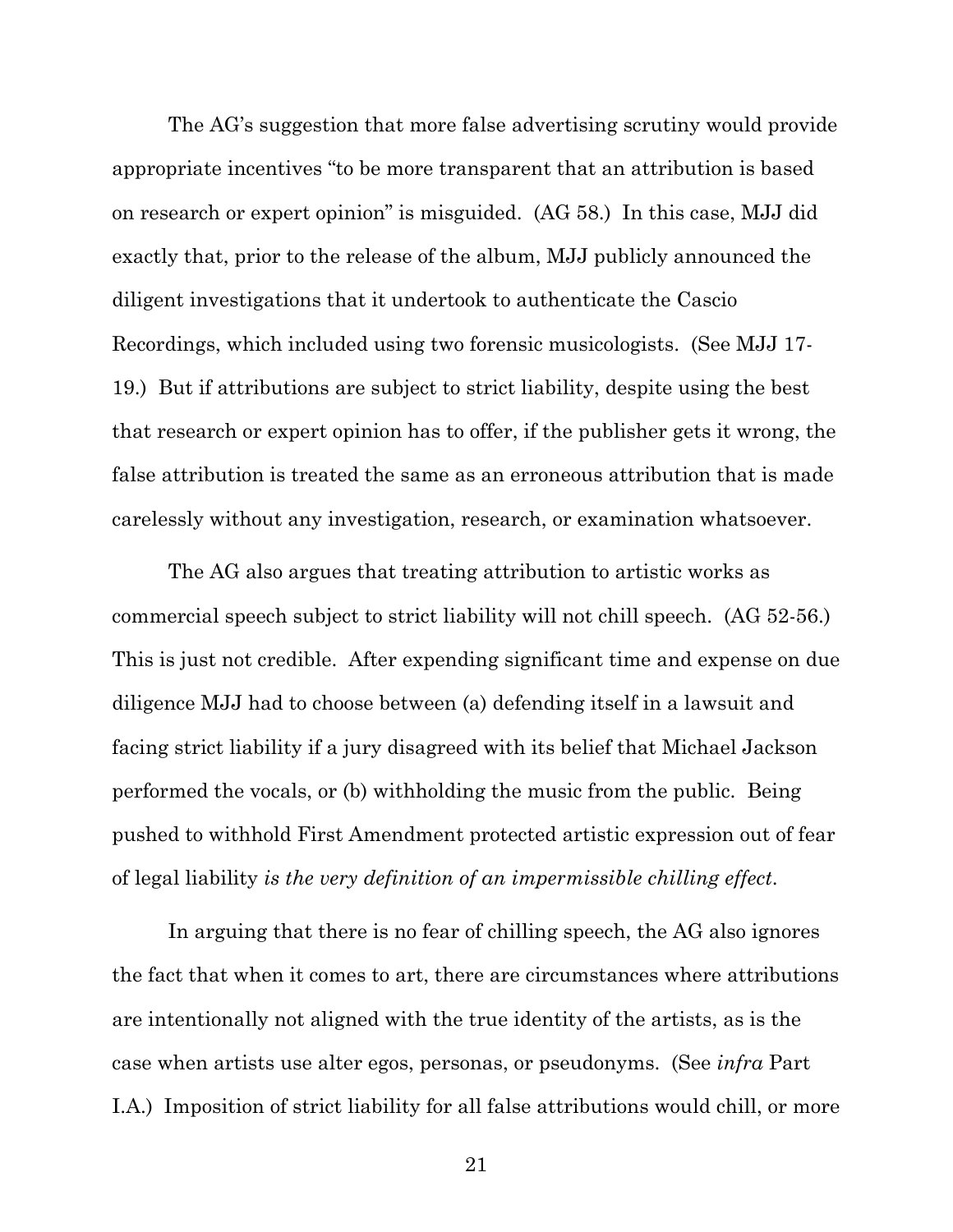likely stop entirely, these long-established artistic practices. The AG ignores these unique traits of artistic expression.

<span id="page-30-0"></span>Moreover, the amici fail to recognize that the allocation of risks is simply different when it comes to intangible expression versus tangible products. As one court explained, in the realm of tangible products, the law imposes strict liability because, as a policy matter, the risk of harm should be borne by the manufacturers. (*Winter*, *supra*, 938 F.2d at pp. 1034-1035, citation omitted.) But the "threat of liability without fault . . . could seriously inhibit those who wish to share thoughts and theories." (*Id.* at p. 1035 [refusing to impose strict liability to statements contained in a book, and describing the book].)<sup>16</sup> The "high priority" society places "on the unfettered exchange of ideas," means that the risk of chilling expression is too great. (*Ibid.*) Thus, the risk of chilling the distribution of artistic work, like the unfettered exchange of ideas, is a critical societal concern in a way that the threat of chilling non-artistic products is not.

Last, the AG's argument that MJJ should have included a disclaimer to avoid liability fares no better. According to the AG, false advertising statutes may require "a seller to say more, or do more, in its marketing materials," but this assumes the critical issue in this case (AG 55-57)—namely, that the Challenged Speech is commercial and is subject to the consumer statutes in

<sup>16</sup> In a constitutional analysis, there is no difference between the right to freely exchange ideas discussed in *Winter* and the right to freedom of artistic expression.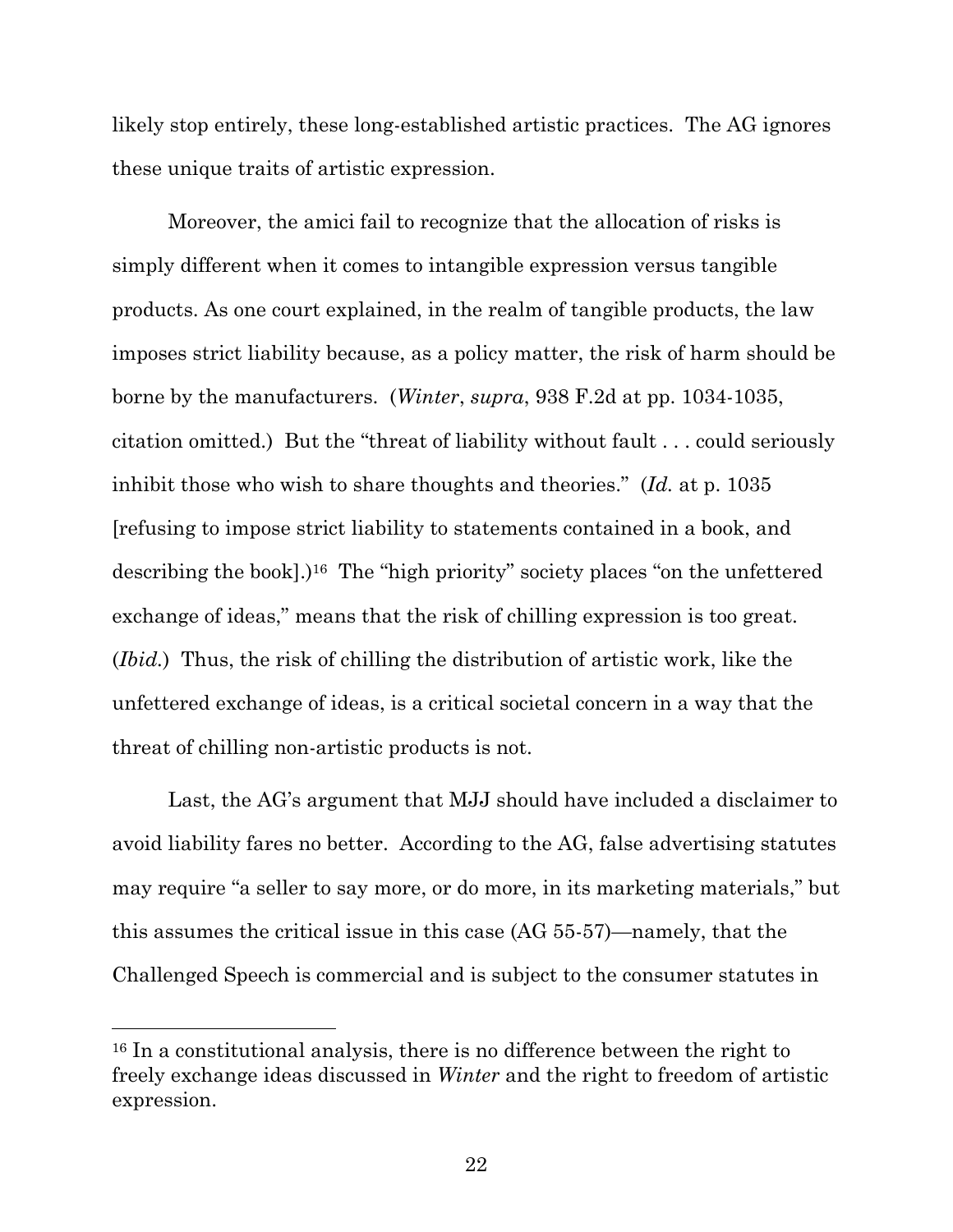<span id="page-31-1"></span>the first place. As discussed herein, it is unprecedented for such attributional statements to be treated as commercial speech. When it comes to noncommercial speech, requiring MJJ to append a disclaimer to its fully protected First Amendment product, does not pass constitutional muster. (See *Harper & Row Publishers, Inc. v. Nation Enterprises* (1985) 471 U.S. 539, 559 [First Amendment's protection includes the "concomitant freedom not to speak"; *Pacific Gas & Elec. Co. v. Pub. Utilities Comm'n of California* (1986) 475 U.S. 1, 11 [free speech "inherently involves choices of what to say and what to leave unsaid"].) Forcing MJJ to express a view contrary to the one it held based on its diligence is not constitutionally permissible.

<span id="page-31-2"></span><span id="page-31-0"></span>**F. Although Lanham Act Cases Are Examples of Traditional Government Regulation of Commercial Speech, The Lanham Act Does Not Permit Claims Based On The Alleged Misattribution Of The Source Or Author Of An Artistic Work.** 

Under *Kasky*, another factor in the commercial speech analysis is whether treating the speech as commercial—i.e., subjecting the speaker to strict liability for falsity—is "consistent with traditional government authority to regulate commercial transactions for the protection of consumers by preventing false and misleading commercial practices." (*Kasky*, *supra*, 27 Cal.4th at p. 964.) As discussed next, treating the Challenged Speech as commercial speech would be a marked and troublesome departure from traditional regulation of commercial transactions.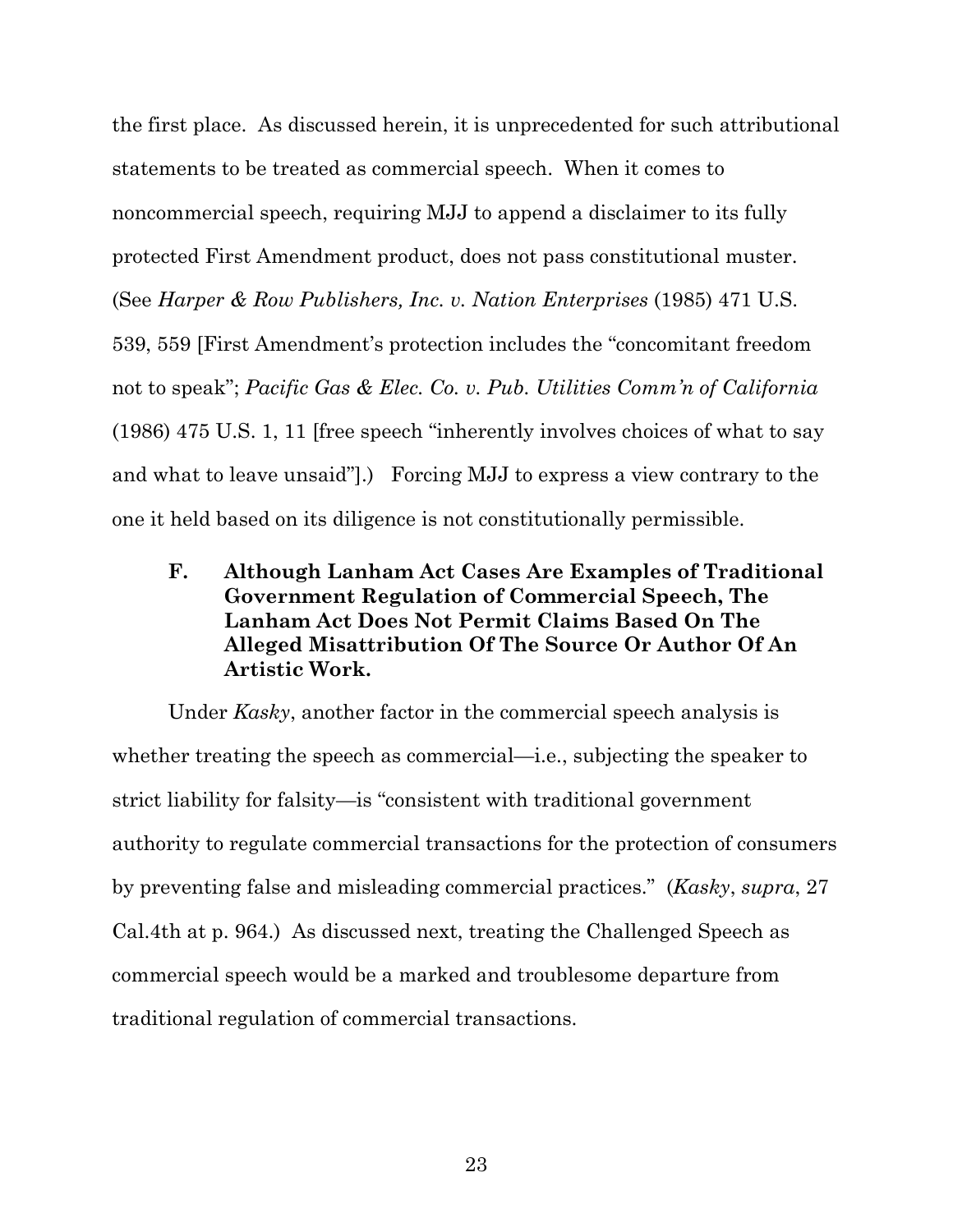To substantiate its claim that there is "no shortage" of cases "where a statement linking an artist to an artistic work was treated as commercial speech," the AG relies on a handful of Lanham Act cases. (AG 37.) As noted above, however, the cases cited by the AG do not contain any analysis of or even address the commercial speech inquiry (see *infra* Part I.A). And while the Lanham Act cases are relevant to the commercial speech inquiry as an example of traditional government authority to regulate commercial transactions (*Kasky*, *supra*, 27 Cal.4th at p. 964), the AG wrongly states that the Lanham Act regulates the alleged misattribution of artistic works.

<span id="page-32-0"></span>In *Dastar Corp. v. Twentieth Century Fox Film Corp*., the United States Supreme Court held that a false designation of authorship claim under section 43(a) of the Lanham Act, can only refer to a designation of the producer of the physical product, rather than attribution to the expressive content contained therein. (*Dastar Corp. v. Twentieth Century Fox Film Corp*. (2003) 539 U.S. 23 (*Dastar*). The Court explained that when it comes to a "communicative product," such as a book or a video, the consumer is not only interested in the identity of the producer of the physical product, but is primarily interested in the identity of "the creator of the story it conveys (the author)." (*Id*. at p. 33.) The Court found, however, that the phrase "origin of goods" in the Lanham Act, refers only to "the producer of the *tangible goods* that are offered for sale, and *not to the author of any idea, concept, or communication embodied in those goods*." (*Id.* at p. 37, italics added.) The Court refused to read the word "origin" to cover authors of the expressive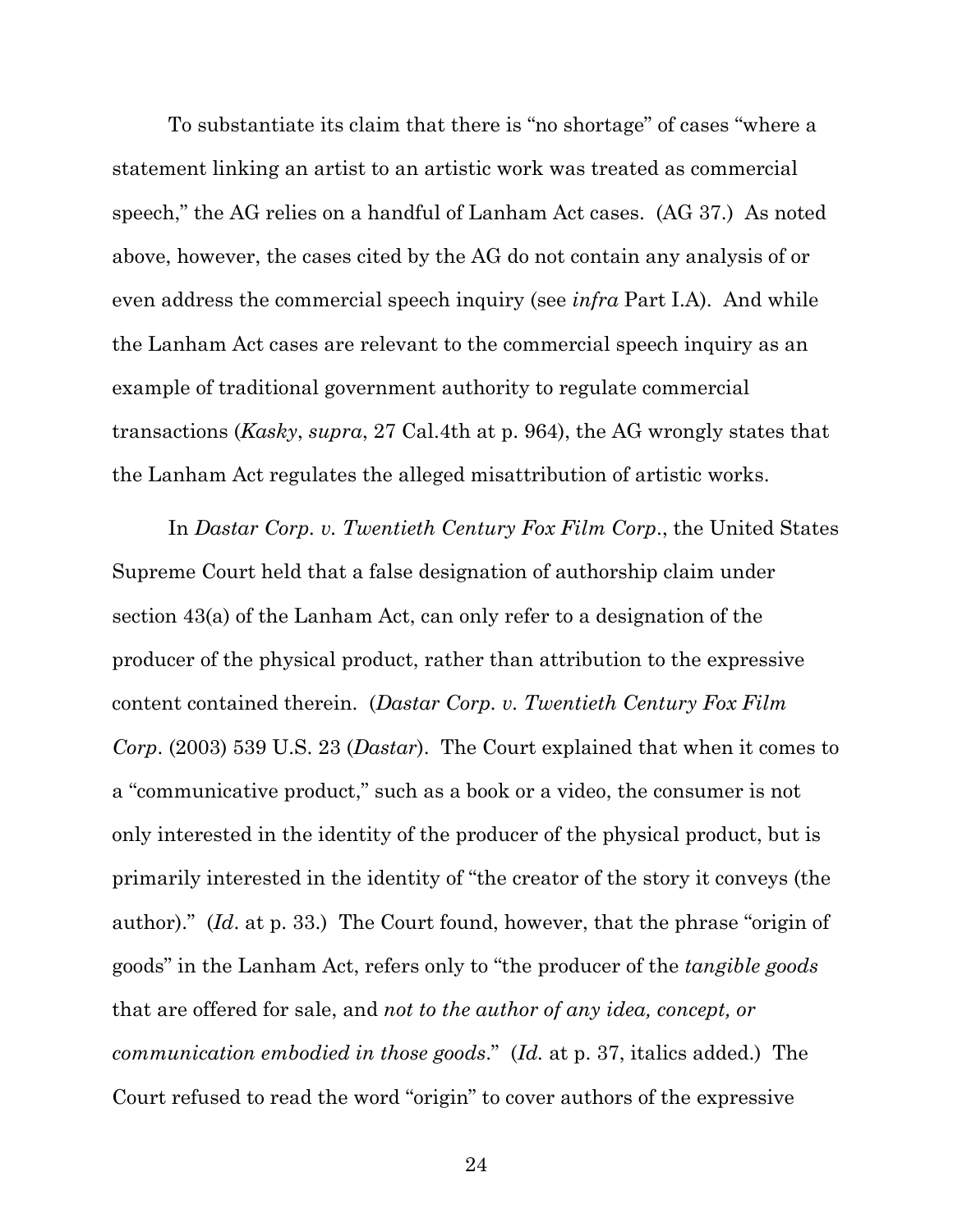<span id="page-33-3"></span>content, because that would cause the Lanham Act "to conflict with the law of copyright." (*Id.* at p. 33.) 17

<span id="page-33-0"></span>Courts have consistently followed *Dastar* to preclude Lanham Act claims that are based on the attribution or authorship of artistic works. In other words, misattribution of authorship has *not* been traditionally regulated as a commercial transaction. <sup>18</sup> For example, in *Antidote Intern. Films*, *Inc. v. Bloomsbury Pub.*, PLC (S.D.N.Y. 2006) 467 F.Supp.2d 394 (*Antidote Films*), a film production company sued the publisher and author of a novel under the Lanham Act for false designation of origin. (*Id.* at pp. 397- 398.) The novel was about a 12-year old male prostitute and was advertised as a semi-autobiographical novel. (*Id.* at pp. 396-97.) Plaintiff purchased the film rights because of the novel's "authenticity," but sued when it was revealed that the author's true identity was a woman. (*Id.* at pp. 397-398.)

<span id="page-33-2"></span><span id="page-33-1"></span><sup>17</sup> Although *Dastar* involved a work in the public domain, "district court cases following *Dastar* have expressly rejected the argument that *Dastar* does not apply where, as here, the work in issue is copyrighted." (*Contractual Obligation Prods., LLC v. AMC Networks, Inc*. (S.D.N.Y. 2008) 546 F.Supp.2d 120, 130.)

<span id="page-33-6"></span><span id="page-33-5"></span><span id="page-33-4"></span><sup>18</sup> (See *Friedman v. Zimmer* (C.D.Cal., July 10, 2015, Case No. CV 15-502 GHK (Ex)) 2015 WL 6164787 (*Friedman*) [plaintiff's Lanham Act claim that a movie's music was falsely advertised as "by Hans Zimmer" when it should have stated "by Richard Freidman" was precluded under *Dastar*]; *Hunter v. Tarantino* (C.D.Cal., July 15, 2010, No. CV1003387SJOPJWX) 2010 WL 11579019, at \*6 [plaintiff's claim alleging false designation of "authorship of . . . character and plot elements to Tarantino" was precluded under *Dastar*]; *Personal Keepsakes, Inc. v. Personalizationmall.com, Inc*. (N.D.Ill., Feb. 8, 2012, No. 11 C 5177) 2012 WL 414803 [district courts have held that under *Dastar*, "false statements in advertising as to authorship are not viable"].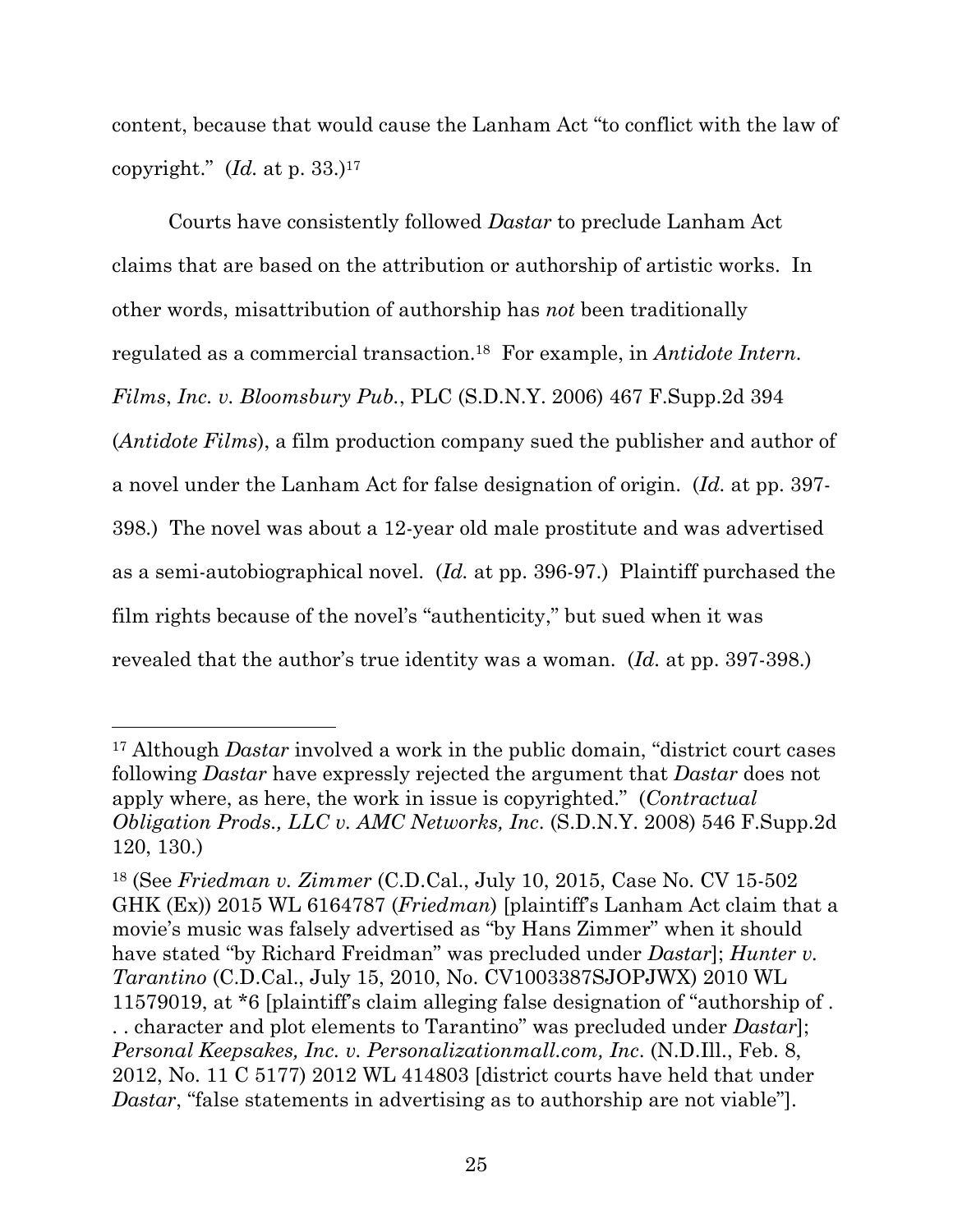The district court dismissed the Lanham Act claims because under *Dastar*, the "origin" could only mean the "producer of the physical books," which was undisputedly the publisher. (*Id.* at pp. 397-398.)Plaintiff argued that *Dastar* applied only when a plaintiff is "attempting to vindicate a copyright claim." (*Id.* at p. 398.) The district court disagreed, explaining that *Dastar* holds "that copyright law covers [the origin of] 'communicative products' . . . regardless of whether a viable copyright claim exists in a given case." (*Ibid.*)

<span id="page-34-1"></span>The district court also rejected plaintiff's claims based on alleged misrepresentations of the affiliation, characteristics, and qualities of the novel. (*Id.* at pp. 398-399.) The district court held that *Dastar*'s holding "necessarily applies with equal force" to any "claims that sound in false authorship," such as recasting authorship as an affiliation of a good, or characterizing authorship as a characteristic or quality of a work. (*Id.* at pp. 399-400.) <sup>19</sup> Other courts have consistently held the same. (See *Friedman*, 2015 WL 6164787, at p. \*4 ["characteristics" of a good "cannot be read to refer to authorship" under *Dastar*], quoting *Antidote Films,* supra, 467 F.Supp.2d at p. 400; *Focal Point Films, LLC v. Sandhu* (N.D.Cal. Dec. 20, 2019, No. 19-

<span id="page-34-0"></span><sup>19</sup> The district court, however, held that plaintiff adequately pleaded fraud because it alleged that the publisher knew the true identity of the author and had actively publicized the author was a young man, even though it knew that it was not true. (*Antidote Films, supra*, 467 F.Supp.2d at pp. 400-403.)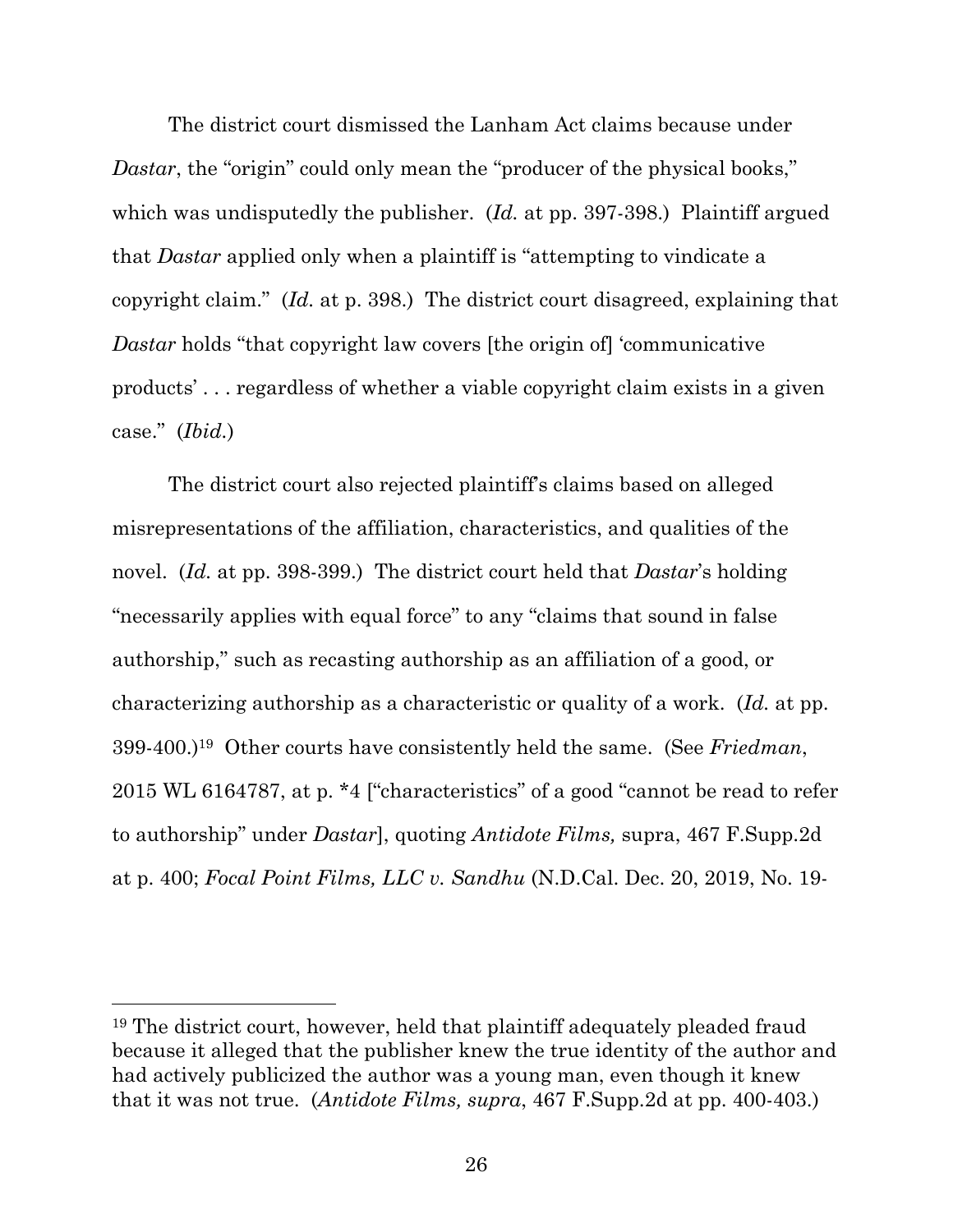CV-02898-JCS) 2019 WL 7020209) at \*6 [*Dastar* bars claims based on "misrepresentations regarding authorship"].)

<span id="page-35-2"></span><span id="page-35-0"></span>And likewise courts have rejected California UCL claims based on misattribution of authorship (the type of claim Serova alleges here) because "the same standard applies" under *Dastar*. (See *TV One LLC v. BET Networks* (C.D.Cal., Apr. 2, 2012, No. CV 11-08983 MMM (EX)) WL 13012674, at \*7-9 [CA UCL claim based on the same theory as *Dastar* claim is preempted]; accord *Abarca Health, LLC v. PharmPix Corp.* (D.P.R. 2012) 915 F.Supp.2d 210, 221 ["post-*Dastar* [courts] uniformly look past the plaintiff's nomenclature and test whether the 'characteristic' or 'quality' that is allegedly misrepresented is simply the product's creative authorship"].) Indeed, because "claims of unfair competition and false advertising under [the CLRA and UCL] are substantially congruent to claims made under the Lanham Act" (*In re NJOY, Inc. Consumer Class Action Litig*. (C.D.Cal. May 27, 2015, No. CV1400428MMMJEMX) 2015 WL 12732461, at \*9, fn.78), *Dastar* provides yet another reason why Serova's claim for misattribution of the Cascio Recordings should not be actionable against MJJ. 20

<span id="page-35-6"></span><span id="page-35-5"></span><span id="page-35-4"></span><span id="page-35-3"></span><span id="page-35-1"></span>The cases that the AG cites were decided before *Dastar*, such that they are no longer good law on permitting claims for misattribution of authorship. (See AG at pp. 37-38 [listing cases pre-*Dastar*, i.e. prior to 2003]; *Williams v.* 

<sup>20</sup> This same reasoning underlines MJJ's argument that Serova's claims are preempted by the Copyright Act (MJJ 60-67), which amici do not address.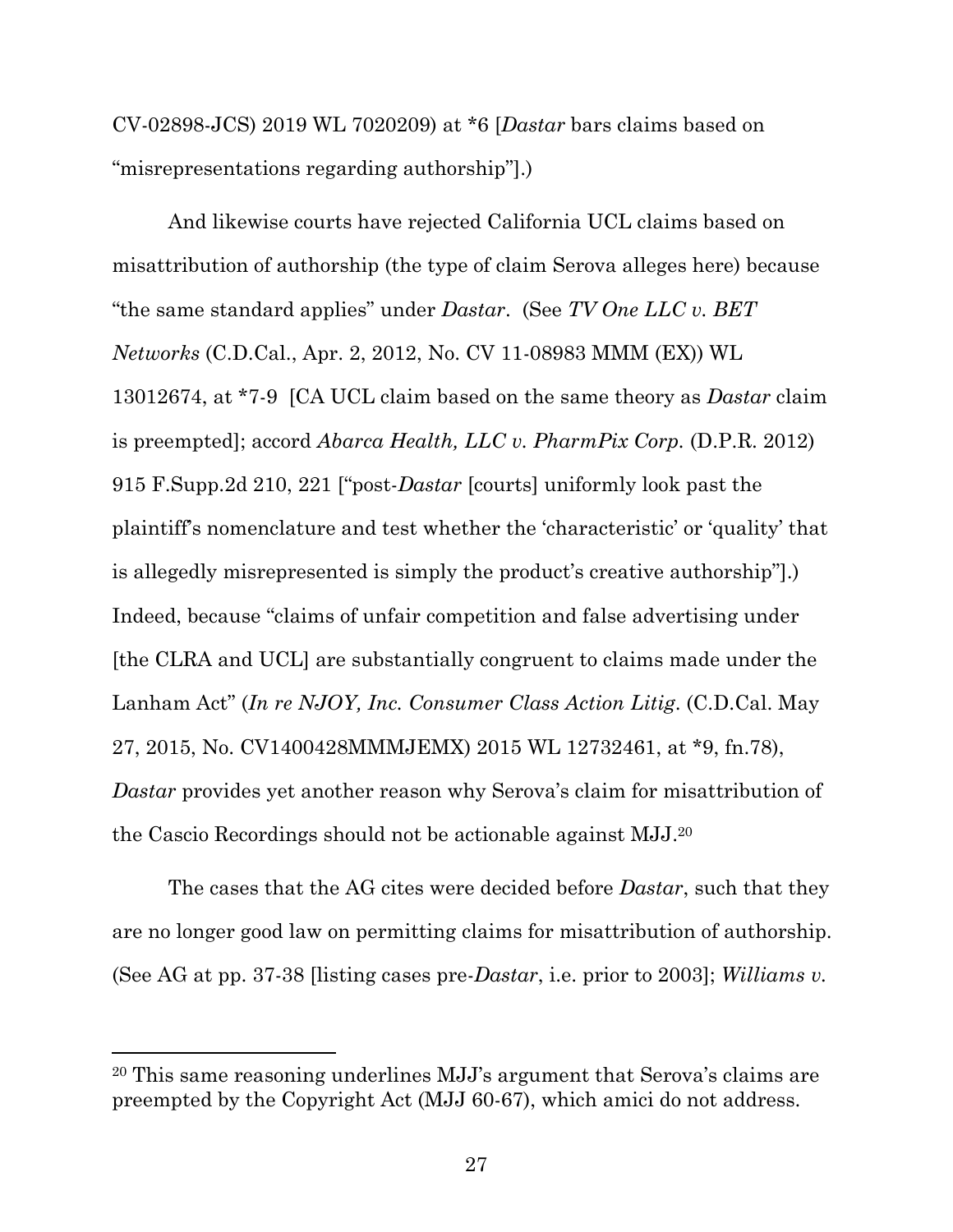<span id="page-36-1"></span>*UMG Recordings, Inc*. (C.D.Cal. 2003) 281 F.Supp.2d 1177, 1181-1183 [noting that pre-*Dastar, Smith v. Montoro* (9th Cir. 1981) 648 F.2d 602 (one of the cases the AG relies on here), held that the omission of proper credit is actionable under the Lanham Act; however, *Dastar* barred plaintiff's Lanham Act claim because it "is based on the misattribution of credits for "story/screenplay"].)

<span id="page-36-2"></span><span id="page-36-0"></span>The permitted types of Lanham Act claims based on titles and cover art that have been traditionally regulated as consumer transactions are markedly different than the claims here. Under the Lanham Act, a plaintiff can bring a claim based on the assertion that defendant's advertising created the false impression that *plaintiff* endorsed or was affiliated with an artistic work. (See e.g., *Toho Co.*, *Ltd. V. William Morrow and Co.*, *Inc.* (C.D.Cal. 1998) 33 F.Supp.2d 1206, 1208-1218 [holding that plaintiff, owner of the Godzilla character and marks, showed a likelihood that consumers would be misled that plaintiff sponsored defendant's book entitled "Godzilla!" which made unauthorized use of plaintiff's character and marks]; *Benson v. Paul Winley Record Sales Corp.* (S.D.N.Y. 1978) 452 F.Supp. 516, 518 [defendant's "prominent use of [plaintiff] Benson's name and picture on the album and in the advertisements create[d] the false impression that Benson was responsible for the contents of the album"].) But Serova does not claim that MJJ took any action to falsely represent she herself endorsed or was affiliated with *Michael*.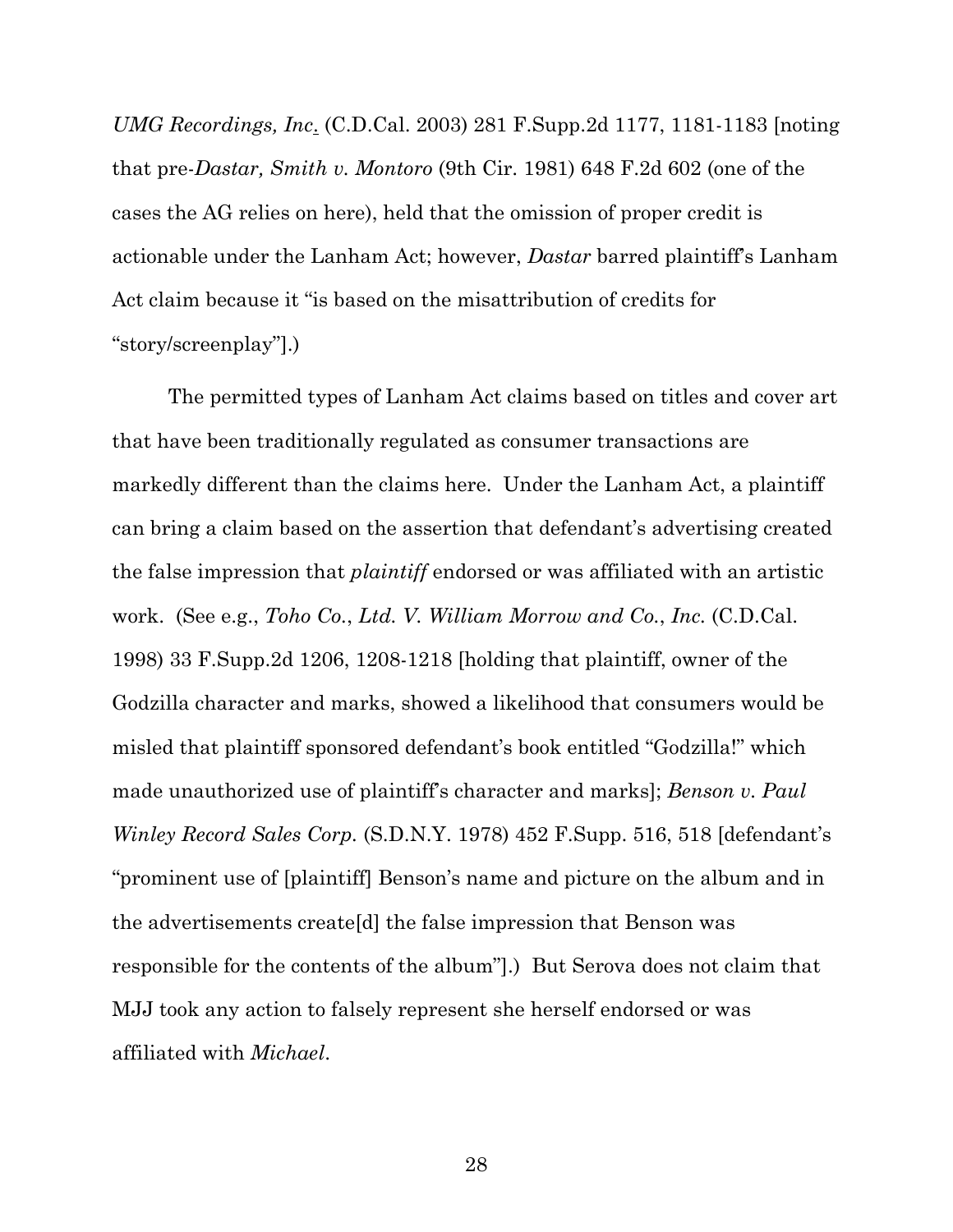As these lines of cases demonstrate, traditional government authority to regulate commercial transactions does not include claims like Serova's here. Instead, they squarely affirm the Court of Appeal's conclusion that regulating attribution to art is unprecedented, which in turn affirms that the attribution should *not* be treated as commercial speech.

#### <span id="page-37-0"></span>**G. The Parade Of Horribles Presented By Amici Is Inapplicable.**

By sweepingly trying to apply its cited authorities to advertisement statements on any and all consumer products, the amici point to the regulation of consumer products that are entirely different from the music at issue here. (AG 33-34; LA 14-22; Consumer Attorneys 12-15.) For example, the Los Angeles Attorney focuses on COVID-19 frauds such as fake test kits, disinfectants, and cures. (LA 15.) But as the Los Angeles Attorney acknowledges, the Food and Drug Administration tightly regulates food and drug products and the Federal Environmental Protection Agency and the California Department of Pesticide regulate disinfectant products. (*Id.* at pp. 16-17.) These regulations are in place for good reason, to safeguard public health and to avoid consumer harm. Those regulations, however, don't apply to artistic works, which means they are not at issue in this appeal, and their application cannot be impacted by the Court of Appeal's opinion.

Nor is it a valid concern that sellers of traditional consumer products will avail themselves of First Amendment protection by mischaracterizing their products as "art." The LA Attorney, for example, claims that under the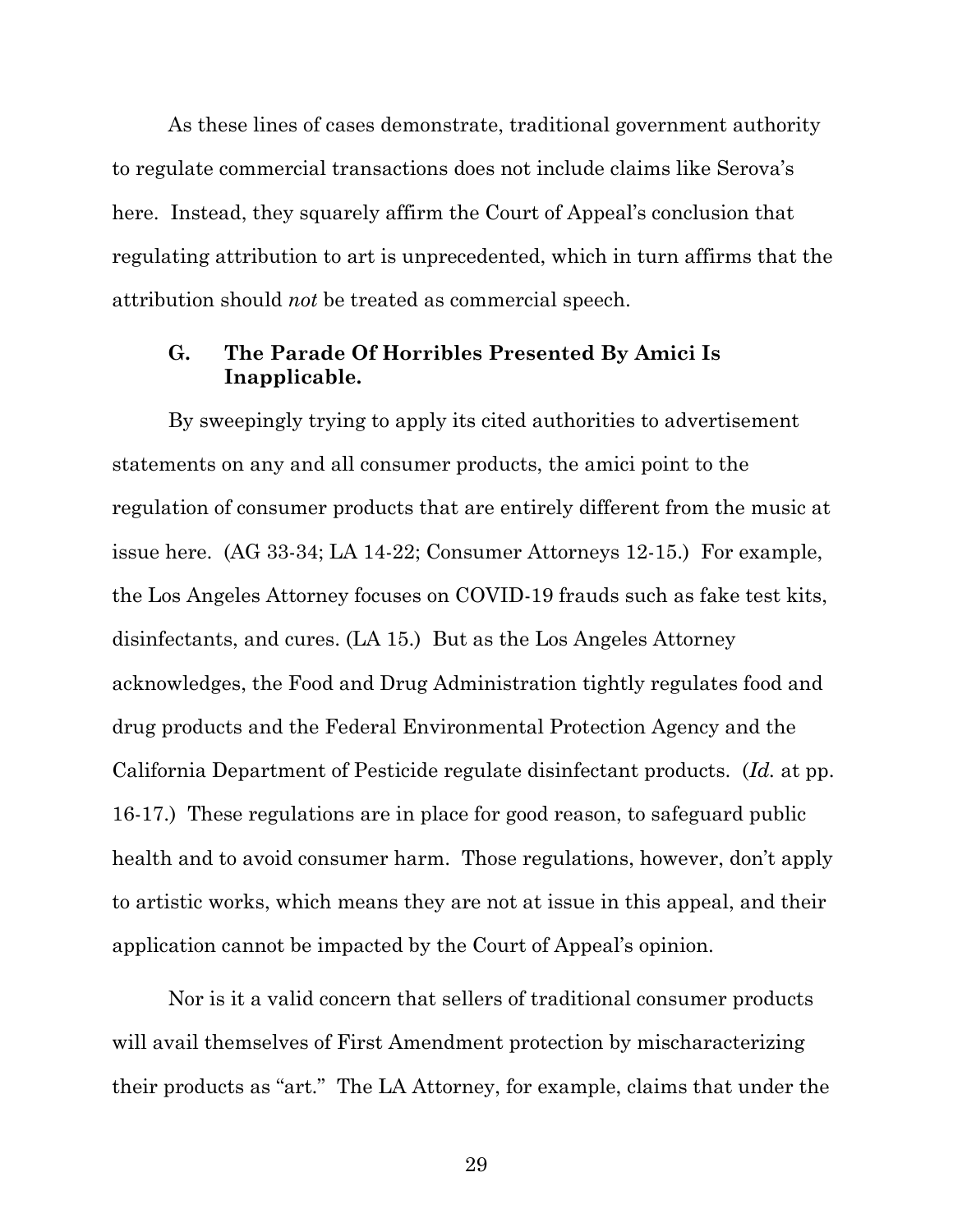Court of Appeal's decision, a seller could claim that the "recipe" for a new, false coronavirus cure "reflects *core artistic speech expression* and they are selling their product based on an unsupported 'opinion' of the efficacy of their new untested compounds for the 'cure or treatment' of coronavirus as well as other diseases." (LA 16-17, italics added; see also Consumer Attorneys 12-14 [claiming Jimmy Dean's creation of a pork sausage could be art].)

<span id="page-38-3"></span><span id="page-38-0"></span>Here again amici proffer a concern that is not viable. It is well settled that listing ingredients of a tangible product constitutes commercial speech. (See *Nagel v. Twin Laboratories, Inc*. (2003) 109 Cal.App.4th 39, 43 [holding that "[defendant's] product labels and Web site listing of the ingredients of its products are commercial speech"]; *Rubin*, *supra*, 514 U.S. at p. 481 ["the information on beer labels constitutes commercial speech"].) And it is equally well settled that a recipe does not constitute artistic expression. A recipe that merely provides the "identification of ingredients" is a "statement of facts," there "is no expressive element." (*Publications Int'l, Ltd. v. Meredith Corp*. (7th Cir. 1996) 88 F.3d 473, 480.) For example, "the author who wrote down the ingredients for 'Curried Turkey and Peanut Salad' was not giving literary expression to his individual creative labors." (*Ibid.*) By contrast, there is no debate that music is core artistic expression.

<span id="page-38-2"></span><span id="page-38-1"></span>Finally, even for artistic works, it is not the case that sellers will have carte blanche to make representations regarding artistic works. Common law fraud remains a "traditional" exception to content-based restrictions of non-commercial speech (*New York v. Ferber* (1982) 458 U.S. 747), and Serova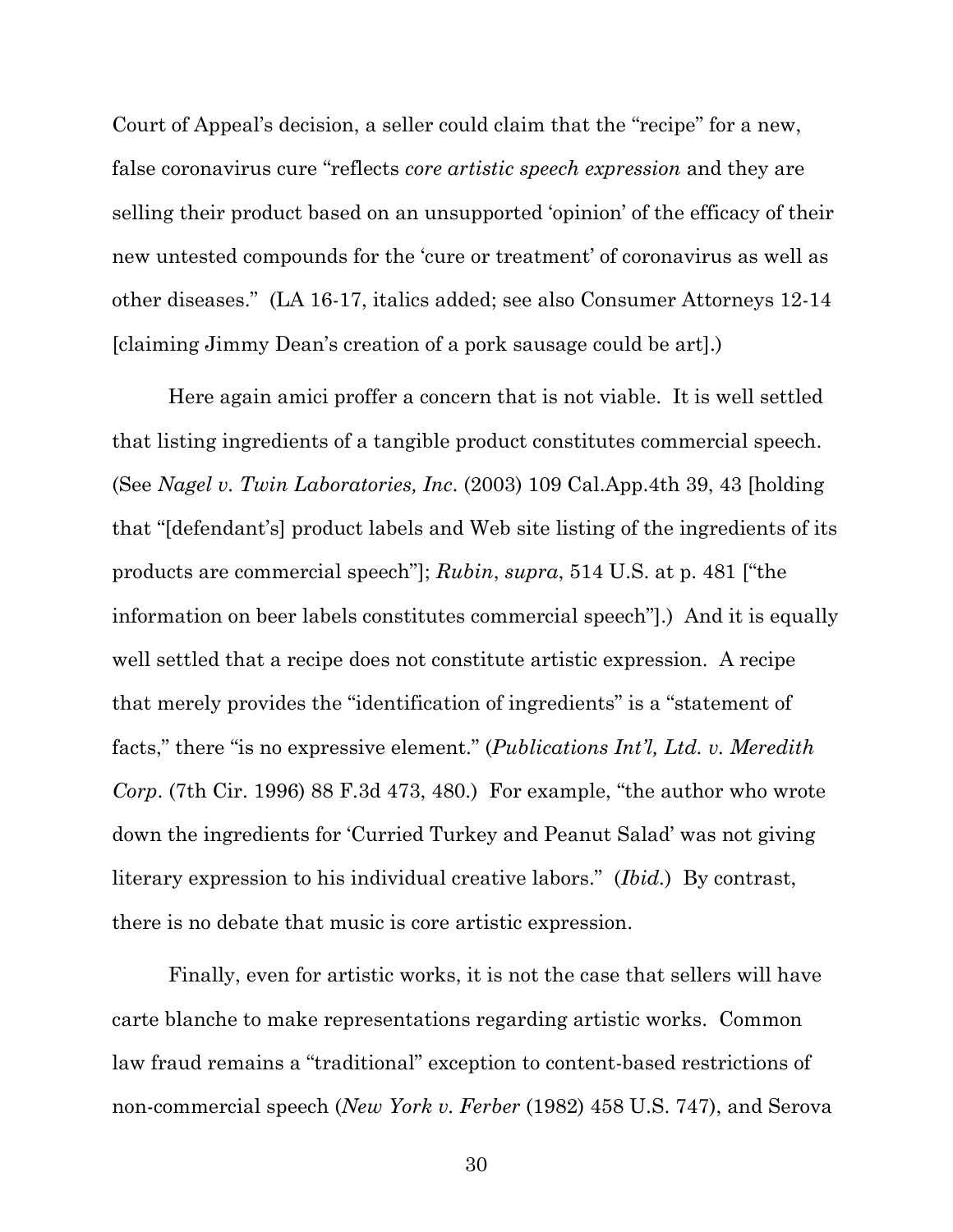brought a fraud claim against the Cascio parties, who she alleges *knew* the recordings were not Michael Jackson. (CT 1:151-1:173). This traditional common law remedy should be sufficient to end the so-called parade of horribles.

### <span id="page-39-0"></span>**II. THE ANTI-SLAPP STATUTE APPLIES TO SEROVA'S CLAIMS, BECAUSE THEY ARISE FROM MJJ'S CONDUCT IN FURTHERANCE OF ITS RIGHT TO FREE SPEECH.**

MJJ's briefing demonstrated that the Court of Appeal correctly held that the anti-SLAPP statute applies to Serova's claims. (MJJ 25-34.) The Consumer Attorneys and the Consumer Law Center contend that (1) corporate defendants should not be allowed to file anti-SLAPP motions in cases brought by consumers; and (2) the application of the anti-SLAPP statute in this case would impermissibly broaden the statute's reach to all false advertising claims. Both section 425.16's plain language and the case law refute those arguments.

### <span id="page-39-1"></span>**A. There Is No "Corporate Defendant" Exception To The Anti-SLAPP Statute.**

There are at least two problems with amici's argument that the anti-SLAPP statute does not cover the First Amendment activity of corporate defendants. <sup>21</sup> (Consumer Attorneys 25-26; Consumer Law Center 29.) First, whether section 425.16 is uniformly off-limits for corporate defendants is not before this Court, because Serova did not raise this as an issue for review, nor

<sup>21</sup> The claim against Michael Jackson's estate is brought via its co-executor, John Branca. This is not a corporation.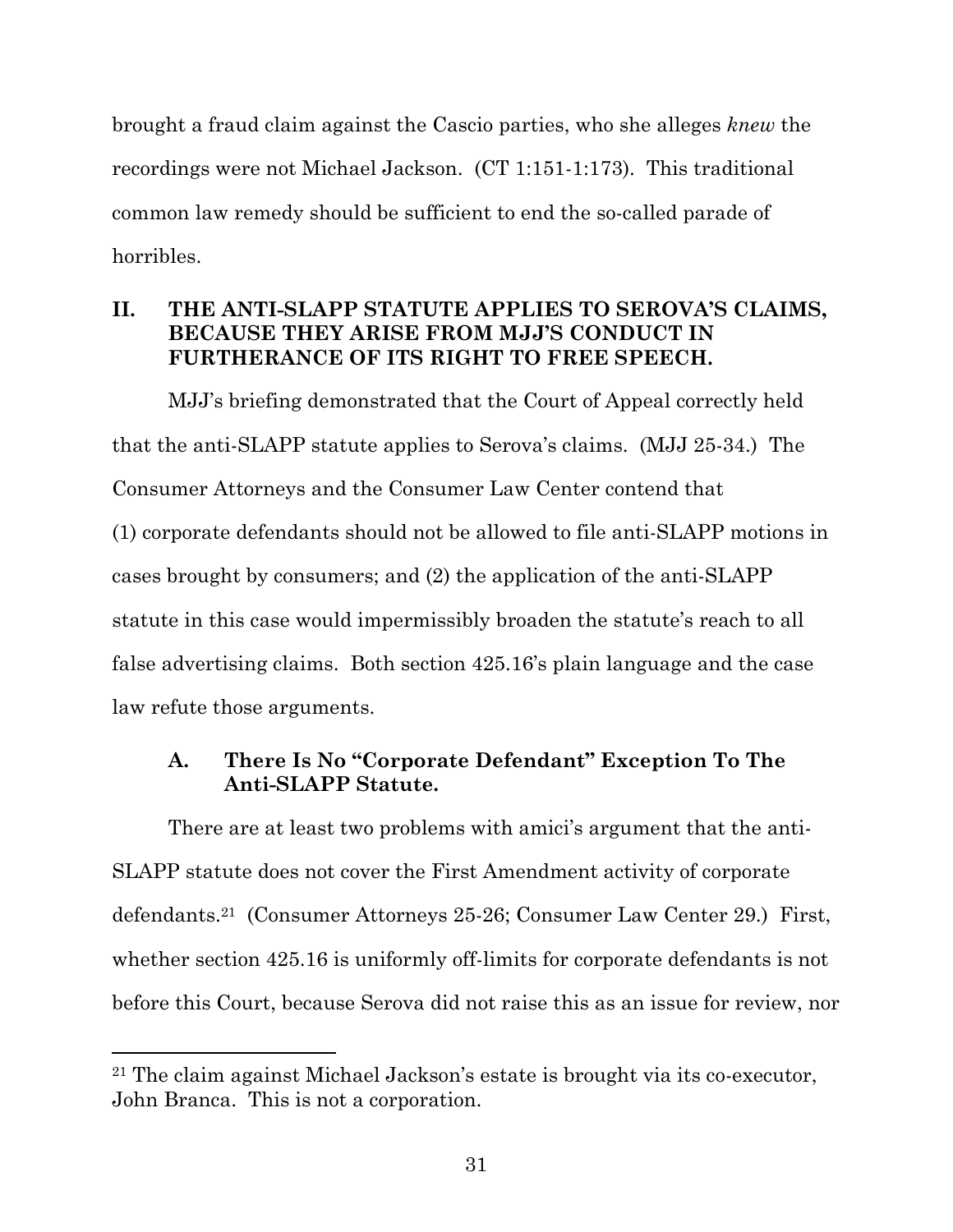<span id="page-40-2"></span>did the parties brief it. (See *Nalwa v. Cedar Fair, L.P.* (2012) 55 Cal.4th 1148, fn. 8 [declining to reach issue identified by amicus, but not raised in petition for review or parties' briefing].)

<span id="page-40-3"></span>Second, section 425.16's plain language does not distinguish among categories of defendants—it does not say, for example, that only individuals and non-profit organizations can bring anti-SLAPP motions. Indeed, on that basis, numerous courts have rejected the very argument that amici make here. In *Navarro v. IHOP Properties, Inc*. (2005) 134 Cal.App.4th 834, 843, the court held that the argument "has no basis in the statute itself and has been squarely rejected by other courts, and we do the same." (See also, e.g., *Mattel, Inc. v. Luce, Forward, Hamilton & Scripps* (2002) 99 Cal.App.4th 1179, 1188 ["The term 'person' [as used in the anti-SLAPP statute] includes a corporation"].) If amici believe that the current scope of the statute does not fulfill the Legislature's goals, their remedy lies with the Legislature, not with this Court.

### <span id="page-40-1"></span><span id="page-40-0"></span>**B. The Court of Appeal's Decision Does Not Open The Door To Anti-SLAPP Protection For All Complaints Alleging False Advertising.**

Equally unavailing is amici's argument that the Court of Appeal's opinion would open the door for defendants to bring anti-SLAPP motions in a huge array of false advertising cases. (Consumer Law Center 23; Consumer Attorneys 12.) As an initial matter, as explained above, this is not a typical false advertising case and the speech at issue is not commercial. (See *infra*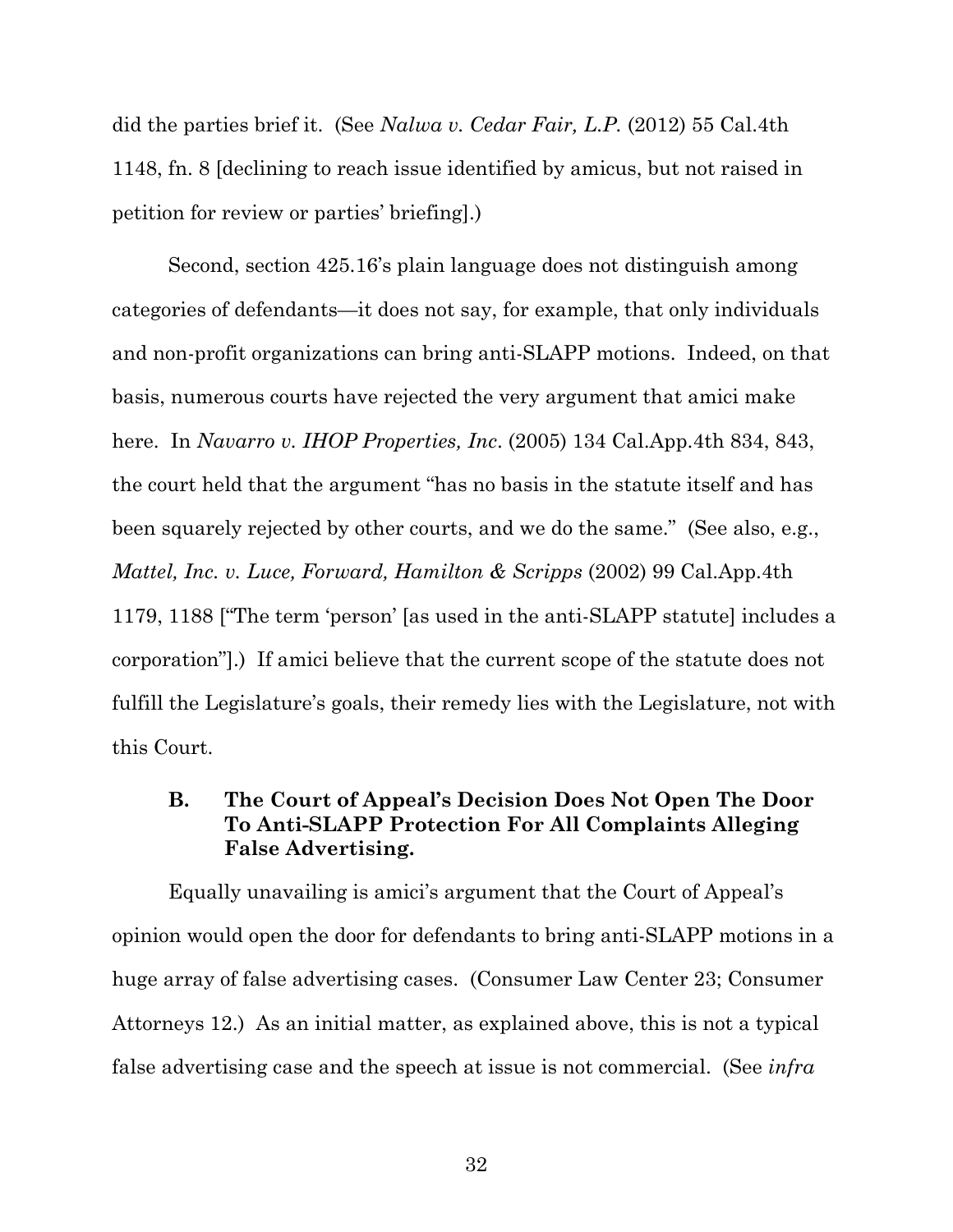Part I.) The Consumer Attorneys incorrectly contend that under *Serova*  there will be an expansive application of the anti-SLAPP statute to cover lawsuits over food products because "[t]he contents and source of the food we eat is, and has long been, an issue of widespread public interest." (Consumer Attorneys 12.)

<span id="page-41-1"></span><span id="page-41-0"></span>The Legislature has specifically exempted from the anti-SLAPP statute "causes of action arising from representations of fact about the speaker's or a competitor's 'business operations, goods, or services . . . made for the purpose of obtaining approval for, promoting, or securing sales or leases of, or commercial transactions in, the person's goods or services' or 'made in the course of delivering the person's goods or services.'" (*Simpson Strong Tie-Co.*, *Inc. v. Gore* (2010) 49 Cal.4th 12, 17, quoting § 425.17, subds. (d)(2).) But, relevant here, the Legislature *carved out* from this exemption—i.e., it permitted application of the anti-SLAPP statute—claims based on the creation, dissemination, advertising or promotion of an artistic work. (§ 425.17, subds. (d)(2) [section 425.17 exemption from anti-SLAPP protection does not apply to an action "based upon the creation, dissemination, exhibition, advertisement, or other similar promotion of any dramatic, literary, musical, political, or artistic work"].) The Legislature, thus, distinguished between artistic works, like *Michael*, and other types of consumer goods and services, and precluded anti-SLAPP protection only to the latter. That distinction disposes of the Consumer Attorneys' argument that there is "simply no difference between a music album and a food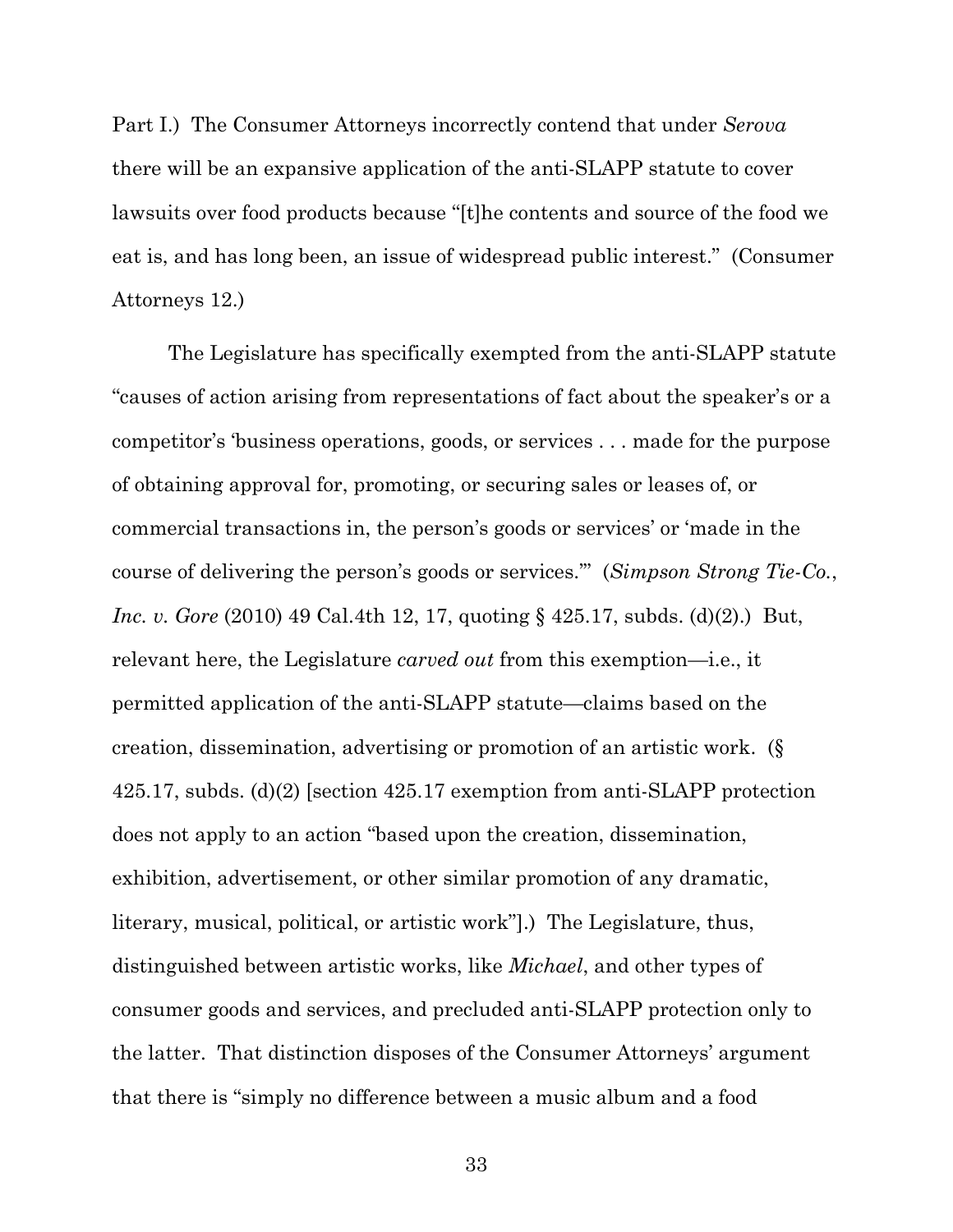product," (Consumer Attorneys 13), as well as amici's broader claim that the Court of Appeal decision will subject lawsuits over all types of consumer products, including food labeling, to the anti-SLAPP statute.<sup>22</sup>

In arguing that sellers of art or music would always be able to shield themselves from liability for fraudulent or misleading commercial statements (Consumer Law Center 29), amici also misunderstand the scope and purpose of the anti-SLAPP statute.

<span id="page-42-1"></span><span id="page-42-0"></span>First, statements are only protected by the anti-SLAPP statute if they are in furtherance of the right to free speech.  $(\S 425.16, \text{subds}, (b)(1), (e)(3) \&$ (4).) Advertisements are in furtherance of the right to free speech if they are intertwined or adjunct to artistic expression (e.g. promotions that reflect the actors or characters in the works), or part of the works themselves. (*Infra* Part I.A; *Stutzman v. Armstrong* (E.D.Cal., Sept. 10, 2013, No. 2:13-CV-00116-MCE) 2013 WL 4853333, at \*7 [finding that "speech in the Books, about the Books, and the conduct in furtherance of that speech," which included the book's jacket and flyleaves, were in furtherance of defendants' right of free speech].) But when advertisements lack this connection to artistic expression, they are not protected by the anti-SLAPP statute. (See,

<span id="page-42-2"></span><sup>22</sup> The Consumer Attorneys assert the late singer Jimmy Dean could claim his "*creative work* also included his creation of a popular food product, 'Jimmy Dean Pure Pork Sausage.'" (Consumer Attorneys 12, italics added.) As discussed above, it is well-established that listing ingredients to a food product is devoid of any artistic expression (*Infra* Part II.B), and falls squarely within the carve-out under Section 425.17.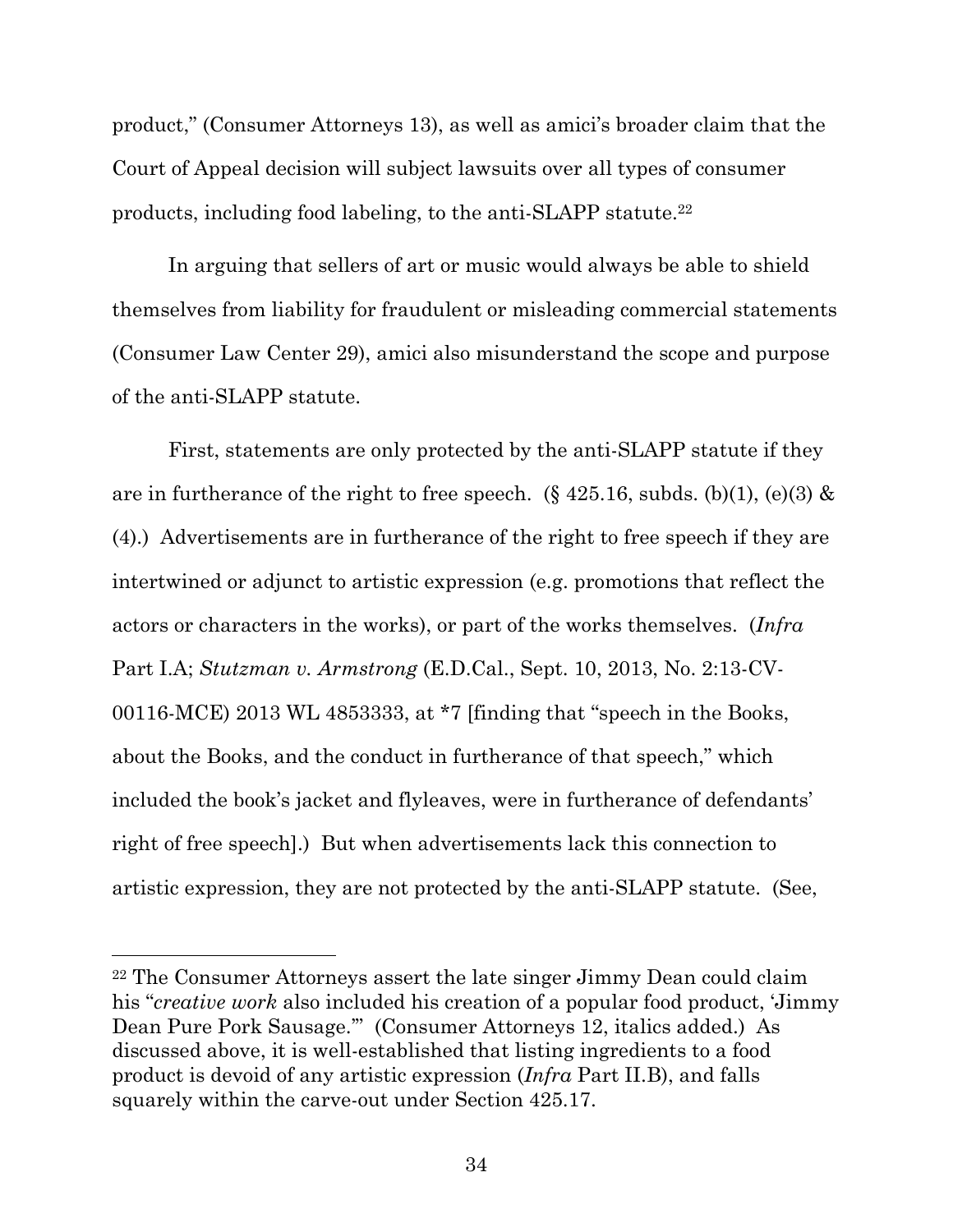<span id="page-43-2"></span>e.g. *Rezec*, *supra*, 116 Cal.App.4th at p. 142 [statements in a fictitious critic review "did not reflect any character or portion of the films"].) Nothing about the Court of Appeal's decision changes that distinction.

And even when the anti-SLAPP statute applies, this does not mean that a defendant will prevail. As this Court has repeatedly recognized, the anti-SLAPP statute does not automatically immunize defendants from liability; it is merely a tool for filtering out meritless claims. (E.g., *Sweetwater Union High School Dist. v. Gilbane Building Go.* (2019) 6 Cal.5th 931, 940; *Baral v. Schnitt* (2016) 1 Cal.5th 376, 384-385.)

<span id="page-43-3"></span><span id="page-43-1"></span><span id="page-43-0"></span>Here, MJJ's creation and distribution of the artistic work *Michael* was part and parcel of its right of free speech. The attribution of the Cascio Recordings to Michael Jackson provided information on the art, and was directly connected to and descriptive of the artistic work itself. Further, the identity of the artist of the Cascio Recordings was the subject of a specific public controversy and there was an undeniable public interest in Michael Jackson himself. Under *FilmOn*, MJJ's speech is looked at in context (*FilmOn*, *supra*, 7 Cal.5th at p. 145), which includes the public discussion on the identity of the artist, and MJJ's public statements on its investigations. MJJ's attribution of the Cascio Recordings to Jackson *spoke directly* to the specific public controversy over whether Jackson was the vocalist. It made "a direct claim about the controversy itself," and furthered the public discussion by "articulating a consistent and unqualified belief [that] the identity of the artist" was Michael Jackson. (*Serova*, *supra*, 44 Cal.App.5th at p. 109, italics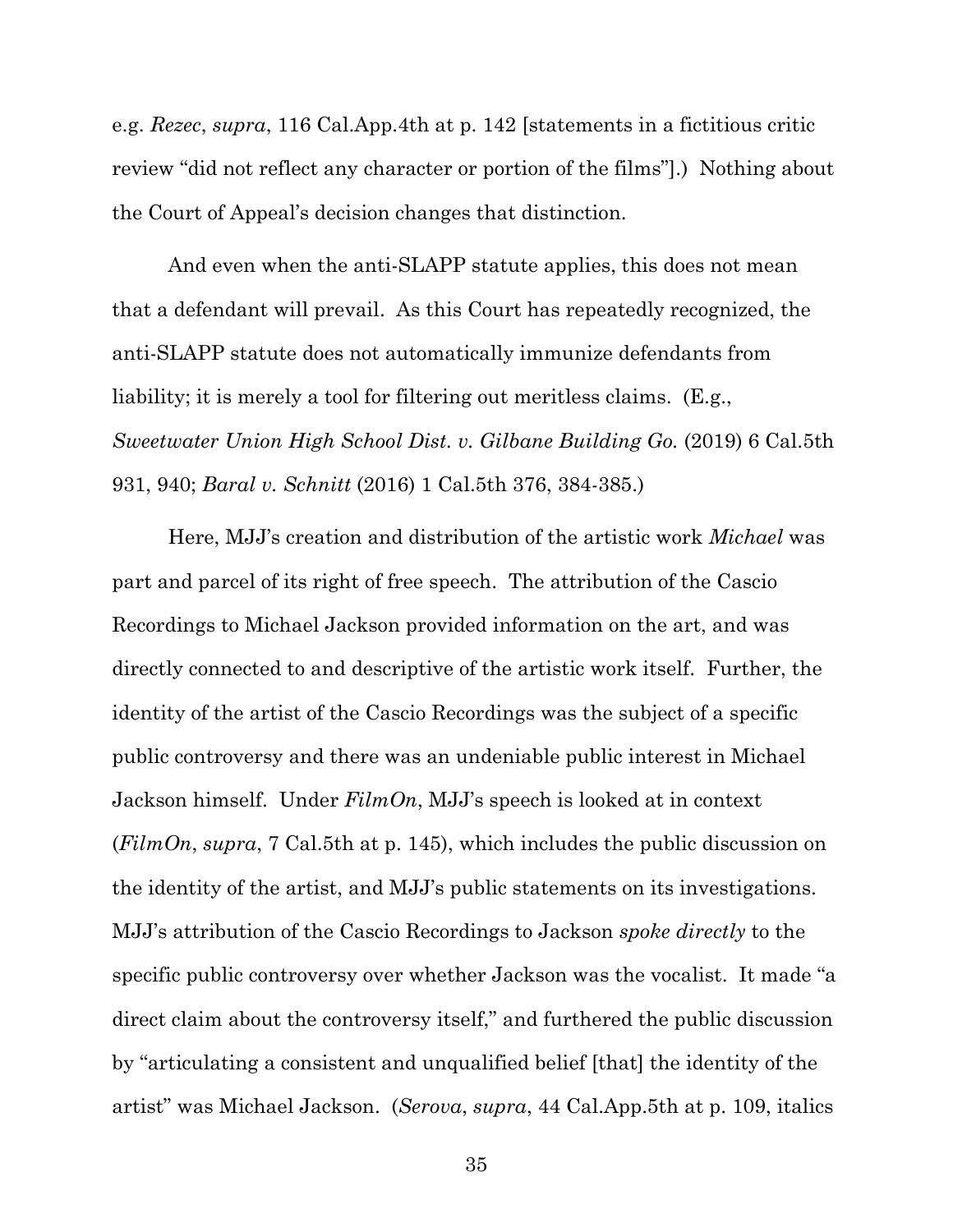added.) In fact, if the Challenged Statements do not speak to the disputed issue of the identity of the artist, Serova has no claim because her claim rests entirely on the assertion that MJJ made false statements about the identity of the artist.

For these reasons, the Court of Appeal correctly held that the anti-SLAPP statute applies.

#### **CONCLUSION**

<span id="page-44-0"></span>For the foregoing reasons and the previously advanced, the Court should affirm the Court of Appeal's decision and hold that (1) the Challenged Speech is not commercial; and (2) the anti-SLAPP statute applies to Serova's claims.

Dated: April 30, 2021

KINSELLA WEITZMAN ISER KUMP LLP Jonathan P. Steinsapir Suann C. MacIsaac

KATTEN MUCHIN ROSENMAN LLP Zia F. Modabber Andrew J. Demko Tami Kameda Sims Shelby Palmer

By: /s/ Zia F. Modabber \_\_\_\_\_\_\_\_\_\_\_\_\_\_\_\_\_\_\_\_\_\_\_\_

Zia F. Modabber Attorneys for Defendants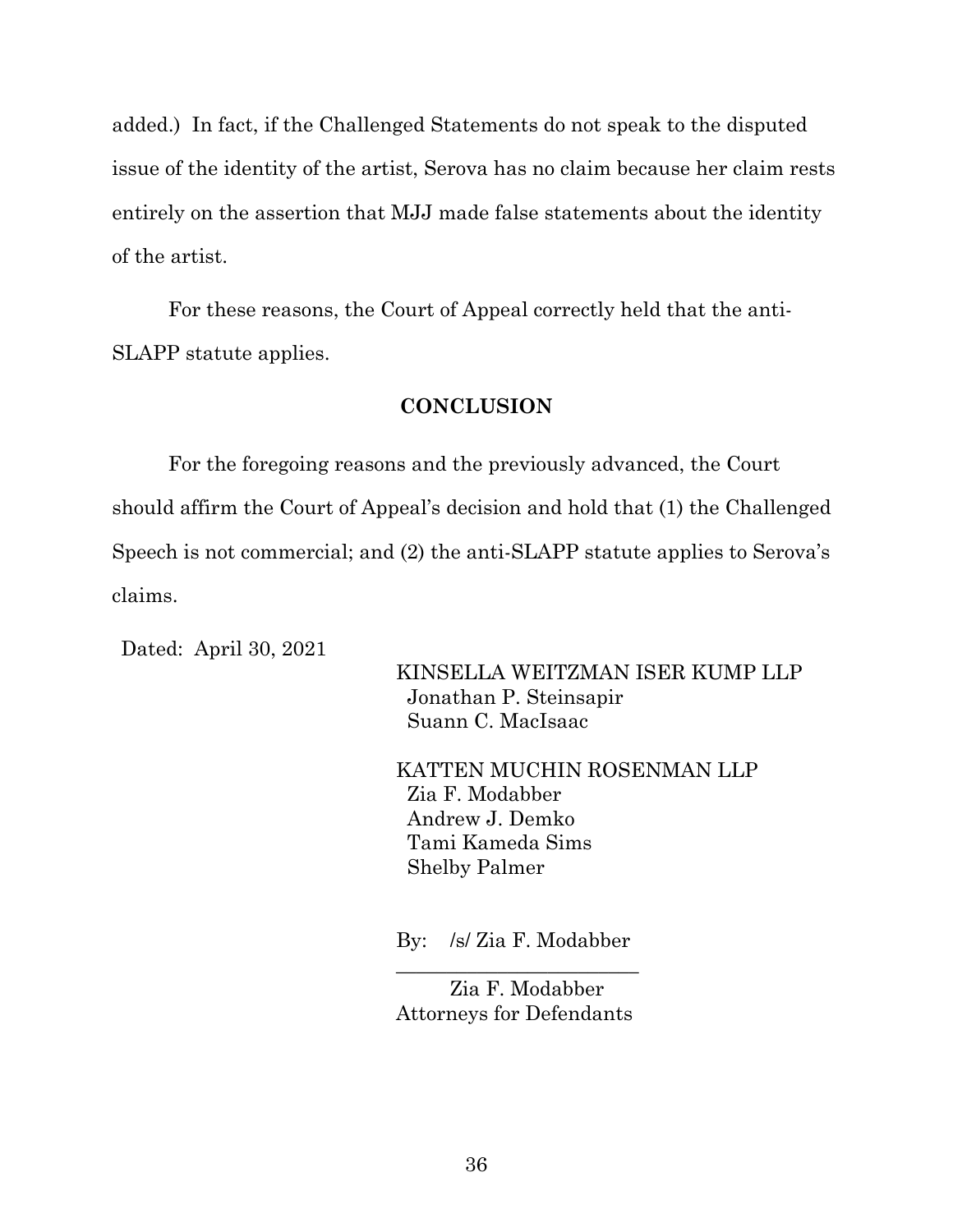### **CERTIFICATION**

<span id="page-45-0"></span>Pursuant to California Rules of Court, rule 8.204(c)(1) or 8.260(b)(1), I certify that this **DEFENDANTS' CONSOLIDATED ANSWER TO AMICUS CURIAE BRIEFS** contains 8,143 words, not including the tables of contents and authorities, the caption page, the signature block, or this Certification page.

Date: April 30, 2021 /s/ Zia F. Modabber

Zia F. Modabber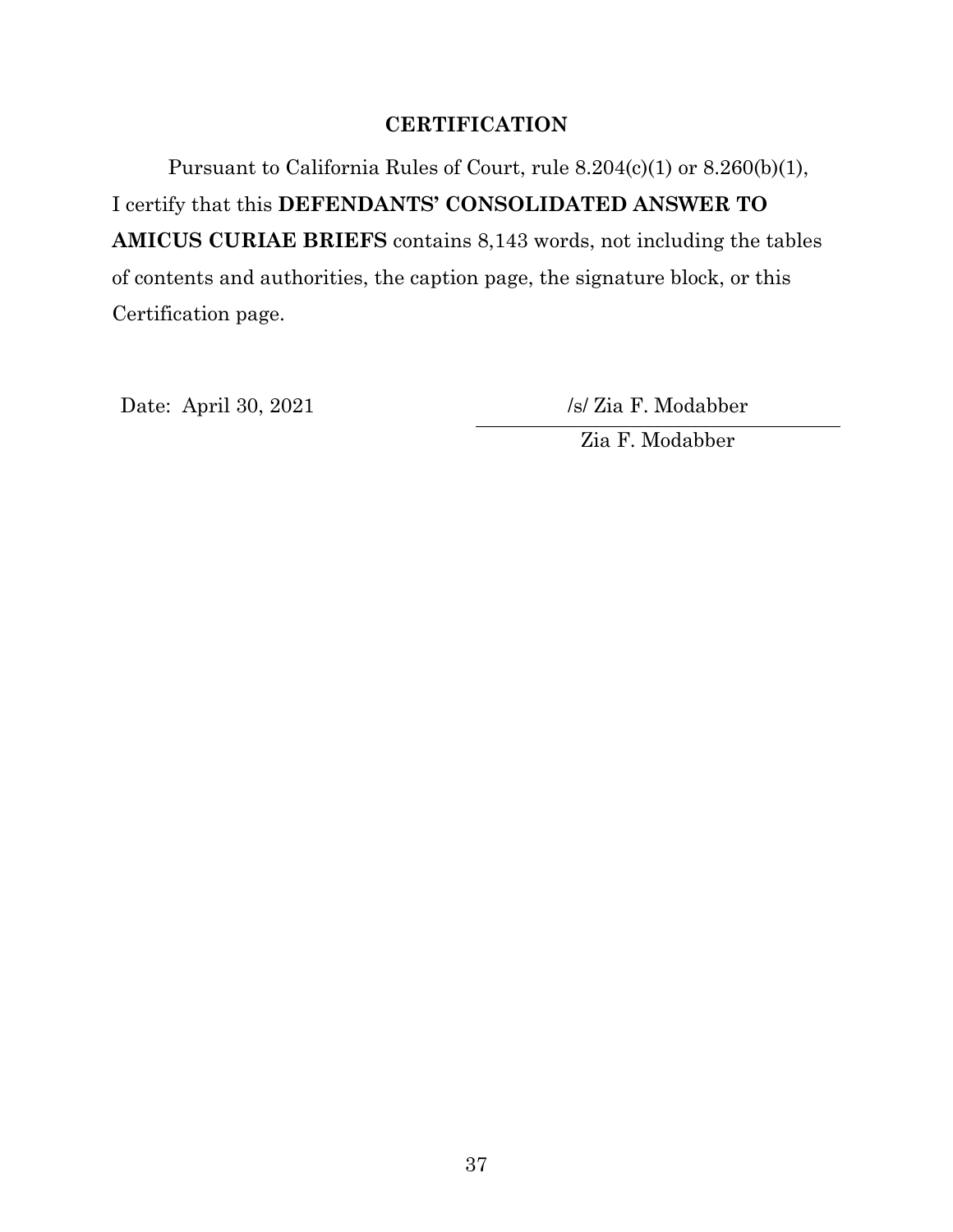#### **PROOF OF SERVICE**

#### STATE OF CALIFORNIA, COUNTY OF LOS ANGELES

<span id="page-46-0"></span>I am a resident of the State of California, over the age of eighteen years, and not a party to the within action. My business address is Katten Muchin Rosenman LLP, 2029 Century Park East, Suite 2600, Los Angeles, California 90067-3012.

On April 30, 2021, I served the foregoing document **DEFENDANTS' CONSOLIDATED ANSWER TO AMICUS CURIAE BRIEFS** as follows:

(**X**) By U.S. MAIL. - by placing the document(s) listed above in a sealed envelope with postage thereon fully prepaid, in the United States mail at Los Angeles, addressed as set forth below.

#### **SEE ATTACHED SERVICE LIST**

I declare under penalty of perjury under the laws of the State of California that the above is true and correct.

Executed on April 30, 2021 at Los Angeles, California.

Paula Phillips

PAULA PHILLIPS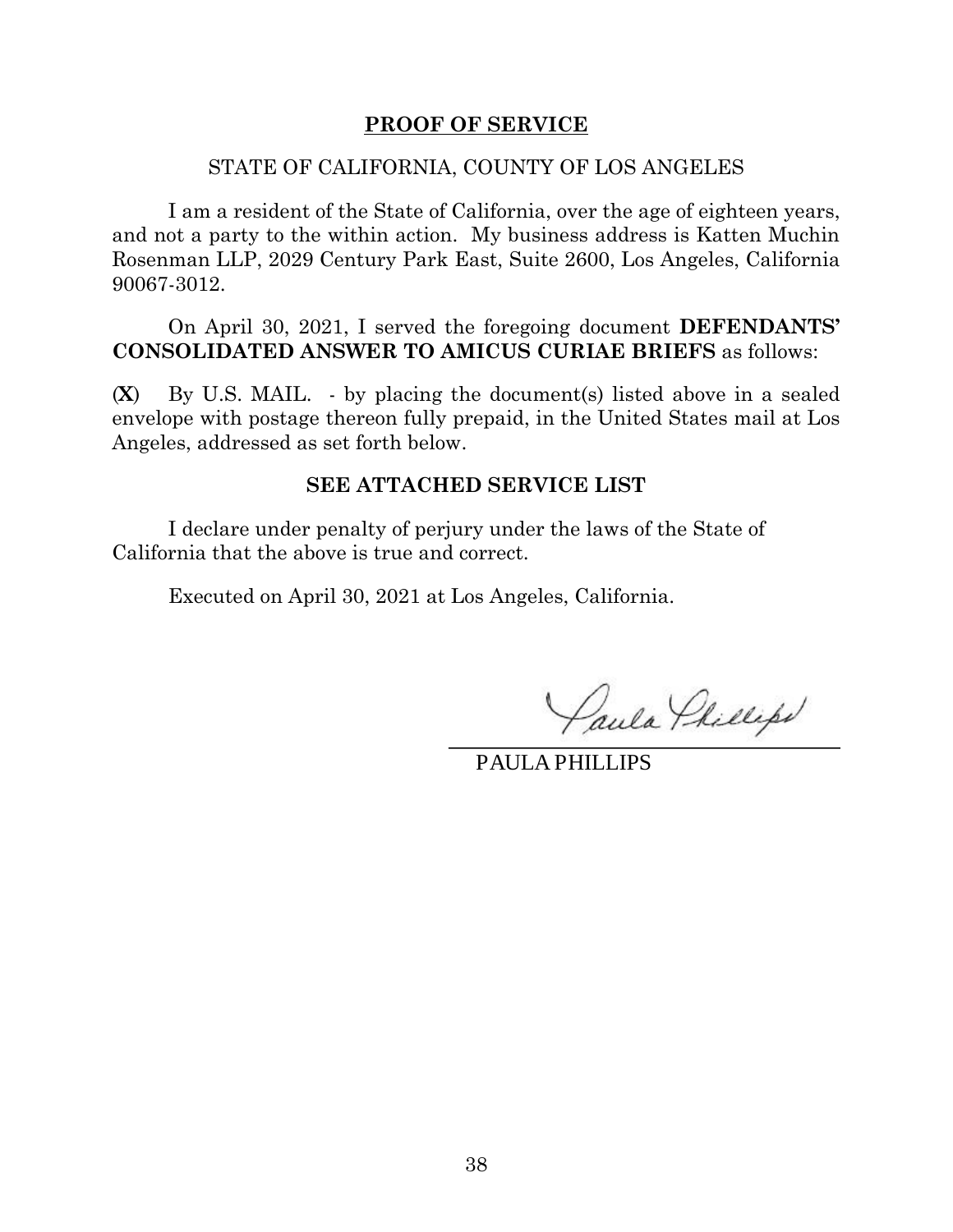### **SERVICE LIST**

Office of the Attorney General 300 S. Spring Street Los Angeles, CA 90013-1230

Los Angeles County District Attorney's Office 211 West Temple Street, Suite 1000 Los Angeles, CA 90012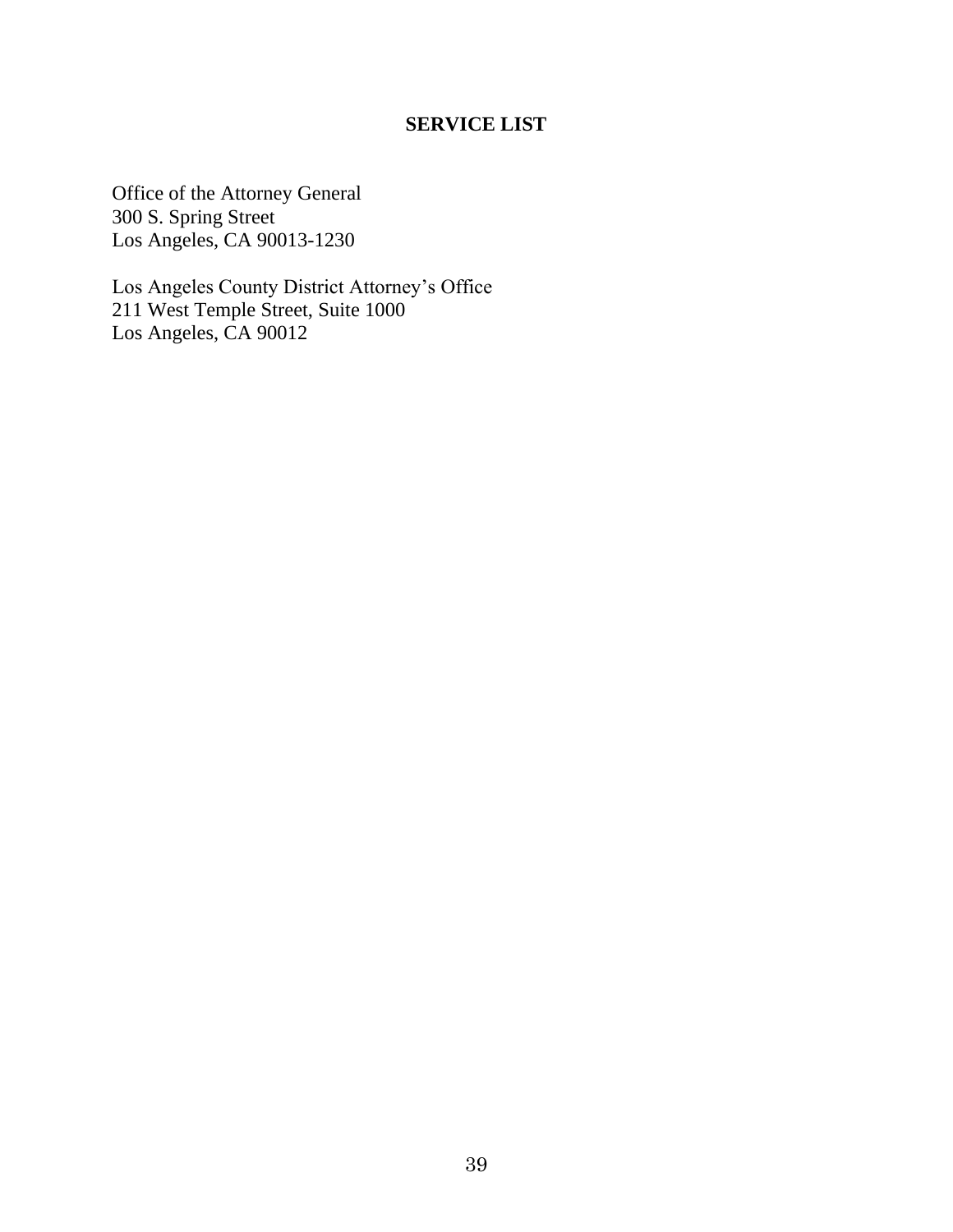#### **STATE OF CALIFORNIA**

Supreme Court of California

# *PROOF OF SERVICE*

# **STATE OF CALIFORNIA**

Supreme Court of California

### Case Name:**SEROVA v. SONY MUSIC ENTERTAINMENT**

Case Number:**S260736** Lower Court Case Number:**B280526**

1. At the time of service I was at least 18 years of age and not a party to this legal action.

2. My email address used to e-serve: **zia.modabber@katten.com**

3. I served by email a copy of the following document(s) indicated below:

Title(s) of papers e-served:

| <b>Filing Type</b>   | <b>Document Title</b>                                   |
|----------------------|---------------------------------------------------------|
| ADDITIONAL DOCUMENTS | Defendants' Consolidated Answer to Amicus Curiae Briefs |

Service Recipients:

| <b>Person Served</b>                                   | <b>Email Address</b>      | Type <sup> </sup> | Date / Time                             |
|--------------------------------------------------------|---------------------------|-------------------|-----------------------------------------|
| Jeremy Bollinger<br>Moss Bollinger, LLP<br>240132      | jeremy@mossbollinger.com  | le-               | 4/30/2021<br>Serve 4:21:14 PM           |
| Tami Sims<br>Katten Muchin Rosenman LLP<br>245628      | tami.sims@kattenlaw.com   | le-               | 4/30/2021<br>Serve 4:21:14 PM           |
| Paula Phillips<br>Katten                               | paula.phillips@katten.com | le-               | 4/30/2021<br>Serve $4:21:14 \text{ PM}$ |
| Andrew Demko<br>Katten<br>247320                       | andrew.demko@katten.com   | le-               | 4/30/2021<br>Serve $4:21:14 \text{ PM}$ |
| Micha Liberty<br>Liberty Law Office                    | micha@libertylaw.com      | le-               | 4/30/2021<br>Serve $4:21:14 \text{ PM}$ |
| Rochelle Wilcox<br>Davis Wright Tremaine LLP<br>197790 | rochellewilcox@dwt.com    | $ e-$             | 4/30/2021<br>Serve $4:21:14 \text{ PM}$ |
| Bryan Freedman<br>Freedman & Taitelman, LLP<br>151990  | $b$ freedman@ftllp.com    | le-               | 4/30/2021<br>Serve 4:21:14 PM           |
| Thomas Burke<br>Davis Wright Tremaine, LLP<br>141930   | thomasburke@dwt.com       | le-               | 4/30/2021<br>Serve 4:21:14 PM           |
| David Arbogast<br>Arbogast Law<br>167571               | david@arbogastlaw.com     | le-               | 4/30/2021<br>Serve $4:21:14 \text{ PM}$ |
| Tami Sims<br>Katten Muchin Rosenman LLP<br>245628      | tami.sims@katten.com      | le-               | 4/30/2021<br>Serve 4:21:14 PM           |